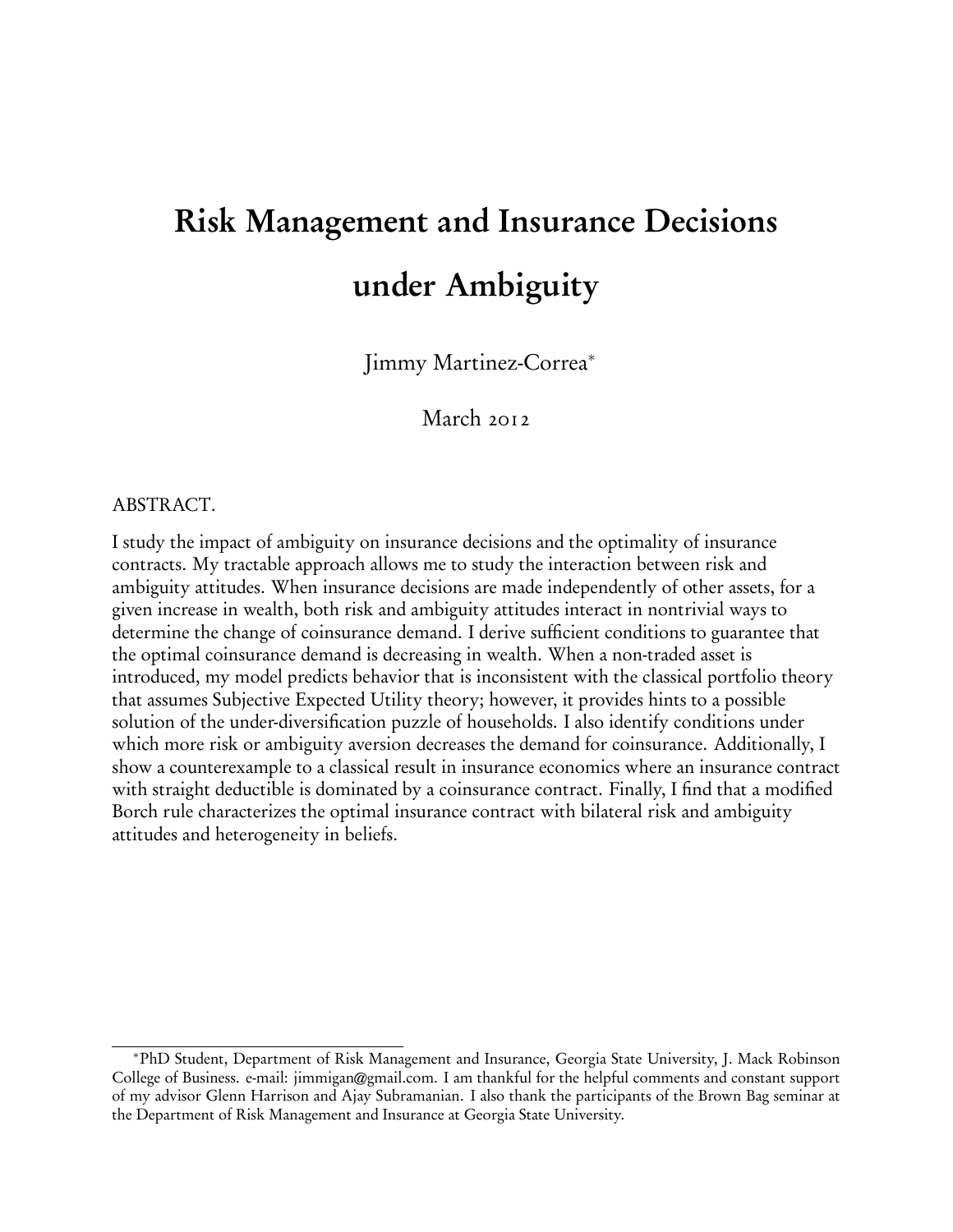# Table of Contents

| I. Modeling Ambiguity and Attitudes towards Ambiguity                                                                      | $\overline{5}$             |
|----------------------------------------------------------------------------------------------------------------------------|----------------------------|
| A. Model for Coinsurance Demand under Ambiguity<br>B. Model for Coinsurance Demand in the Presence of Ambiguity and a Non- | $\overline{8}$<br>IO<br>16 |
| A. Optimality under Ambiguity of Insurance Contracts with a Straight Deductible:                                           | 33                         |
|                                                                                                                            | 33<br>34                   |
|                                                                                                                            | 36                         |
|                                                                                                                            | 38                         |
|                                                                                                                            | 4I                         |
| Appendix B: Baseline Model: Insurance Demand under Risk 49                                                                 |                            |
| Appendix C: Insurance Demand in the Presence of a Non-traded Asset under Risk 53                                           |                            |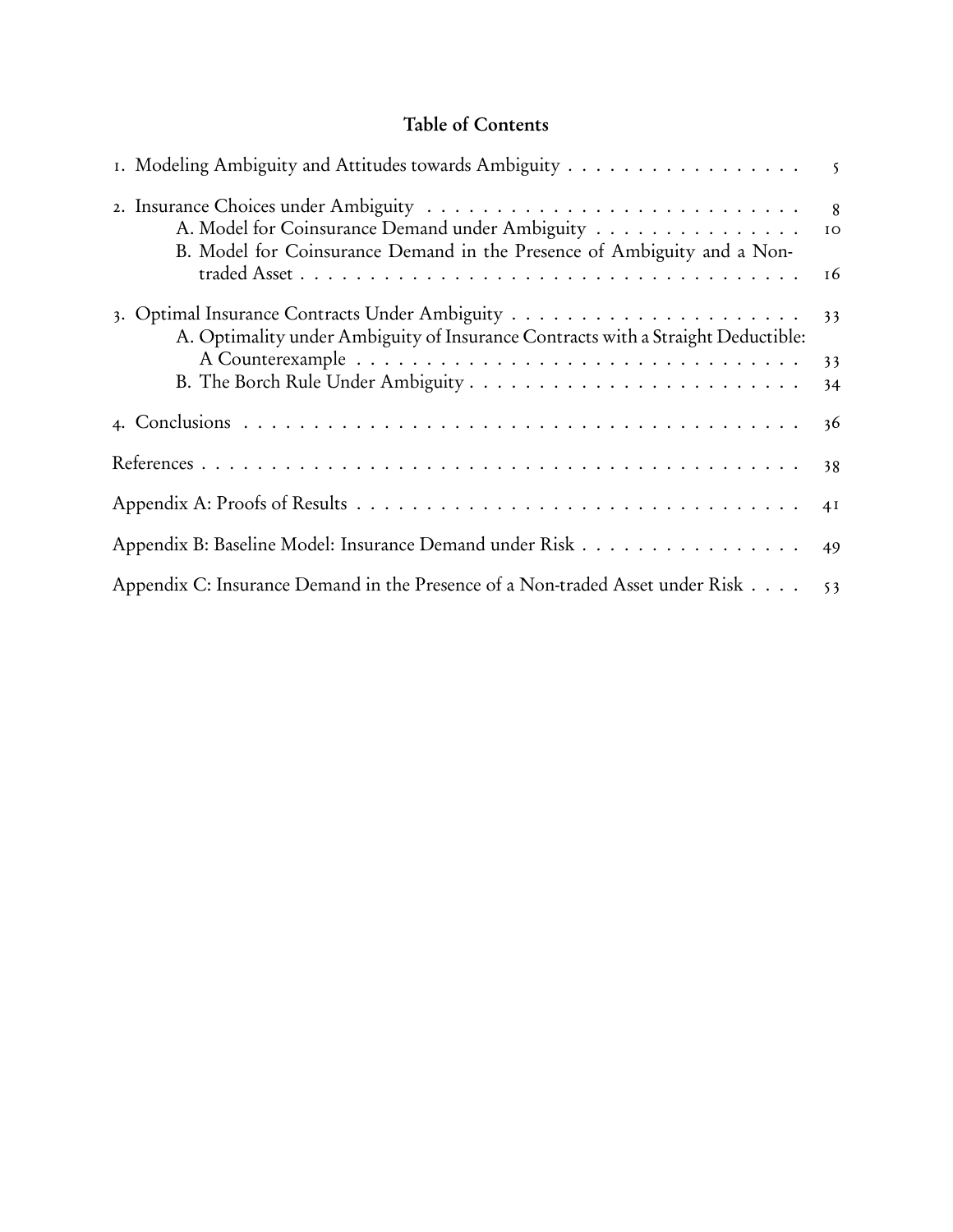Ellsberg [1961] studied the distinction between risk and ambiguity and its relevance for decision-making theory. He used a thought experiment to show that under certain situations many reasonable people tend, even after reflection, not to comply with the Savage [1972] postulates for subjective expected utility (SEU) theory.

Through his thought experiment, Ellsberg [1961] highlighted the importance of ambiguity and attitudes towards it. Camerer and Weber [1992] and Halevy [2007] are examples of studies that provide empirical evidence consistent with Ellsberg's findings.

I answer the following questions: What is the impact of ambiguity on the optimal coinsurance demand? Does this analysis change if the individual owns a non-tradable asset (e.g., Human capital)? What is the optimal insurance contract in the presence of ambiguity when both the insurer and insured might be ambiguity averse? Does this analysis have implications for portfolio theory?

A particular advantage of my approach is its tractability, which allows us to analyze the interaction between risk and ambiguity attitudes. However, this comes at the cost of generality because the approximation used to solve the problem is constructed to perform well in the *small*. Since Pratt [1964] the notion of small risks is relatively well understood. However, the concept of *small ambiguity* (or uncertainty)<sup>1</sup> is less straightforward<sup>2</sup> and is characterized by the convergence of the reminder in the approximation used here. My approach might be of special interest for experimental economics since the stakes and conditions in the laboratory are appropriate to generate small risks and/or uncertainties.

A clear prediction of my model is that, for a given increase in risk aversion, ambiguity averse individuals will increase their coinsurance demand less rapidly than ambiguity neutral agents. The intuition is that higher ambiguity aversion makes a marginal increase in insurance more valuable. Therefore, when risk aversion increases and more insurance is required to reduce variance, a smaller increase in insurance is needed because the additional coverage

<sup>&</sup>lt;sup>1</sup>I use ambiguity and uncertainty as equivalent terms. However, there are important subtle differences between the two concepts but it is not the purpose of this study to describe the distinction between them. I follow the customary approach in the recent literature and use the term ambiguity (e.g., Gollier [2009].

<sup>2</sup>For a discussion on uncertainty in the small please see Maccheroni, Marinacci and Ruffino [2011b].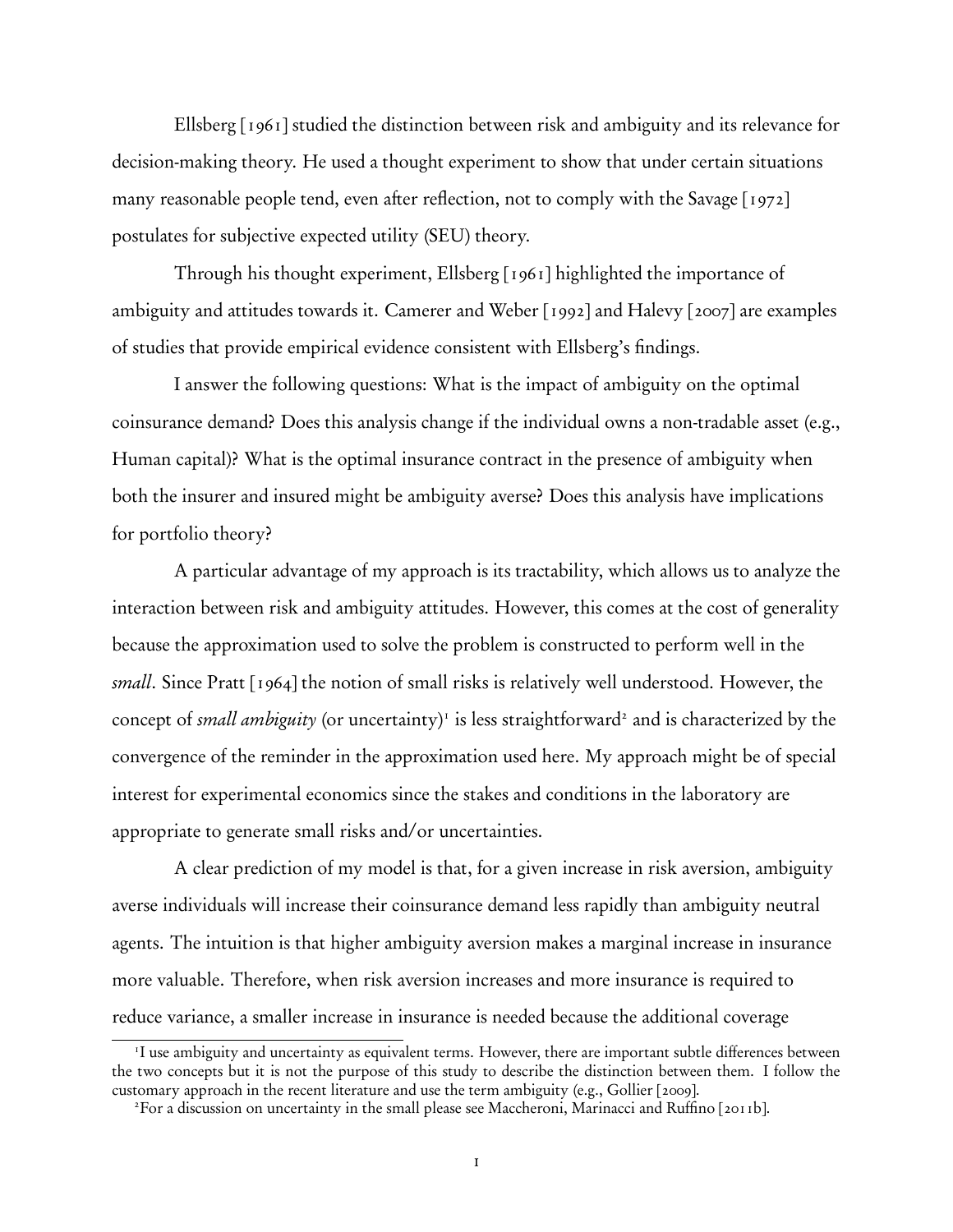provides the double benefit of reducing risk and ambiguity.

Moreover, the response of the optimal coinsurance demand to changes in initial wealth will depend on the attitudes towards risk *and* ambiguity. For instance, given an increase in wealth, a subject with constant absolute risk aversion could still decrease her insurance demand if she exhibits decreasing absolute ambiguity aversion. I derive sufficient conditions to guarantee that the optimal coinsurance demand is decreasing in wealth.

A topic that is often overlooked in the analysis of insurance and portfolio choice is the presence of non-traded assets, such as Human capital. Cochrane [2007, p. 78] claims that:

I have emphasized outside income [e.g., the return of human capital]..., even though it is rarely discussed in the modern portfolio theory literature. I think it's the most important and most overlooked component of portfolio theory, and that paying attention to it could change academic theory and the practice of the money management industry in important ways.

Mayers and Smith [1983] were the first to emphasize the importance of studying insurance decisions in the presence of traded and non-traded assets. Doherty and Schlesinger [1983] and Doherty [1984] studied a similar problem where the insurance demand can be affected by a background risk that is not insurable.

A non-traded asset introduces a new dimension to the insurance analysis under ambiguity. An individual is able to "*self-hedge*" if she can compensate high losses with high realizations of her non-traded human capital.

When ambiguity matters to a decision-maker and there exists a non-traded asset, an increase in risk aversion may or may not increase the demand for insurance depending on the incentives to "self hedge." This result is a counterexample to the Pratt-Arrow result which claims that higher risk aversion decreases the demand for the risky asset. This might happen when a marginal increase in insurance also increases the variance of wealth. Hence, an increment in risk aversion induces a reduction in the insurance demand. However, since an insurance decision problem can be interpreted as a portfolio problem, there is a much deeper result that has implications for portfolio theory and that drives this counterintuitive comparative static for risk aversion.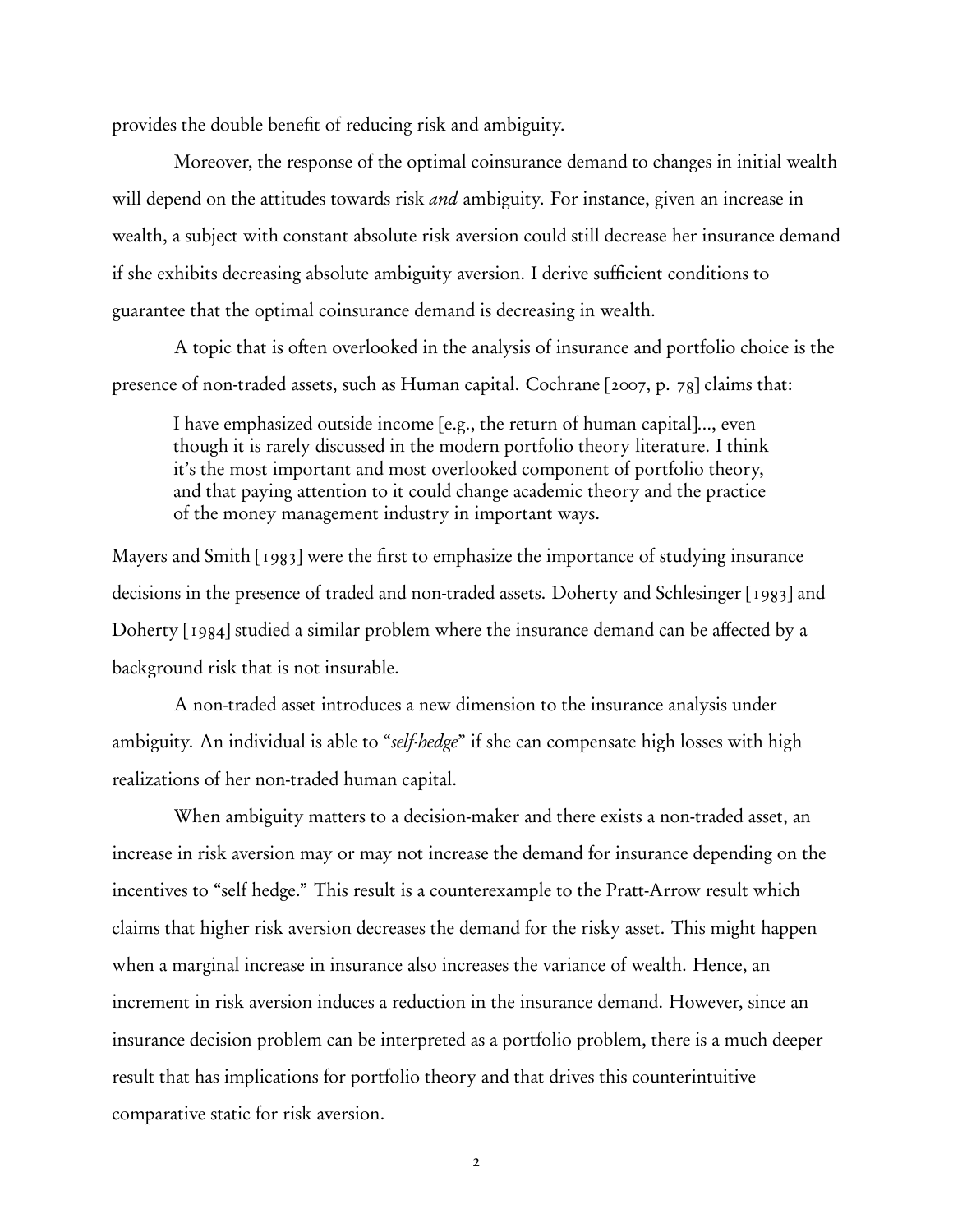An important result is that, in the presence of ambiguity, the optimal risk-return allocation will not always be located in the efficient part of the classical mean-variance frontier. The reason is that high incentives to self-hedge create a trade-off between the risk and ambiguity dimensions of wealth that a decision maker must solve. Thus, an individual could appear to be "inefficient" from the perspective of classical portfolio analysis that assumes SEU utility maximization, although such action is optimal in the presence of ambiguity. I show that the counterintuitive comparative static for risk aversion that I described above can only arise when the optimal choice of an ambiguity averse individual lies in the "inefficient" part of the frontier.

A generalization of my model that includes traded assets, non-traded assets and insurance can be an alternative explanation for the under-diversification puzzle of households. The interaction of traded assets, non-traded assets and insurable assets, that can be each ambiguous or not, can result in observed behavior that is "under-diversified" from a classical perspective but optimal from a broader perspective. The main message is that deviations from traditional portfolio theory can be explained by expanding the concept of portfolio to include non-traded assets, to allow for preference representations that can explain attitudes towards ambiguity.

A simple extension of my framework that includes a risky asset, an ambiguous asset and risky income can rationalize "seemingly" irrational behavior. Massa and Simanov [2006] found that swedish investors tend to hold stocks that are positively correlated with their labor income, probably because these stocks are familiar to them, while wealthy individuals have a greater tendency to pick stocks that can help hedging their labor income risk. Standard explanations consider that wealthy investors are more sophisticated, while the observed positively correlated portfolios are usually explained by "behavioral biases" such as overconfidence, ignorance and familiarity. However, the simple model I propose suggests an alternative explanation. First, people exhibit ambiguity aversion towards less familiar stocks, which give them incentives to tilt their financial portfolio towards more familiar stocks, even if

3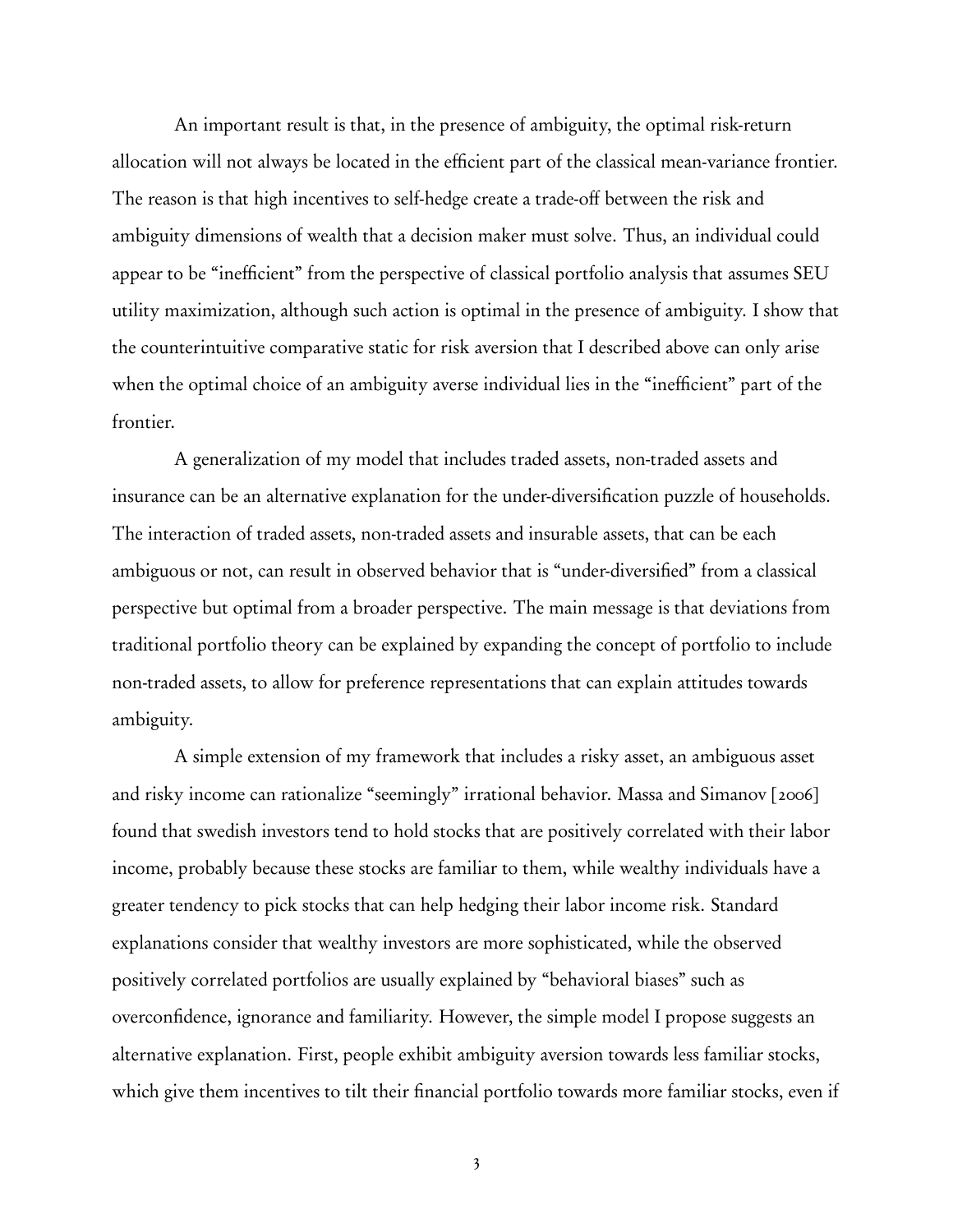that sometimes means that the chosen portfolio is positively correlated with labor income. Second, an individual with sufficiently high initial wealth can overcome aversion towards ambiguity, just like a risk averter might diminish her aversion towards risk when wealth increases, and change his choices from portfolios tilted towards the risky asset to allocations that put more weight on the ambiguous asset.

In the last section I study the optimality of insurance contracts. First, I show that, in contrast to the traditional result in Arrow [1971], an insurance contract with a straight deductible may be dominated by an equivalent coinsurance contract if the decision-maker owns a non-traded asset. Second, a modified Borch rule characterizes the optimal contract when I allow for bilateral risk and ambiguity aversion and differences in beliefs. In particular, I provide conditions under which the coinsurance schedule with bilateral risk and ambiguity aversion is higher (or lower) than with bilateral ambiguity neutrality. When there is heterogeneity in beliefs no sharp predictions can be made.

To model individual preferences under ambiguity, I use the smooth ambiguity aversion model axiomatized by Klibanoff, Marinacci and Mukerji [2005], KMM henceforth.3 They derive a preference representation that allows for a separation of the perception of ambiguity and attitudes towards it. Additionally, I adopt the quadratic approximation of the certainty equivalent of the KMM representation derived by Maccheroni, Marinacci and Ruffino [2011a]. This is an extension to the ambiguity domain of the Arrow-Pratt approximation, which allows for the model tractability I mentioned above. However, this may come at the cost of generality, since what is necessary and sufficient in the "small" may only be necessary in a more general setting (e.g., Eeckhoudt and Gollier [2000; p. 126]).

Some recent studies have examined the effect of ambiguity in insurance decisions and portfolio choices. Ju and Miao [2012] and Collard et al. [2009] study a dynamic infinite-horizon portfolio problem that allows for time-varying ambiguity and aversion towards it. They find, numerically, that ambiguity aversion increases the equity premium.

<sup>&</sup>lt;sup>3</sup>The KMM model is susceptible to the ambiguity aversion paradoxes developed by Machina [2009] and Epstein [2010]; L'Haridon and Placido [2009] show data from an experiment supporting Machina's paradoxes.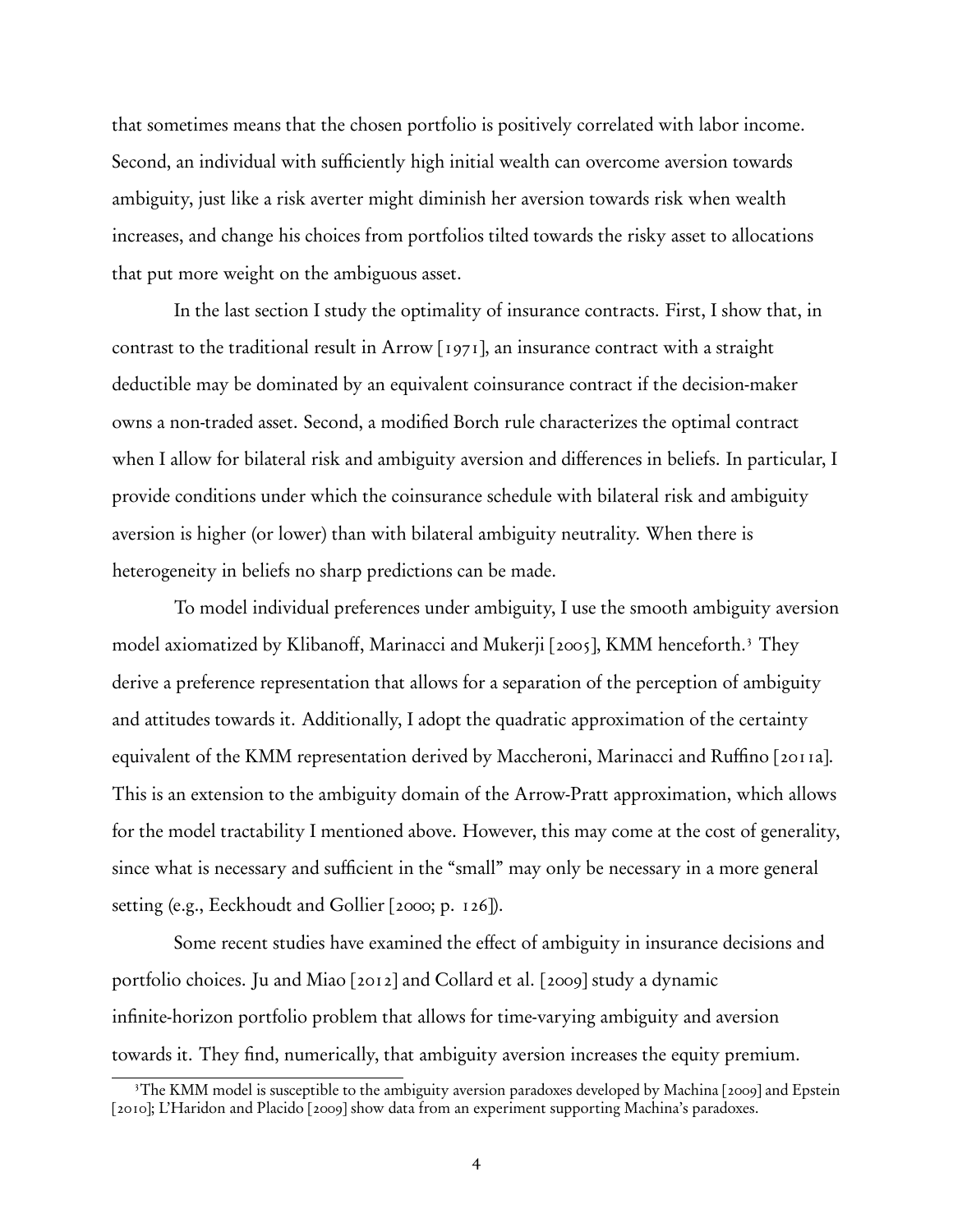However, Gollier [2009] found, in a static portfolio choice problem, that these numerical results rely on the particular calibration of the models. He identifies sufficient conditions under which more ambiguity aversion increases the demand for the ambiguous asset. Chebonnier and Gollier [2011] demonstrate that, in the KMM model, restrictions on risk and ambiguity attitudes are sufficient to guarantee that any uncertain situation that is undesirable at one wealth level is also undesirable at a lower wealth level. Nevertheless, they also show that one has to impose restrictions on both risk and ambiguity attitudes, as well as on the ambiguity structure, to guarantee that an increase in wealth will increase the demand of an ambiguous asset. Finally, Alary, Gollier and Treich [2010] and Snow [2011] study the effect of ambiguity on insurance decisions when they are made in *isolation*.

My tractable approach allows me to study in more depth the interactions between risk and ambiguity attitudes and to provide sharp predictions. Also, I consider a more general framework that models insurance decisions in the presence of other traded and non-traded assets, as well as preference representations that are sensitive both to risk and ambiguity.

Section 2 presents my approach to model decisions under ambiguity and analyzes the impact of ambiguity and attitudes towards it on the optimal coinsurance demand with and without a non-traded asset. Section 3 studies the optimality of an insurance contract with a straight deductible and the Borch rule when ambiguity matters to individuals. Section 4 concludes. Appendices show proofs of results and well-stablished results in the insurance literature when SEU is assumed.

# 1. Modeling Ambiguity and Attitudes towards Ambiguity

Consider a decision maker (DM) with initial wealth *W*<sup>0</sup> and random *end-of-period* wealth *W.* Suppose the agent exhibits aversion towards risk, which is captured by a utility function  $u(.)$ , with  $u'(.) > 0$  and  $u''(.) < 0$ .

The DM perceives *W* as ambiguous. This implies that, instead of having a unique probability distribution for *W,* the subject behaves as if there is a bounded set of probability

5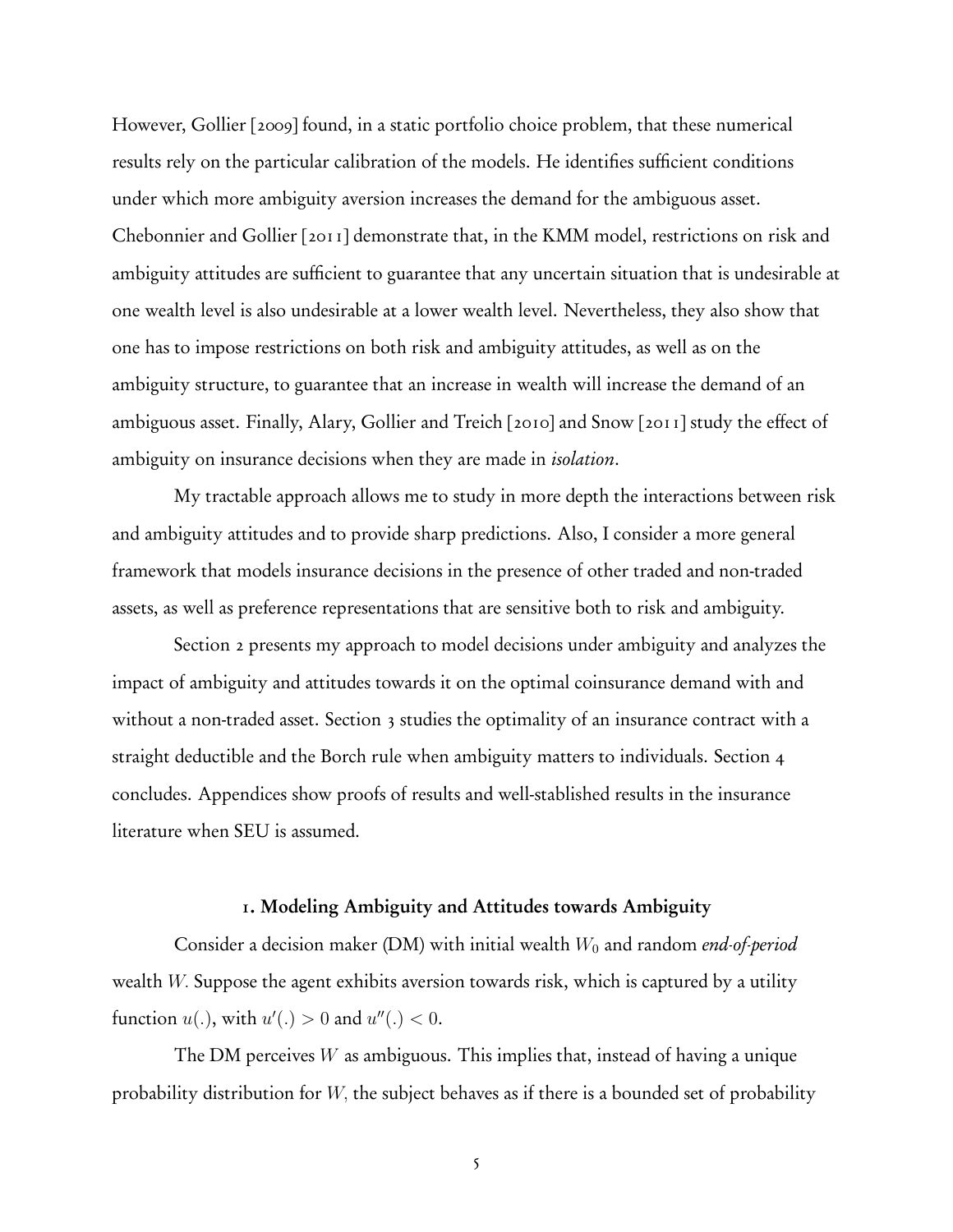distributions,  $\Delta$ , that are reasonably possible to her. Therefore, the DM is not able to commit to only use a particular distribution in this set. On the contrary, for a SEU maximizer, the set  $\Delta$  will be a singleton.

Following KMM [2005], the individual has a subjective probability measure  $\mu$  over  $\Delta$ that captures the ambiguity perceived by her. According to KMM, the preferences of an individual that perceives wealth as ambiguous will have the following preference representation:

$$
\int_{\Delta} \phi \left( \int_{S} u(W) dQ \right) d\mu, \tag{1}
$$

where *S* is the state space of  $W, Q \in \Delta$  is a probability measure over *S*, and  $\phi$  is a map from reals to reals that captures attitudes towards ambiguity. If the subject perceives her future wealth as ambiguous, and is averse to this situation, *φ* will be concave in the same fashion that the preferences of a risk averse individual are represented by a concave utility function *u*(*.*). An ambiguity loving (neutral) individual will have a convex (linear) *φ*, exactly parallel to the formal characterization of risk attitudes. I focus on the case of ambiguity aversion and risk aversion.

In the KMM framework, an increase in ambiguity can be characterized as an increase in the (subjective) variance of expected utility  $\int_S u(W)dQ$ , which is a random variable with subjective probability distribution  $\mu$ . We can define a reduced compound probability distribution according to  $\bar{Q} = \int_{\Delta} Q d\mu(Q)$ . An individual that is ambiguity neutral, which is equivalent to behaving according to the postulates in Savage [1972], will maximize the SEU derived from  $u(.)$  and  $Q$ .

To make the models tractable, I use the second-order approximation of the CE of the KMM representation developed by Maccheroni, Marinacci and Ruffino [2011a], MMR hereafter. This is an extension to the ambiguity domain of the Arrow-Pratt approximation, where the risk and ambiguity premiums are characterized by the KMM preference representation. This CE is defined by the following equation:

$$
\phi(u(\widetilde{CE})) = \int_{\Delta} \phi\left(\int_{S} u(W)dQ\right) d\mu \tag{2}
$$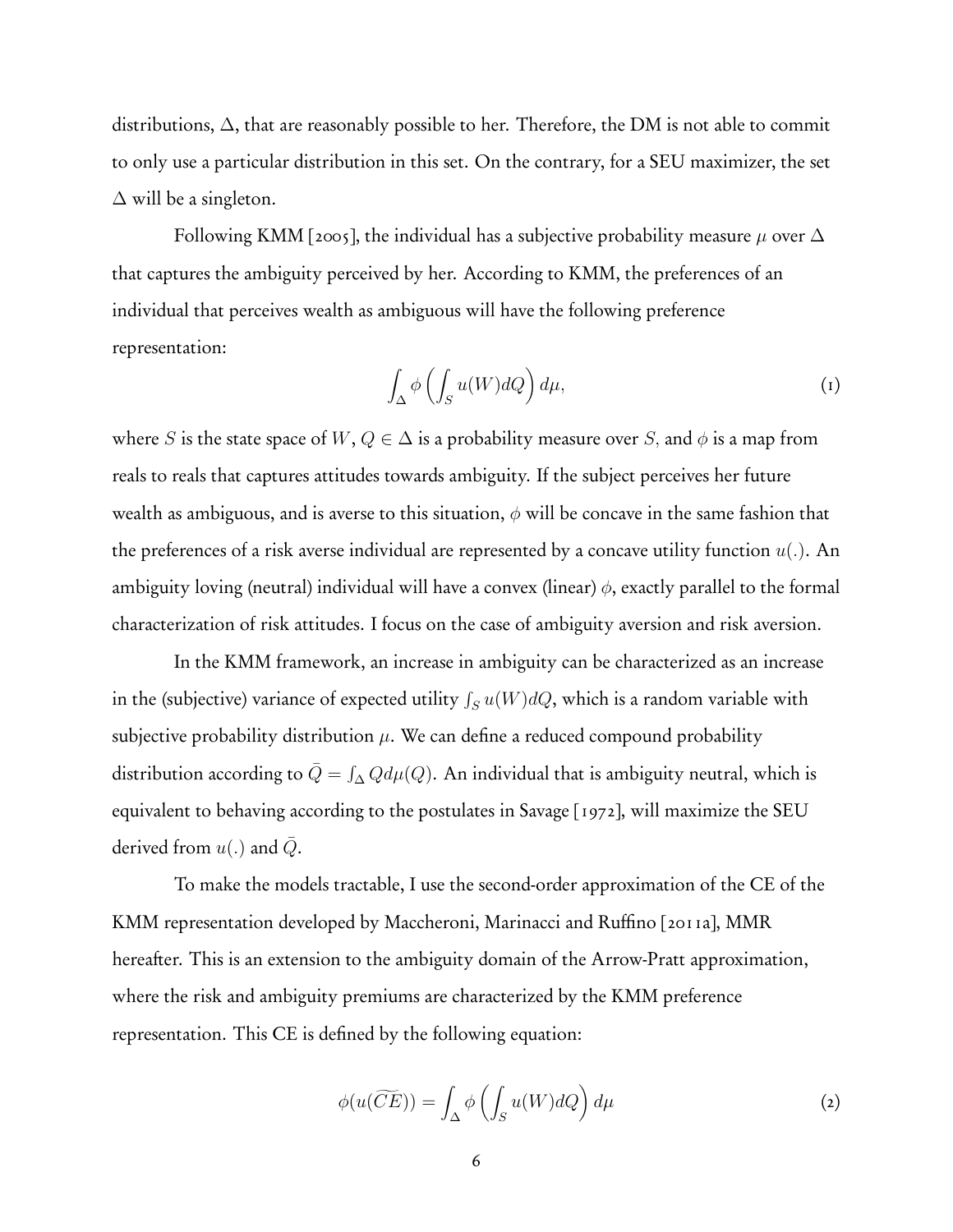Define  $W = W_0 + h$ , where *h* represents the variable component of the end-of-period wealth. MMR approximate *CE* with the following quadratic smooth ambiguity functional that maps square integrable random variables to the reals:

$$
\widetilde{CE} = W_0 + E_{\bar{Q}}[h] - \frac{\theta}{2}\sigma_{\bar{Q}}^2(h) - \frac{\gamma}{2}\sigma_{\mu}^2(E[h]) + R_2(h) \tag{3}
$$

where

$$
\lim_{t \to 0} \frac{R_2(th)}{t^2} = 0.
$$
\n(4)

The first two terms correspond to the Arrow-Pratt approximation of the CE of an individual that makes decisions according to the SEU defined by the compound probability distribution  $\bar{Q}$  and utility function  $u(.)$ . The term  $\theta = -\frac{u''(W_0)}{u'(W_0)}>0$  is the local measure of absolute risk aversion. This reflects the risk aversion of an ambiguity neutral individual that behaves consistently with the SEU theory.

The new, third term is an ambiguity premium. The term  $\gamma=u'(W_0)\{-\frac{\phi''(u(W_0))}{\phi'(u(W_0))}\}>0$ captures the degree of ambiguity aversion (MMR [2011a; p. 6]). The term  $\sigma^2_{\mu}(E[h])$  is the measure of ambiguity around the variable component of wealth perceived by the individual. In other words, it is the (subjective) variance of the expected value of *h* under probability measure *µ*. This expected value varies because the individual allows each probability distribution *Q* in ∆ to be a possible candidate to estimate the expected value of *h*. Thus, in the finite case, there are *n* possible values that *E*[*h*] can take, one for each probability distribution  $Q_i \in \Delta$ ,  $\forall i: 1, ..., n$ . Finally, MMR [2011; p. 6] interpret  $\sigma^2_\mu(E[h])$  as "model uncertainty" because it represents the possible deviations perceived by agents from a reference individual that maximizes SEU according to distribution  $Q$  and utility  $u(.)$ .

The convergence notion of the reminder of the approximation, as described in equation (4), defines the notion of "small" used here. The intuition is that the random component of wealth must be small enough such that the end-of-period wealth is not very different from initial wealth.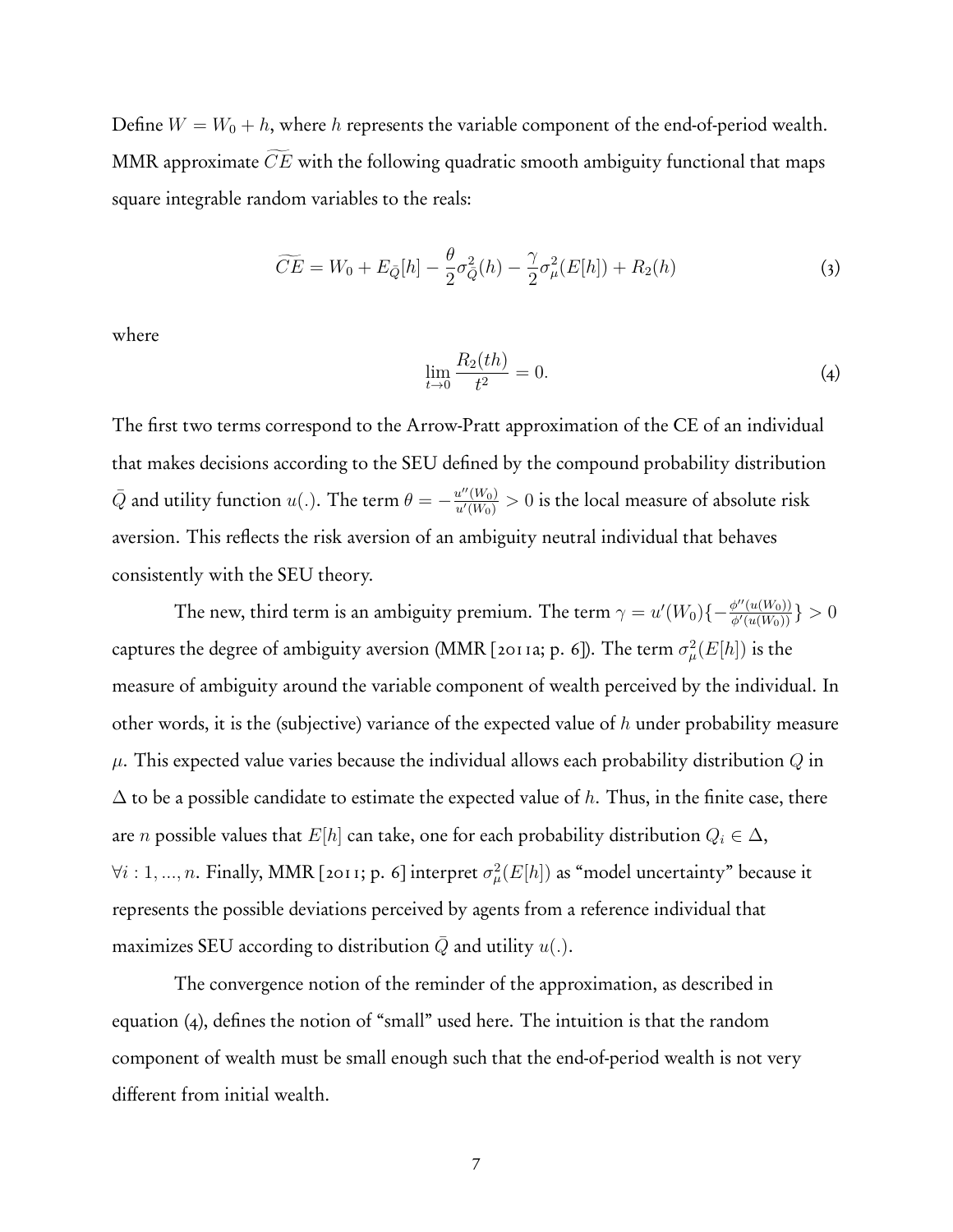MMR [2011a; p. 9] decompose ambiguous random variables into three orthogonal components. They claim that for each  $h \in L^2$ , there exist unique  $\bar{h} \in \mathbb{R}$ ,  $h^* \in M$ , with  $E_{\bar{Q}}[h^*]=0$  and  $h^{\perp} \in M^{\perp}$ , such that  $h=\bar{h}+h^*+h^{\perp}$ , where

$$
M = \{ h \in L^2 : \sigma^2_\mu(E[h]) = 0 \}.
$$

 $\partial^2_{\bar{Q}}(h) = \sigma^2_{\bar{Q}}(h^*) + \sigma^2_{\bar{Q}}(h^{\perp})$  and  $\sigma^2_{\mu}(E[h]) = \sigma^2_{\mu}(E[h^{\perp}]).$  Further,  $\bar{h}$  is the risk-free component of random variable *h*, *h*<sup>∗</sup> is a fair risky gamble (i.e., a gamble with zero expected payoff) and  $h^{\perp}$  is its residual ambiguous component. MMR [2011a] show three possible configurations of a random variable. First, a gamble represented by random variable *h* is risk-free if and only if  $h^* = h^{\perp} = 0$ . Second, it is risky and unambiguous if and only if  $h = \bar{h} + h^{\perp}$ , because  $\sigma_{\bar{Q}}^2(h) = \sigma_{\bar{Q}}^2(h^*)$  and  $\sigma_{\mu}^2(E[h^{\perp}]) = 0$ . Finally, the gamble is ambiguous if and only if  $h^*$  and  $h^{\perp}$  different from zero.

There are several advantages of the approach to modelling ambiguity aversion used here. KMM [2005, p. 1868] claim that their representation allows for a separation of ambiguity and attitudes towards it, which provides a theoretical basis for undertaking comparative statics of ambiguity. Additionally, by adopting the MMR approximation, the KMM model becomes tractable and comparable to previous literature using the de Arrow-Pratt approximation, of course at the cost of generality that any approximation is exposed to.

#### 2. Insurance Choices under Ambiguity

In this section I develop a model of coinsurance demand when the DM perceives the potential loss as ambiguous with and without a non-traded asset. I evaluate the robustness of some standard results in the insurance literature that assumes SEU, namely:<sup>4</sup>

1. Full coverage is optimal if coinsurance is available at a fair price. This is the Mossin Theorem developed in Mossin [1968]. Smith [1968] found similar results, thus I refer to this result as the Mossin-Smith Theorem.

<sup>4</sup>See Appendices B and C for the detailed derivation of the following results.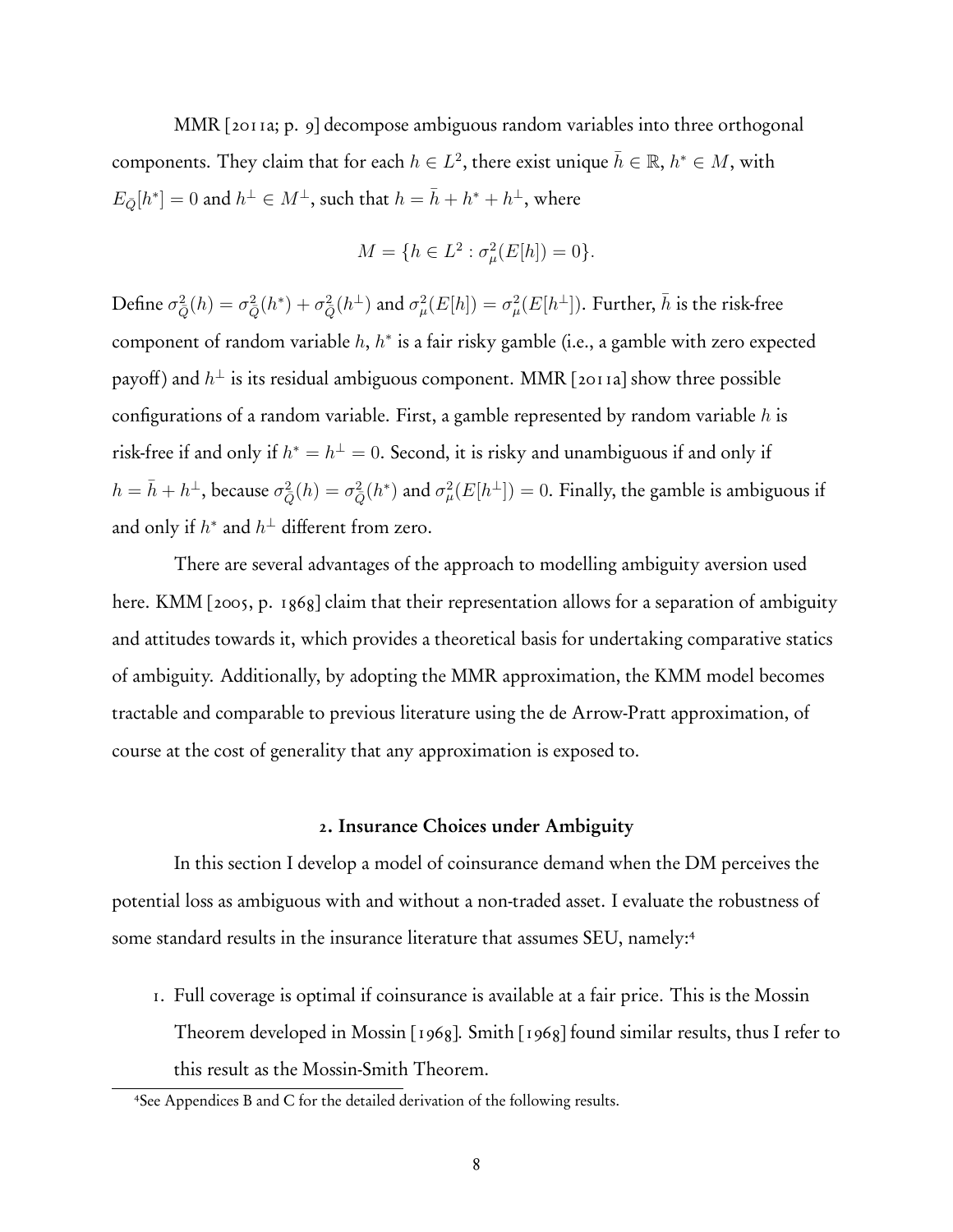- 2. An increase in the degree of risk aversion will lead to an increase in the optimal demand for insurance at all levels of wealth. This result is a direct consequence of a standard result independently derived by Pratt [1964; p. 136] and Arrow [1963], thus I refer to it as the Pratt-Arrow result. They showed that an increase in absolute risk aversion decreases the demand for a risky asset. This would imply that a risk averse agent will demand more insurance to cover the loss than another individual that is less risk averse.<sup>5</sup>
- 3. If a subject exhibits decreasing absolute risk aversion (DARA), the optimal coinsurance demand decreases when initial wealth increases because her risk tolerance increases. Similar intuitive arguments can be made about CARA and IARA. However, Schlesinger [2000, p. 136] warns that "each of these conditions [DARA, CARA and IARA] is shown to be sufficient for the comparative-static effects[...], though not necessary."
- 4. The introduction of a non-traded asset, such as human capital, can significantly change some of the standard results. Mayers and Smith [1983] were the first to emphasize the importance of studying insurance decisions in the presence of traded and non-traded assets. Doherty [1984; p. 209] showed that the Mossin-Smith theorem only holds if the covariance between the non-traded asset and the insurable loss is negative. Following the terminology in Mayers and Smith [1983; p. 308], this covariance represents the individual's incentives to "*self-insure*". The sign of this covariance makes the insurance demand lower, equal or higher than in the absence of the non-traded asset. However, I prefer to use the term "*self-hedging*" to avoid confusion with the usage of "self-insurance" in the literature.6 The intuition is that even if the insurance premium is fair, the DM might still not be willing to fully insure if she can compensate high

<sup>&</sup>lt;sup>5</sup>In the context of insurance, the risky asset would be the retained loss. Thus, more insurance would translate into a lower exposure to the risky asset.

<sup>&</sup>lt;sup>6</sup>Schlesinger [2000; p. 139] defines self-insurance as a mechanism that "lowers the financial severity of any loss that occurs".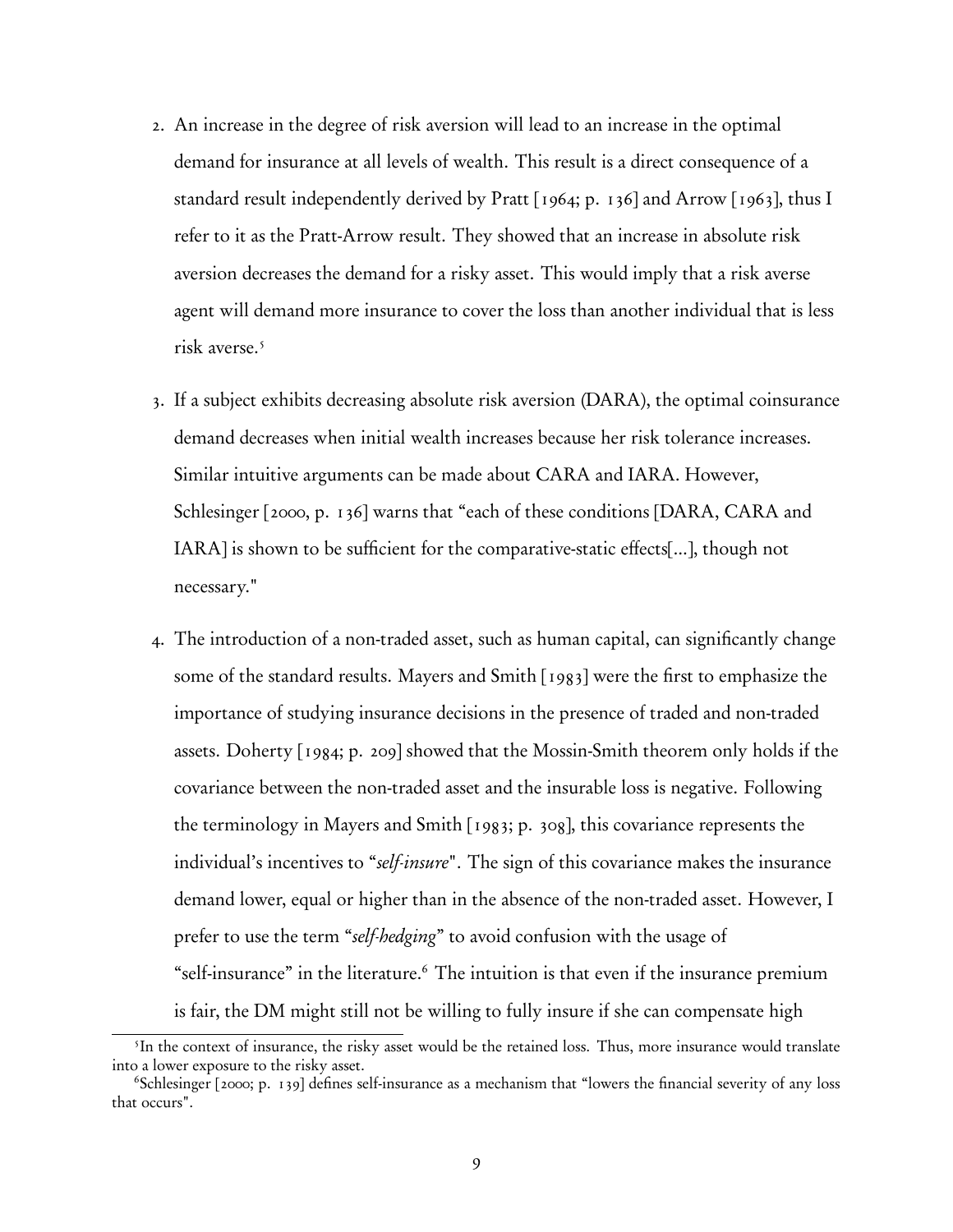losses with high realizations of her human capital. However, if the covariance is negative, the individual might want to fully insure if a health shock negatively affects her productivity, which would undermine her human capital. Finally, the introduction of a risky non-traded asset does not affect the Arrow-Pratt result.

I now turn to check the robustness of these results when ambiguity matters to individuals.

# *A. Model for Coinsurance Demand under Ambiguity*

Consider a DM with initial wealth  $W_0$  and exposed to a potential loss h that she perceives as ambiguous. Assume she is ambiguity averse. Thus, she behaves as if there is a bounded set  $\Delta$  of possible probability distributions of h, with probability measure  $\mu$  over that set. If the DM was ambiguity neutral, the compound probability distribution  $\overline{Q}$  would be the only element in  $\Delta$ . This is the case of a subject that complies with the postulates in Savage [1972] and behaves as if she maximizes the SEU defined by probability distribution  $Q$  and utility function *u*(*.*). MMR's orthogonal decomposition of ambiguous acts implies that  $h = E_{\overline{Q}}[h] + h^* + h^{\perp}$ , with  $h^* \in M$  and  $h^{\perp} \in M^{\perp}$ .

There is a risk neutral and ambiguity neutral insurer that is willing to offer the DM a coinsurance contract<sup>7</sup> that covers a fraction  $\alpha \in (0, 1]$  of losses and in exchange for a premium  $\pi$  per unit of insurance. I assume that the insurer shares with the DM the same (compound) probability distribution  $\overline{Q}$  of *h* and calculates the premium per unit of insurance according to  $\pi = (1 + m)E_{\overline{Q}}[h]$ , where  $m \geq 0$  is the insurance loading that does not include any ambiguity charge. It is restrictive to assume that the insurer is both risk and ambiguity neutral and shares with the DM the compound distribution  $Q$ . However, section 3 studies deviations from these restrictive assumptions.

If the DM buys insurance, her ambiguous end-of-period wealth is  $W = W_0 - h - \alpha \pi + \alpha h$ . I assume that the DM's preferences have a KMM representation with

<sup>7</sup>I focus in this section only on coinsurance contracts and deal later with the optimality of this type of contract and aversion towards ambiguity of the insurer.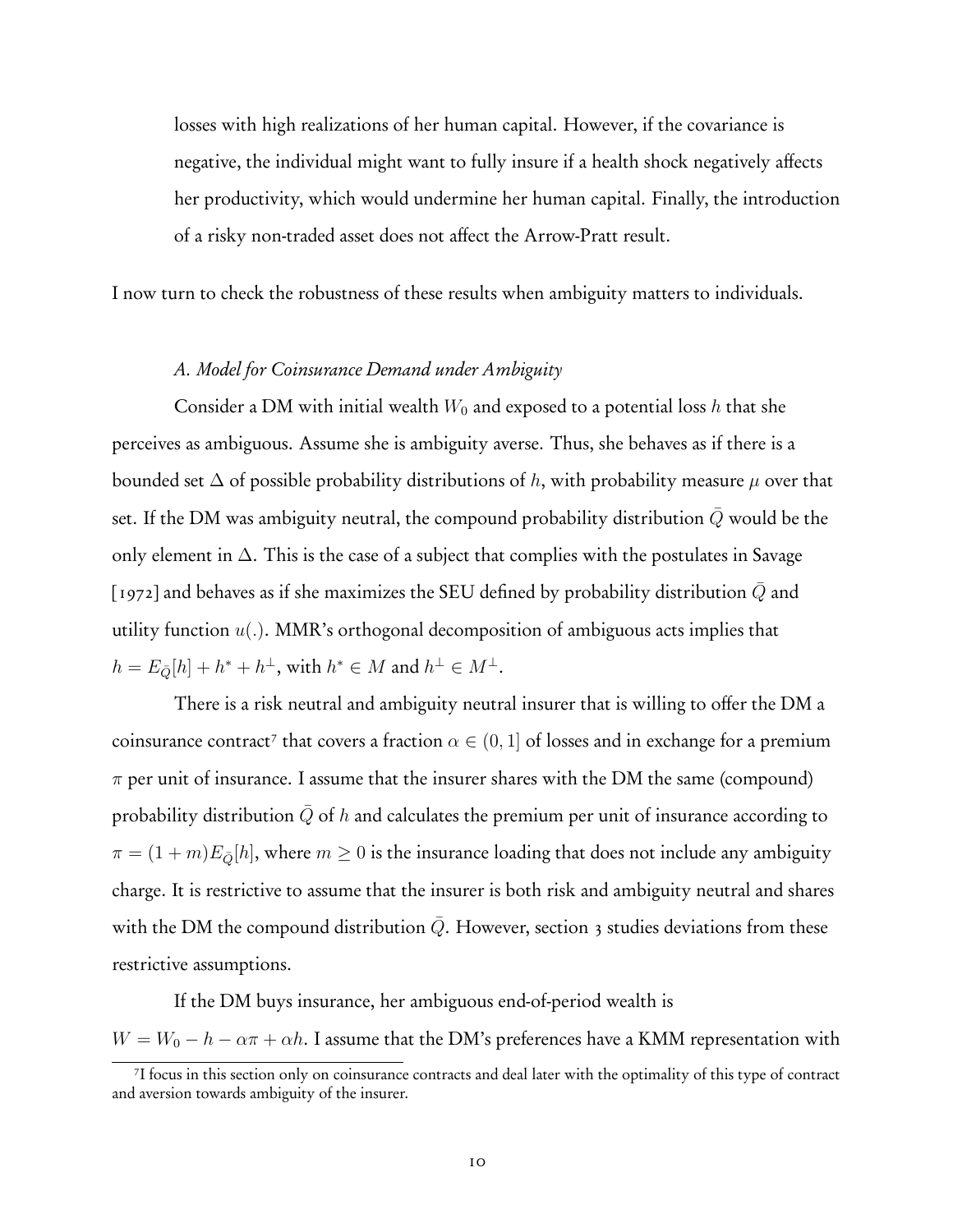concave functions *u*(*.*) and *φ*(*.*) which, respectively, represent her aversion towards risk and ambiguity. Consequently, her maximization problem is:

$$
\max_{\alpha} \int_{\Delta} \phi \left( \int_{S} u(W) dQ \right) d\mu \tag{5}
$$

subject to:  $W = W_0 - h - \alpha \pi + \alpha h$ 

Using the MMR quadratic approximation, this problem can be approximated by:

$$
\max_{\alpha} E_{\bar{Q}}[W] - \frac{\theta}{2}\sigma_{\bar{Q}}^2(W) - \frac{\gamma}{2}\sigma_{\mu}^2(E[W])\tag{6}
$$

subject to:  $W = W_0 - h - \alpha \pi + \alpha h$ 

where  $\theta$  and  $\gamma$  capture the degree of aversion towards risk and ambiguity, respectively. The definition of the end-of-period wealth, the insurance premium and the tripartite decomposition of *h* imply the following:

$$
E_{\bar{Q}}[W] = W_0 - E_{\bar{Q}}[h] - \alpha (1+m)E_{\bar{Q}}[h] + \alpha E_{\bar{Q}}[h] = W_0 - (1+\alpha m)E_{\bar{Q}}[h]
$$

$$
\sigma_{\bar{Q}}^2(W) = (1-\alpha)^2 \sigma_{\bar{Q}}^2(h) = (1-\alpha)^2 [\sigma_{\bar{Q}}^2(h^*) + \sigma_{\bar{Q}}^2(h^{\perp})], \text{ and}
$$

$$
\sigma_{\bar{Q}}^2(E[W]) = (1-\alpha)^2 \sigma_{\bar{Q}}^2(E[h^{\perp}])
$$

Substituting the restriction into the objective function and differentiating with respect to  $\alpha$ , the first order condition is:

$$
[\alpha] : -mE_{\bar{Q}}[h] - \frac{\theta}{2} \{2(1-\alpha)(-1)[\sigma_{\bar{Q}}^2(h^*) + \sigma_{\bar{Q}}^2(h^{\perp})]\} - \frac{\gamma}{2} \{2(1-\alpha)(-1)\sigma_{\mu}^2(E[h^{\perp}])\} = 0
$$
\n(7)

The optimal demand for coinsurance is:<sup>8</sup>

$$
\alpha_{amb}^{M1*} = 1 - \frac{mE_{\bar{Q}}[h]}{\theta[\sigma_{\bar{Q}}^2(h^*) + \sigma_{\bar{Q}}^2(h^{\perp})] + \gamma \sigma_{\mu}^2(E[h^{\perp}])}
$$
(8)

<sup>8</sup>The second order condition is satisfied.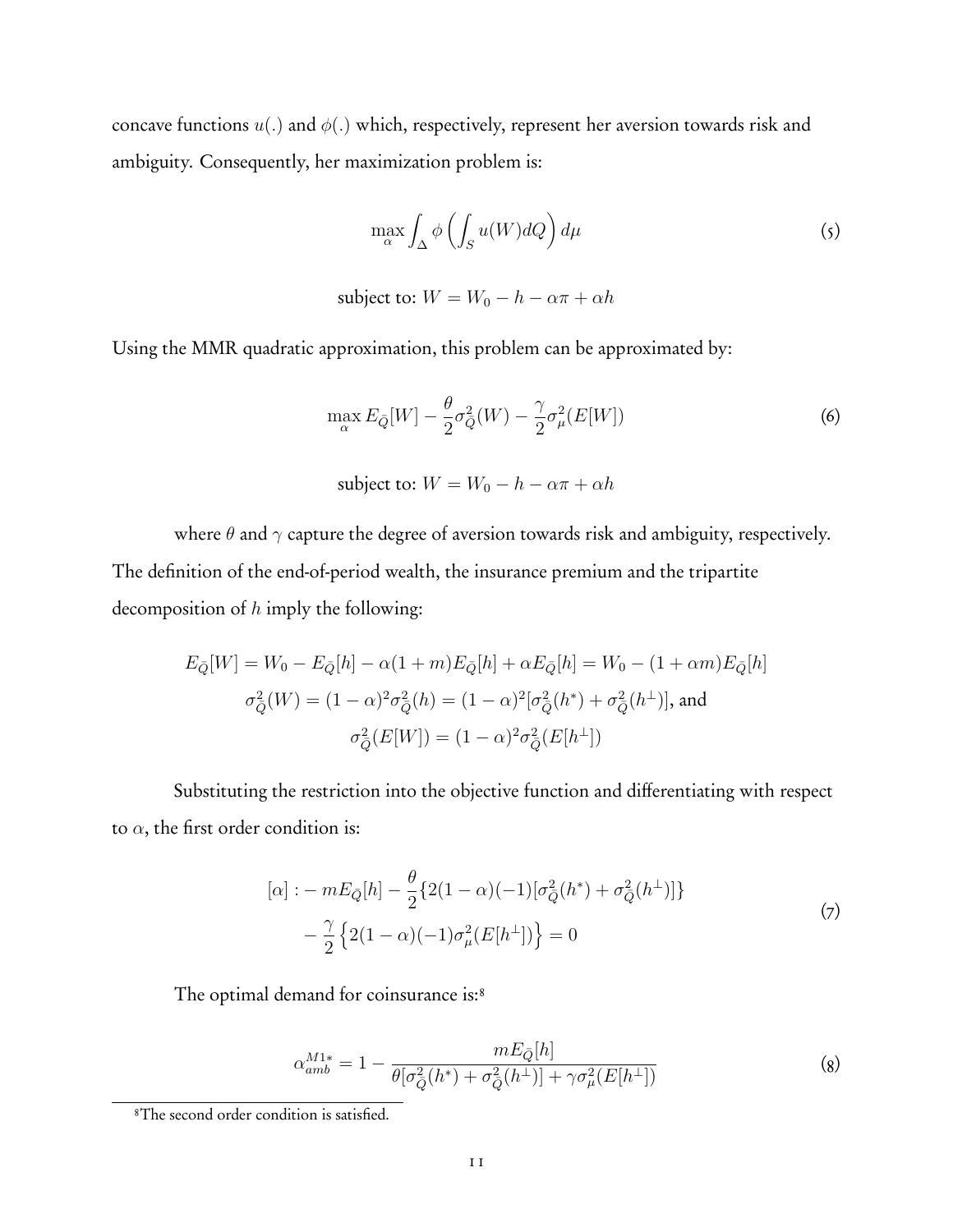To facilitate comparison, I assume that a DM that faces only risk (i.e.,  $\sigma^2_\mu(E[h^\perp])=0$ ), uses an objective distribution that is equal to the compound distribution Q to make choices. Under these conditions, the optimal insurance demand is defined by:

$$
\alpha_{risk}^{M1*} = 1 - \frac{mE_{\bar{Q}}[h]}{\theta[\sigma_{\bar{Q}}^2(h^*) + \sigma_{\bar{Q}}^2(h^{\perp})]}
$$
(9)

Alternatively, we can also interpret equation (9) in the light of a risk averse but ambiguity neutral individual. In the KMM framework, this agent is equivalent to a DM with the SEU preference representation given by utility  $u(.)$  and reduced compound distribution  $\overline{Q}$ .

#### Comparative Statics of Risk and Ambiguity Attitudes

The Mossin-Smith theorem is robust to the introduction of ambiguity, because  $\alpha_{amb}^{M1*} = 1$  if and only if  $m = 0$ . This can easily be seen from the definition of  $\alpha_{amb}^{M1*}$ . Alary, Gollier and Treich [2010; p. 9] found a similar result.

Moreover, in the presence of ambiguity and ambiguity aversion, the direction of the Pratt-Arrow result is not affected, so an increase in risk aversion increases the insurance demand. Nevertheless, as we will see in the next section, this result may not hold in the presence of a non-traded asset. Assuming  $m > 0$  such that  $\alpha_{amb}^{M1*} \in (0, 1)$ , the following derivative proves this statement:

$$
\frac{\partial \alpha_{amb}^{M1*}}{\partial \theta} = \frac{mE_{\bar{Q}}[h]}{\{\theta \sigma_{\bar{Q}}^2(h) + \gamma \sigma_{\mu}^2(E[h^{\perp}])\}^2} [\sigma_{\bar{Q}}^2(h)] > 0
$$
\n(10)

 $\text{with } \sigma_{\bar{Q}}^2(h) = \sigma_{\bar{Q}}^2(h^*) + \sigma_{\bar{Q}}^2(h^{\perp}).$ 

However, there is a second order difference with respect to the baseline model with only risk. The response of the insurance demand of an ambiguity averse agent to marginal increases in risk aversion is lower than that of an ambiguity neutral agent (i.e., 0 *< ∂αM*1<sup>∗</sup> *amb ∂θ < ∂αM*1<sup>∗</sup> *risk ∂θ* ), *ceteris paribus*. More generally, higher ambiguity aversion decreases the response of the insurance demand to higher risk aversion, i.e. *<sup>∂</sup>*2*αM*1<sup>∗</sup> *amb ∂θ∂γ <* 0. This implies that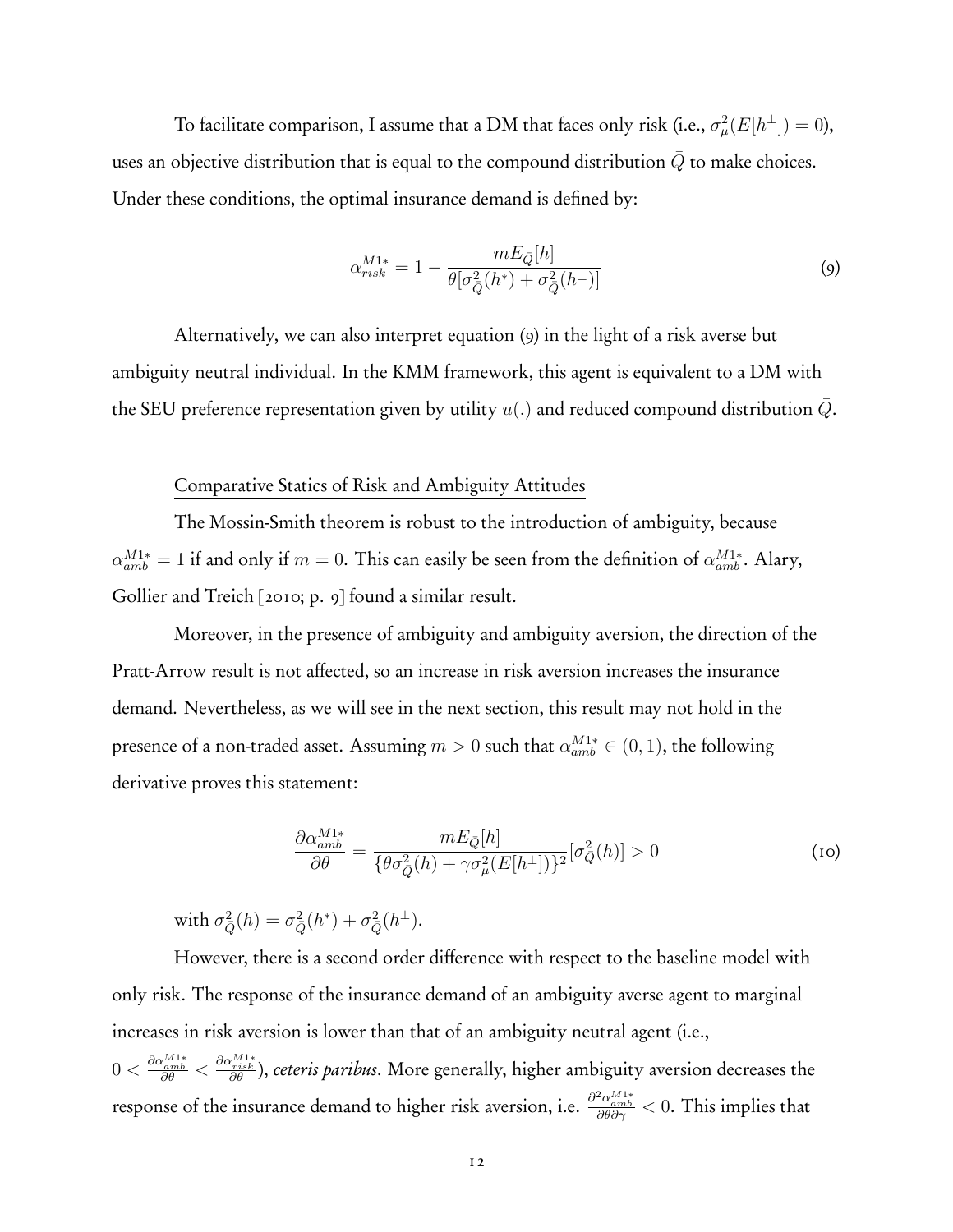ambiguity averse individuals will increase insurance when risk aversion is higher, but at a slower rate than less ambiguity averse agents.

The intuition of this counterintuitive result is as follows. In the first order condition of the DM's maximization problem, the first term is the marginal cost of increasing insurance demand and the other two are the marginal benefits of reducing risk and ambiguity:

$$
\underbrace{-mE_{\bar{Q}}[h]}_{\text{Marginal cost}} + \underbrace{\theta\{(1-\alpha)[\sigma^2_{\bar{Q}}(h^*) + \sigma^2_{\bar{Q}}(h^{\bot})]\}}_{\text{Risk reduction marginal benefit}} + \underbrace{\gamma\left\{(1-\alpha)\sigma^2_{\mu}(E[h^{\bot}])\right\}}_{\text{Ambiguity reduction marginal benefit}} = 0
$$

Higher ambiguity aversion makes a marginal increase in insurance more valuable. Therefore, when risk aversion increases and more insurance is required to reduce variance, a smaller increase in insurance is needed when ambiguity aversion is higher because the additional coverage provides the double benefit of reducing risk and ambiguity.<sup>9</sup>

Moreover, given a level of risk aversion and subjective probability  $Q$ , an ambiguity averse agent will demand more (co)insurance at the optimum than an ambiguity neutral individual (i.e.,  $\alpha_{amb}^{M1*} > \alpha_{risk}^{M1*}$ ). Alary, Gollier and Treich [2010; p. 12] showed that this is a general result for two states of nature. My tractable framework allows us to derive a "local" version of this result: *An increase in absolute ambiguity aversion increases the optimal insurance demand*. The following derivative proves this proposition:

$$
\frac{\partial \alpha_{amb}^{M1*}}{\partial \gamma} = \frac{mE_{\bar{Q}}[h]}{\{\theta \sigma_{\bar{Q}}^2(h) + \gamma \sigma_{\mu}^2(E[h^{\perp}])\}^2} [\sigma_{\mu}^2(E[h^{\perp}])] > 0 \tag{11}
$$

#### The Effects of Changes in Initial Wealth

It is usually assumed that people become less risk averse as they get wealthier. There are two important definitions of decreasing aversion in the economic literature. The first definition states that, in the portfolio choice problem with one safe and one risky assets, the

<sup>&</sup>lt;sup>9</sup>This is a prediction that could be tested in the laboratory. If one is able to identify risk and ambiguity attitudes, then one could rank individuals according to risk aversion. The prediction above says that, an observed increase in risk aversion from  $\theta_1$  to  $\theta_2$  should increase more the insurance demand in the group of ambiguity neutral individuals than in the group of ambiguity averse agents.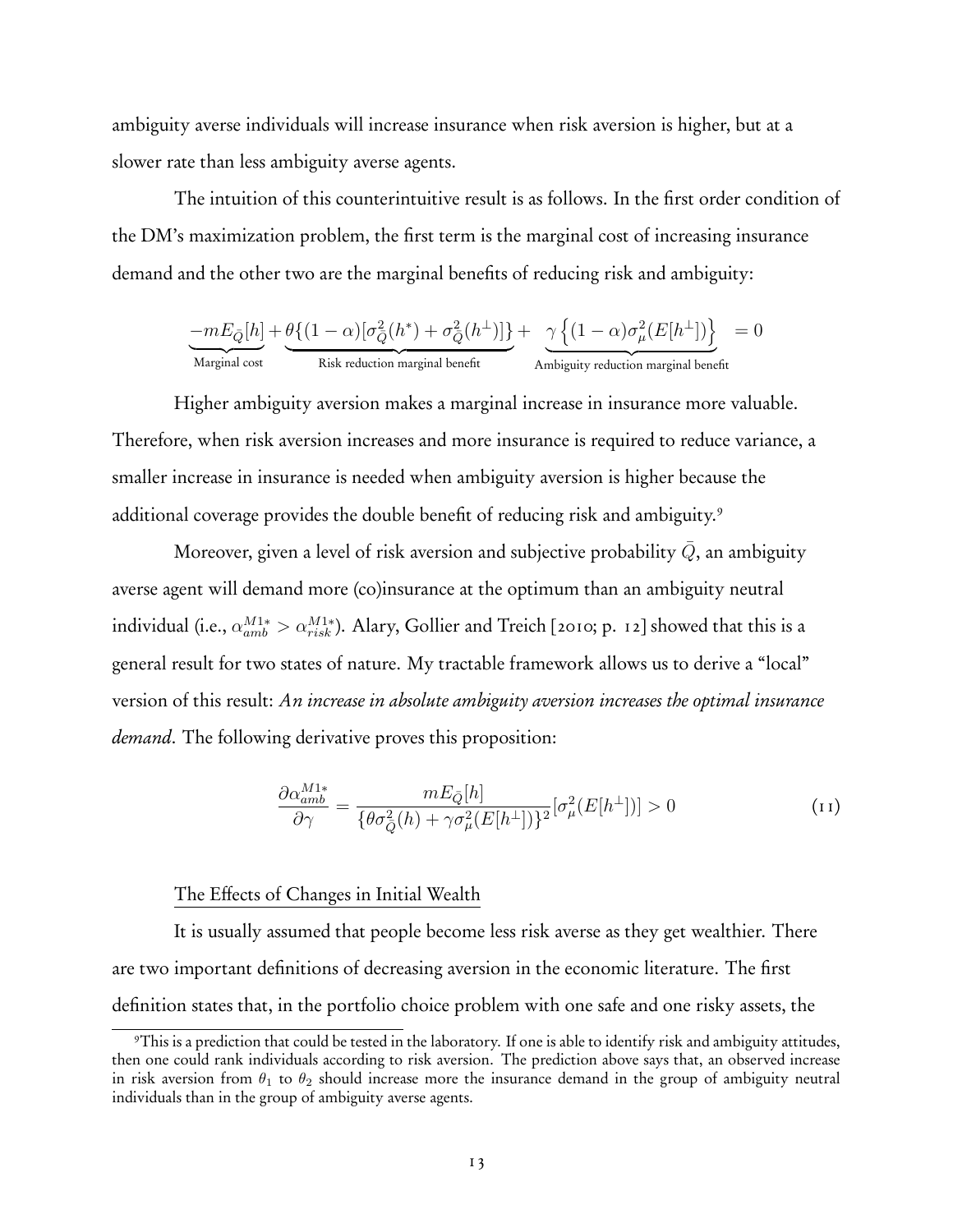optimal demand for the risky asset is increasing in wealth (Arrow [1963]; Pratt [1964; p. 136]). The second definition states that an individual has "decreasing aversion if any risk that is undesirable at some specific wealth level is also undesirable at all smaller wealth levels" (Cherbonnier and Gollier [ 2011; p. 1]). In the expected utility model both definitions of decreasing aversion are equivalent. A necessary and sufficient condition for this equivalency to hold is that the utility function *u* exhibits decreasing absolute risk aversion. One would expect that a similar condition would hold in the presence of ambiguity.

However, Chebonnier and Gollier [2011; p. 18] show, in a general setting of the KMM model, that the equivalency of the two definitions above does not hold in general. They demonstrate that restrictions on risk and ambiguity attitudes are sufficient to guarantee that any uncertain situation that is undesirable at one wealth level is also undesirable at a lower wealth level. Nevertheless, they show that one has to impose restrictions on both risk and ambiguity attitudes, *as well as* on the ambiguity structure, to guarantee that an increase in wealth will increase the demand of an ambiguous asset.

Since there is a close relationship between the portfolio choice and the coinsurance choice problems (see Schlesinger [2000; p. 135]), the results in Chebonnier and Gollier [2011] also apply to the choice of the optimal coinsurance rate.

I show below that in the "small," in the spirit of Pratt [1964] and as discussed by MMR [2011b], restrictions on risk and ambiguity attitudes are sufficient to guarantee that the optimal coinsurance demand is decreasing in wealth. This discrepancy between the small and the large is not uncommon.<sup>10</sup>

In the expected utility model, individual's risk preferences are represented by *u* and exhibit DARA if and only if  $-u''(x)/u'(x)$  is decreasing in *x*. Similarly, ambiguity attitudes in the KMM model exhibit decreasing absolute ambiguity aversion (DAAA) if  $-\phi''(z)/\phi'(z)$  is decreasing in *z*. The following definition characterizes this property for any function as

<sup>&</sup>lt;sup>10</sup>For instance, in the classical expected utility model, "a necessary and sufficient condition for any pure small background risk to reduce the optimal exposure to other risks... is just necessary if one wants the comparative statics property to hold for any risk" (Eeckhoudt and Gollier [2000; p. 126]).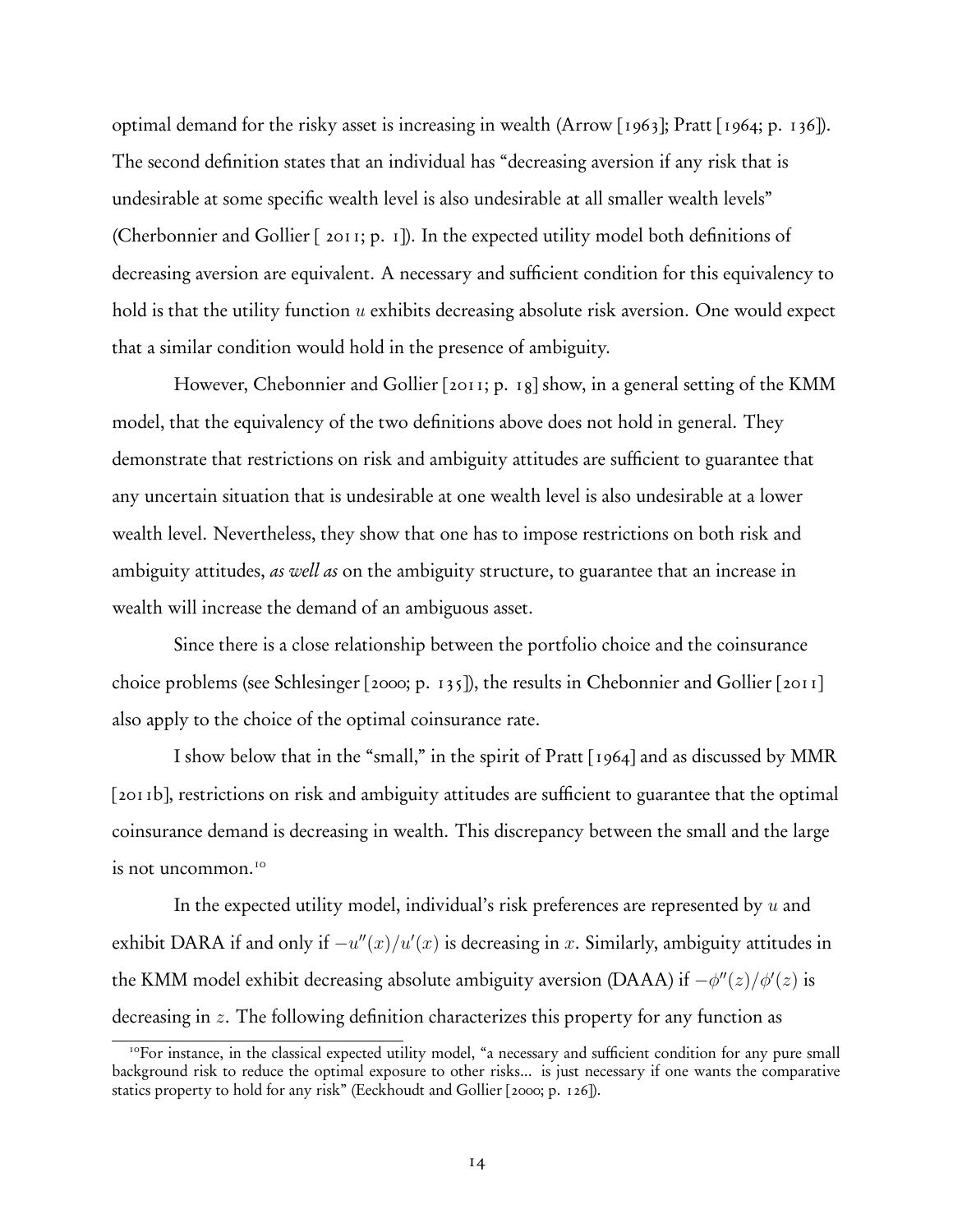decreasing concavity.

**Definition** 1 (Cherbonnier and Gollier [2011; p. 3]): A function  $f : \mathbb{R} \to \mathbb{R}$  satisfies (weak) Decreasing Concavity (DC) if −*f*! */f*!! is non-increasing.

A fact that I will use in the proposition below is that  $\sigma_{\bar{Q}}^2(h) > \sigma_{\mu}^2(E[h])$  (see Lemma 1 in Appendix A). This means that the subjective variance of *E*[*h*], the measure of ambiguity in MMR [2010], is always going to be smaller than the subjective variance of *h* calculated with the compound distribution  $\bar{Q}.$ <sup>11</sup>

An important component of the KMM model is the function  $v = \phi \circ u$ . In fact, one of the key assumptions in KMM [2004; p. 1855] is that subjects behave according to SEU, derived from *v* and  $\mu$ , when they are presented with second order acts.<sup>12</sup> We are now ready to state the first proposition.

**Proposition 1:** Assume  $m > 0$ . An increase in the initial wealth level  $W_0$  reduces the optimal insurance demand if *u* and  $v = \phi \circ u$  satisfy DC.

*Proof.* See Appendix A.

Proposition 1 implies that, in the "small," restrictions on risk and ambiguity attitudes of the KMM model are sufficient to guarantee that the optimal coinsurance demand under ambiguity is decreasing in wealth. No additional restrictions on the ambiguity structure are needed, like the ones imposed by Cherbonnier and Gollier [2011] in a general setting, to obtain the desired comparative static.<sup>13</sup>

<sup>&</sup>lt;sup>11</sup>This is easily seen in a simple example. Suppose  $h \in \{0, 100\}$ , and the probability distribution could be either { $.25, .75$ } or { $.75, .25$ }. Also assume that the subjective weights over these distributions are such that  $\mu_1 = \mu_2 = .5$ . Then,  $\sigma_{\bar{Q}}^2(h) = 2500 > 625 = \sigma_{\mu}^2(E[h]).$ 

<sup>&</sup>lt;sup>12</sup>The Ellsberg thought experiment can be represented by a second order urn that is ambiguous to subjects and that defines the possible configurations of the first order urn used to illustrate the Ellsberg paradox. A bet on the second order urn is a second order act.

<sup>&</sup>lt;sup>13</sup>This result is potentially important for possible experimental applications attempting to test the predictions of models under ambiguity like the ones in this study. An experimenter trying to test such a model under ambiguity in the "small" will have to identify risk and ambiguity attitudes, as well as the perceived ambiguity, but does not have to control for the structure of ambiguity to test certain theoretical predictions.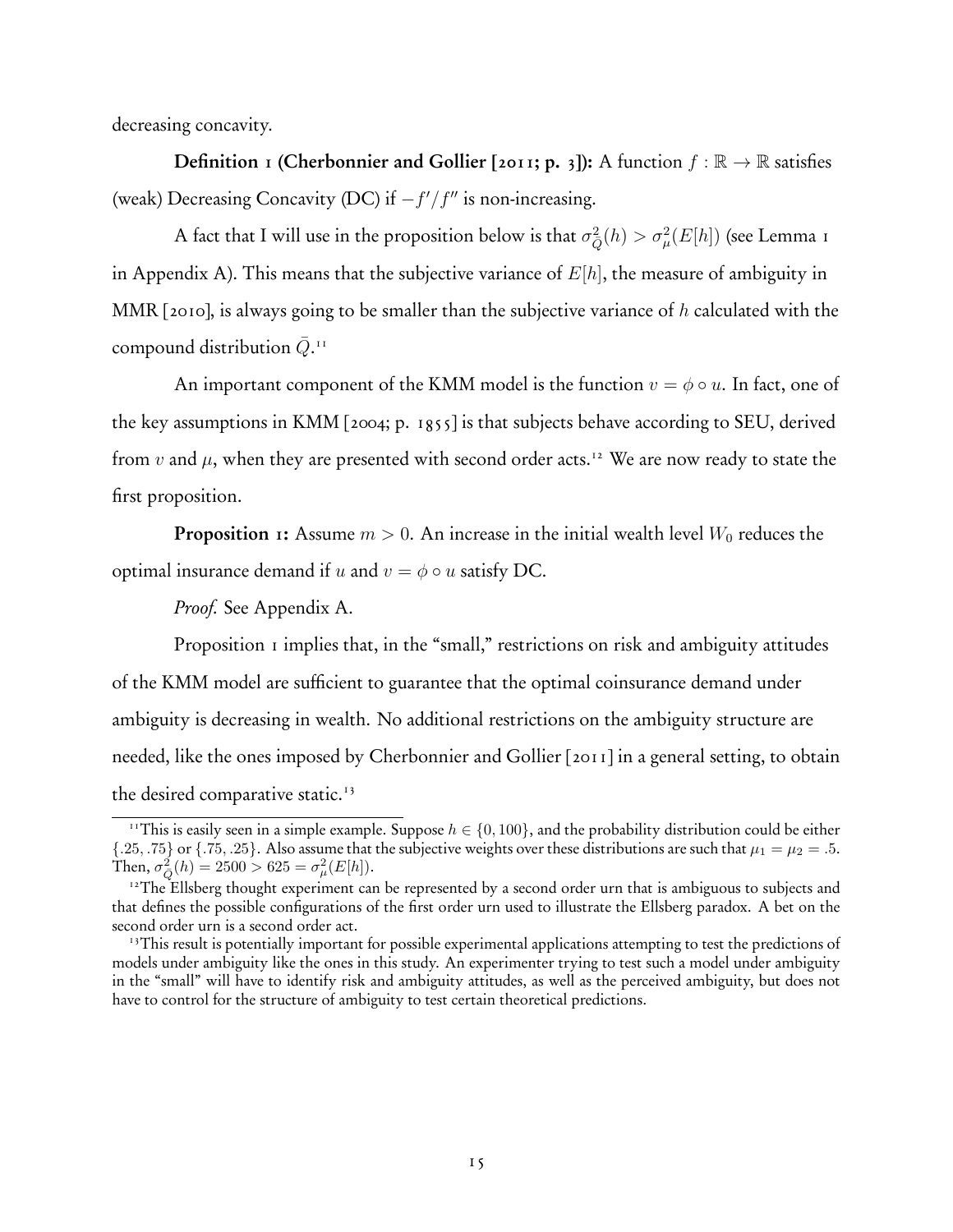*B. Model for Coinsurance Demand in the Presence of Ambiguity and a Non-traded Asset*

Suppose that the DM faces the same insurance decision as before, except that the individual owns a non-tradable and uninsurable asset (e.g., human capital) with risky return *H* that might be correlated with the loss. I argue that it could be reasonable to assume that subjects have a better idea about the uncertainty of their human capital, thus treating it as risk; meanwhile they may have *ambiguous* information about events that can negatively affect their health such as a genetic chronic disease. Although it is a fair question to ask if people perceive human capital as risky or ambiguous, this choice is more for expositional purposes since it allows us to study the potential trade-offs that agents might face in the presence of both risk and ambiguity.

As before, the risk and ambiguity neutral insurer offers coinsurance  $\alpha \in (0,1]$  and charges an insurance premium  $\pi = (1 + m)E_{\overline{Q}}[h]$ . Consequently, the ambiguous end-of-period wealth is  $W = W_0 + H - h - \alpha \pi + \alpha h$ . The MMR orthogonal decomposition implies that  $h = E_{\bar{Q}}[h] + h^* + h^{\perp}$  and  $H = E_{\bar{Q}}[H] + H^*$ . Thus the maximization problem is:

$$
\max_{\alpha} E_{\bar{Q}}[W] - \frac{\theta}{2}\sigma_{\bar{Q}}^2(W) - \frac{\gamma}{2}\sigma_{\mu}^2(E[W])
$$
\n(12)

where

$$
E_{\bar{Q}}[W] = W_0 + E_{\bar{Q}}[H] - (1 + \alpha m)E_{\bar{Q}}[h]
$$

$$
\sigma_{\bar{Q}}^2(W) = \sigma_{\bar{Q}}^2(H^*) + (1 - \alpha)^2[\sigma_{\bar{Q}}^2(h^*) + \sigma_{\bar{Q}}^2(h^{\perp})] - 2(1 - \alpha)\text{cov}_{\bar{Q}}(H^*, h^*)
$$

$$
\sigma_{\mu}^2(E[W]) = (1 - \alpha)^2 \sigma_{\mu}^2(E[h^{\perp}])
$$

The covariance between *H* and *h* is defined as  $cov_{\bar{Q}}(H^*, h^*)$ , because the ambiguous component of the loss  $(h^{\perp})$  is orthogonal to the elements of set *M* (the set of risky and risk-free gambles). The joint probability distribution  $Q$  is the DM's best estimate to model the process driving the movements of *H* and *h*. The ambiguity of *h* implies that the DM behaves as if there were many joint distributions *Qi*. The interpretation of this ambiguous situation is that the individual behaves as if he was sure about the marginal distribution in the direction of *H*, but is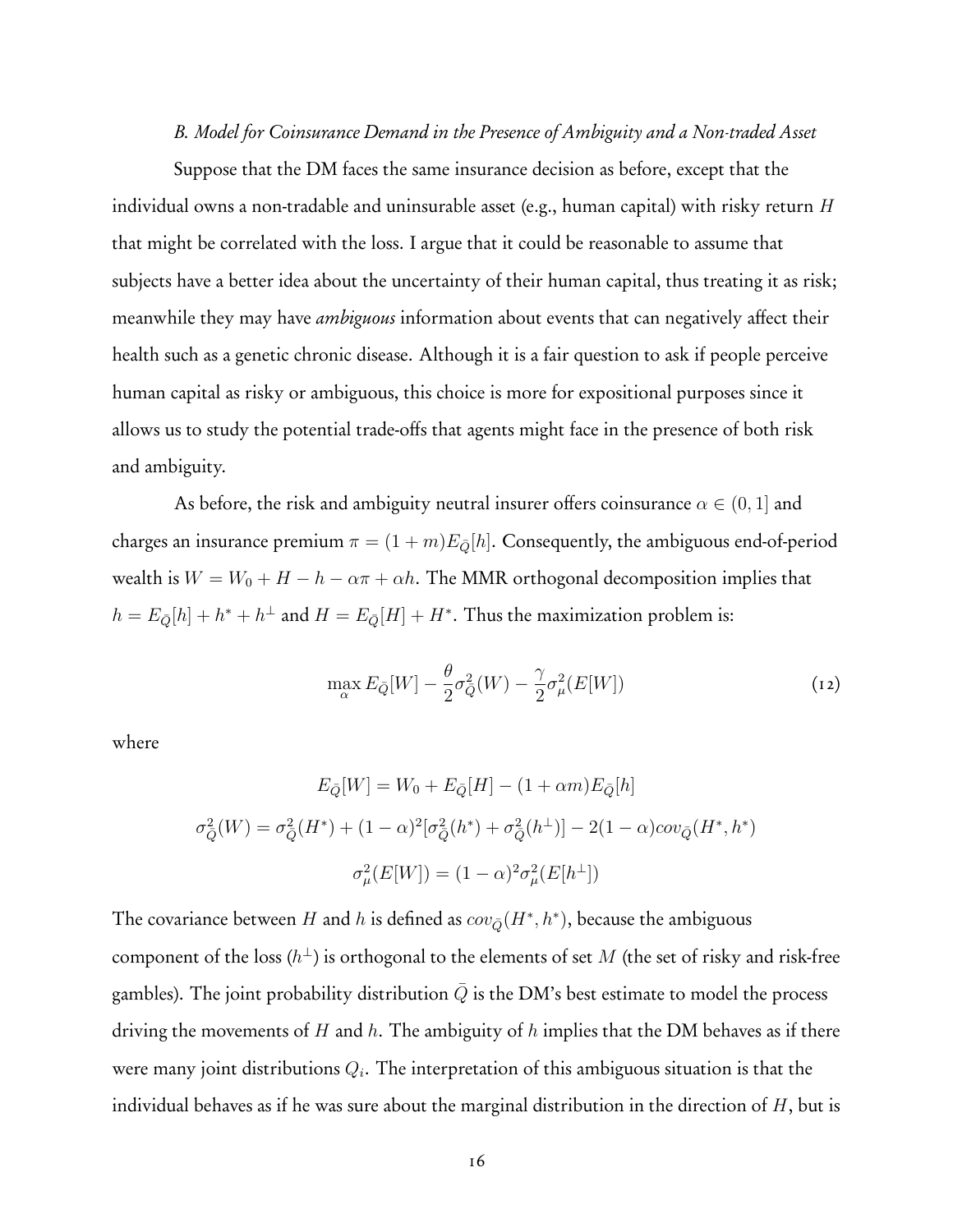unsure about the marginal distribution of  $h$ . The distribution  $Q$  is the DM's best estimate of the joint distribution that is calculated by taking the average over the reasonably possible joint distributions with respect to a probability measure *µ*. The perceived ambiguity in the end-of-period wealth arises from  $h^\perp$ , and is captured by  $\sigma_\mu^2(E[h^\perp]).$ 

Taking the derivative with respect to  $\alpha$ , the first order condition is:

$$
[\alpha] : -mE_{\bar{Q}}[h] - \frac{\theta}{2} \{ 2(1-\alpha)(-1)[\sigma_{\bar{Q}}^2(h^*) + \sigma_{\bar{Q}}^2(h^{\perp})] - 2(-1)cov_{\bar{Q}}(H^*, h^*) \} - \frac{\gamma}{2} \{ 2(1-\alpha)(-1)\sigma_{\mu}^2(E[h^{\perp}]) \} = 0
$$
\n(13)

The optimal demand for insurance is:

$$
\alpha_{amb}^{M2*} = 1 - \frac{mE_{\bar{Q}}[h]}{\theta \sigma_{\bar{Q}}^2(h) + \gamma \sigma_{\mu}^2(E[h^{\perp}])} - \frac{cov_{\bar{Q}}(H^*, h^*)}{\sigma_{\bar{Q}}^2(h) + \frac{\gamma}{\theta} \sigma_{\mu}^2(E[h^{\perp}])}
$$
(14)

where  $\sigma_{\bar{Q}}^2(h) = \sigma_{\bar{Q}}^2(h^*) + \sigma_{\bar{Q}}^2(h^{\perp}).$ 

For comparison purposes, an ambiguity neutral but risk averse DM that has a subjective distribution  $\overline{Q}$ , will exhibit an optimal insurance demand defined by:

$$
\alpha_{risk}^{M2*} = 1 - \frac{mE_{\bar{Q}}[h]}{\theta \sigma_{\bar{Q}}^2(h)} - \frac{cov_{\bar{Q}}(H^*, h^*)}{\sigma_{\bar{Q}}^2(h)}\tag{15}
$$

#### Comparative Statics of Risk and Ambiguity Attitudes

The optimality of full insurance is not qualitatively changed by the introduction of ambiguity and a non-traded asset. As shown by Doherty [1984], the Mossin-Smith theorem holds only if  $cov_{\bar{Q}}(H^*, h^*) \leq 0$ . However, there is a quantitative difference that I explain in the next paragraph.

Given the same level of risk aversion and subjective probability distribution  $\bar{Q}$ , an ambiguity averse agent will demand more (co)insurance at the optimum than an ambiguity neutral individual, because  $\alpha_{amb}^{M2*} > \alpha_{risk}^{M2*}$ . The inclusion of a non-traded asset does not change significantly a similar result shown by Alary, Gollier and Treich [2010; p. 12]. They show that,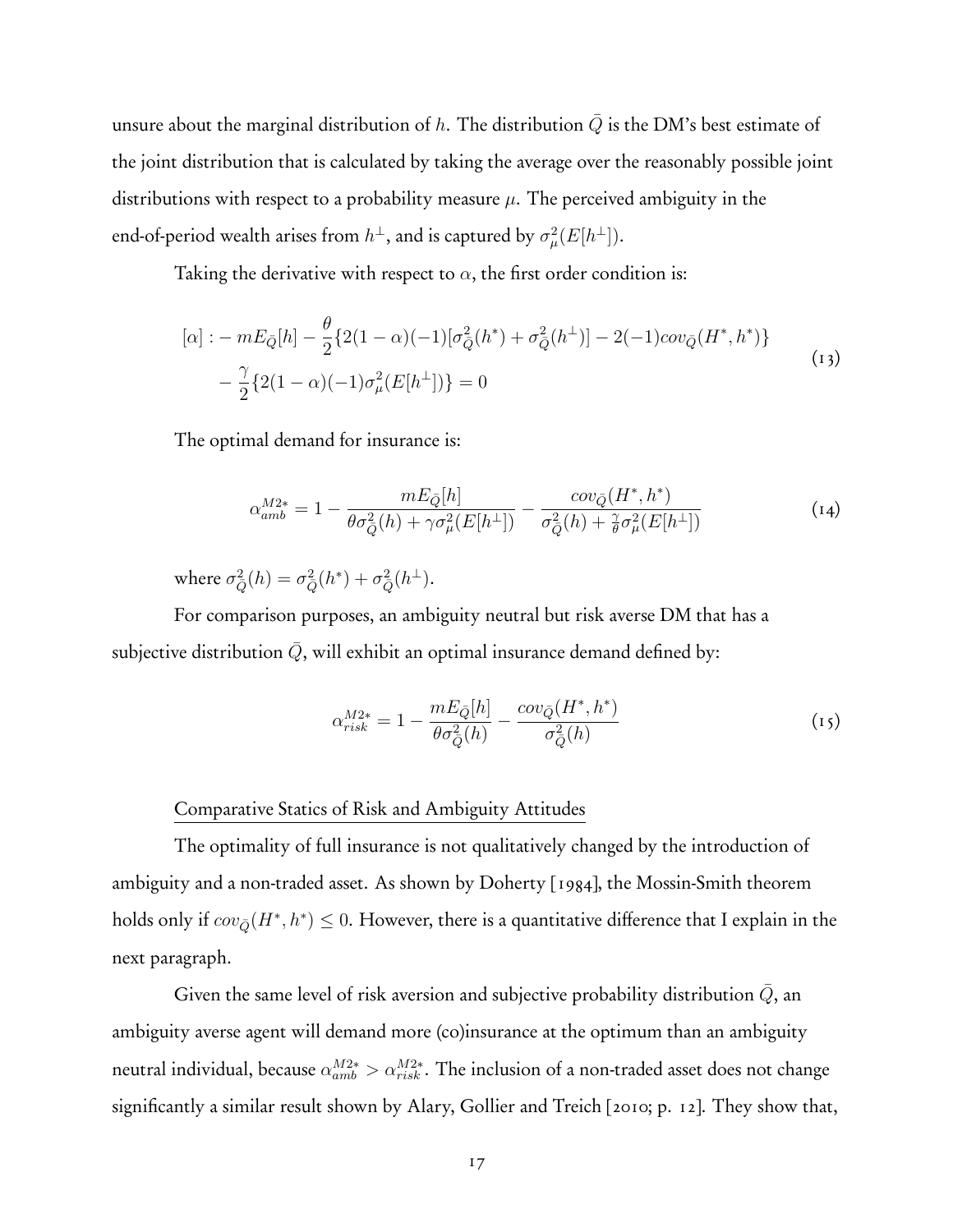for two states of nature and given risk aversion, an ambiguity averse agent demands more insurance than an ambiguity neutral person when insurance decisions are modeled in isolation. However, depending on the sign and level of covariance, the optimal demand *α<sup>M</sup>*2<sup>∗</sup> *amb* can be smaller, equal or greater than *α<sup>M</sup>*1<sup>∗</sup> *amb* and/or *α<sup>M</sup>*1<sup>∗</sup> *risk* . Finally, as the next proposition shows, my tractable model allows us to derive a "local" version of the comparative static of ambiguity attitudes.

Proposition 2: In the presence of ambiguity and aversion towards it, if the incentives to *self-hedge*, represented by  $cov_{\bar{Q}}(H^*, h^*)$ , are low (high) enough, more ambiguity aversion decreases (increases) the optimal demand for insurance.

*Proof.*

$$
\begin{split} \frac{\partial \alpha_{amb}^{M2*}}{\partial \gamma} & = -\frac{m E_{\bar{Q}}[h] [-\sigma_{\bar{Q}}^2(h^\perp)]}{[\theta \sigma_{\bar{Q}}^2(h) + \gamma \sigma_{\mu}^2(E[h^\perp])]^2} - \left[ -\frac{cov_{\bar{Q}}(H^*,h^*) \left[ \frac{\sigma_{\mu}^2(E[h^\perp])}{\theta} \right]}{\sigma_{\bar{Q}}^2(h) + \frac{\gamma}{\theta} \sigma_{\mu}^2(E[h^\perp])]^2} \right] \\ & = \frac{[m E_{\bar{Q}}[h] + \theta cov_{\bar{Q}}(H^*,h^*)] \sigma_{\mu}^2(E[h^\perp])}{[\theta \sigma_{\bar{Q}}^2(h) + \gamma \sigma_{\mu}^2(E[h^\perp])]^2} \end{split}
$$

Define a threshold covariance  $\kappa^{M2*}_{H,h;\gamma} = -\frac{mE_{\bar{Q}}[h]}{\theta}$ . Therefore,

$$
\frac{\partial \alpha_{amb}^{M2*}}{\partial \gamma} = \begin{cases}\n< 0, & \text{if } cov_{\bar{Q}}(H^*, h^*) < \kappa_{H, h; \gamma}^{M2*} \\
= 0, & \text{if } cov_{\bar{Q}}(H^*, h^*) = \kappa_{H, h; \gamma}^{M2*} \\
> 0, & \text{if } cov_{\bar{Q}}(H^*, h^*) > \kappa_{H, h; \gamma}^{M2*}\n\end{cases}
$$
\n(16)

**.** 

The optimal demand  $\alpha_{amb}^{M2*}$  is always greater than one whenever  $cov_{\bar{Q}}(H^*,h^*) < \kappa_{H,h;\gamma}^{M2*}$ . If the supply of insurance is restricted to  $[0,1],$  then we would only observe that  $\frac{\partial \alpha^{M2*}_{amb}}{\partial \gamma}\geq 0.$ This is consistent with Alary, Gollier and Treich [2010] who found that the demand for insurance is increasing in ambiguity aversion when the insurance decisions are made in isolation. However, if the agent is allowed to own a non-traded asset, to have an insurance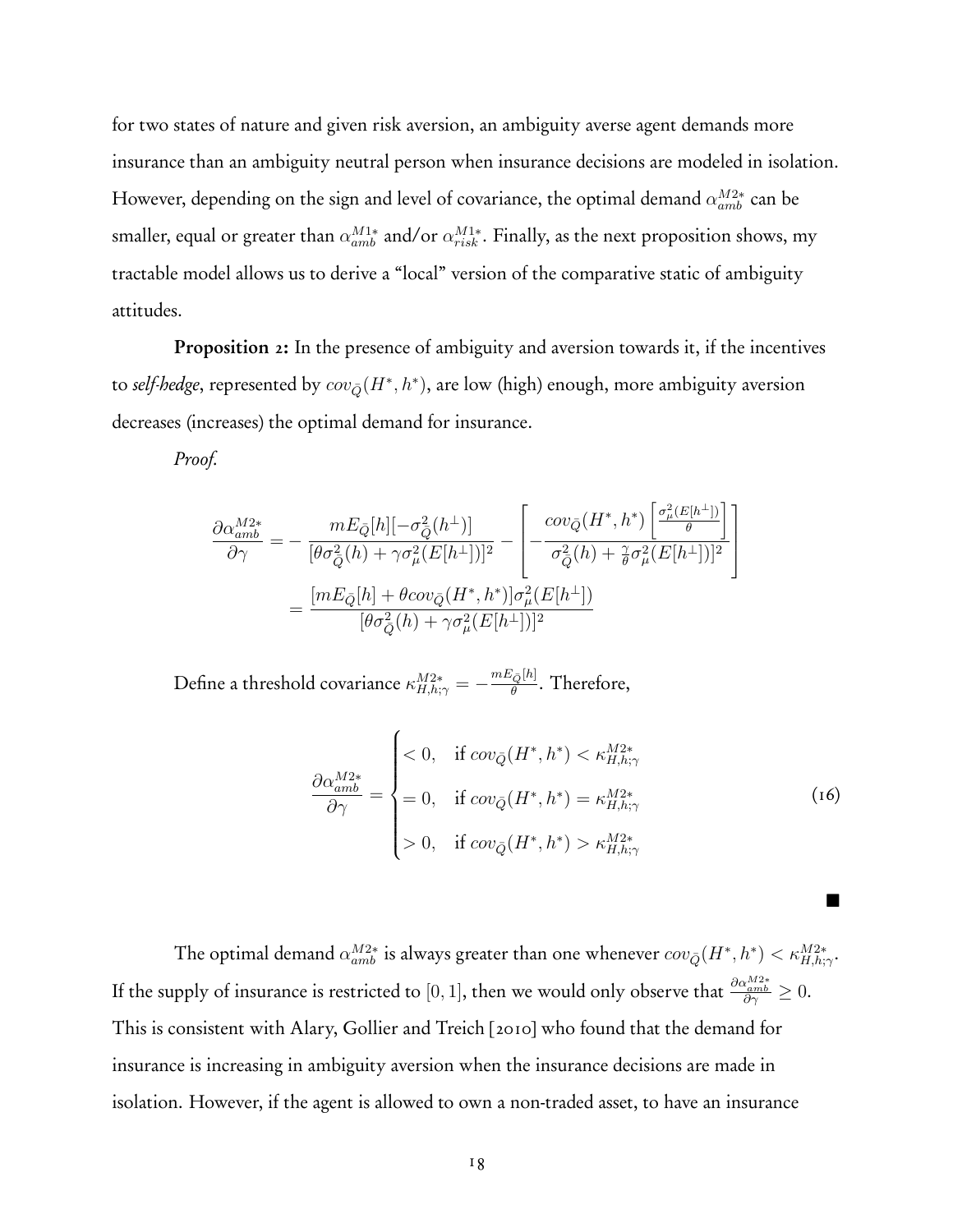demand greater than one and  $cov_{\bar{Q}}(H^*, h^*) < \kappa_{H, h; \gamma}^{M2*}$ , she will reduce her demand for insurance when ambiguity aversion increases.

Gollier [2009] found that under certain conditions more ambiguity aversion can increase the demand for the ambiguous asset. We can infer that if my model is framed in a portfolio choice context without restrictions on the asset demand, the incentives to "*self-hedge*" may constitute a rationale different from Gollier [2009] to explain why more ambiguity aversion might increase the demand for the uncertain asset.

An important result is that the introduction of ambiguity and a non-traded asset may contradict the Pratt-Arrow result that insurance demand increases with risk aversion. I state the result in the following proposition and explain its rationale in the next section.

Proposition 3: When ambiguity matters to the individual, an increase in risk aversion may or may not increase the demand for insurance depending on the incentives to "*self hedge*" created by  $cov(H^*, h^*)$ .

*Proof:* The derivative of the optimal insurance demand with respect to the absolute risk aversion coefficient is given by:

$$
\frac{\partial \alpha_{amb}^{M2*}}{\partial \theta} = -\left[ -\frac{mE_{\bar{Q}}[h] \times [\sigma_{\bar{Q}}^2(h^*) + \sigma_{\bar{Q}}^2(h^{\perp})]}{[\theta[\sigma_{\bar{Q}}^2(h^*) + \sigma_{\bar{Q}}^2(h^{\perp})] + \gamma \sigma_{\mu}^2(E[h^{\perp}])]^2} \right] \n- \left[ -\frac{cov_{\bar{Q}}(H^*,h^*) \times \left[ -\frac{\gamma \times \sigma_{\mu}^2(E[h^{\perp}])}{\theta^2} \right]}{[[\sigma_{\bar{Q}}^2(h^*) + \sigma_{\bar{Q}}^2(h^{\perp})] + \frac{\gamma}{\theta} \sigma_{\mu}^2(E[h^{\perp}])]^2} \right] \n= \frac{mE_{\bar{Q}}[h] \times [\sigma_{\bar{Q}}^2(h^*) + \sigma_{\bar{Q}}^2(h^{\perp})] - \gamma cov_{\bar{Q}}(H^*,h^*) \sigma_{\mu}^2(E[h^{\perp}])}{[\theta[\sigma_{\bar{Q}}^2(h^*) + \sigma_{\bar{Q}}^2(h^{\perp})] + \gamma \sigma_{\mu}^2(E[h^{\perp}])]^2}
$$
\n(17)

 $\text{Define a threshold covariance } \kappa_{H,h;\theta}^{M2*} = \frac{mE_{\bar{Q}}[h]}{\gamma} \times \frac{\sigma_{\bar{Q}}^2(h^*) + \sigma_{\bar{Q}}^2(h^{\perp})}{\sigma_u^2(E[h^{\perp}])}$  $\frac{Q^{(n)}(E[h^{\perp}])}{\sigma_{\mu}^{2}(E[h^{\perp}])}$ . Therefore,

$$
\frac{\partial \alpha_{amb}^{M2*}}{\partial \theta} = \begin{cases}\n> 0, & \text{if } cov_{\bar{Q}}(H^*, h^*) < \kappa_{H, h; \theta}^{M2*} \\
= 0, & \text{if } cov_{\bar{Q}}(H^*, h^*) = \kappa_{H, h; \theta}^{M2*} \\
< 0, & \text{if } cov_{\bar{Q}}(H^*, h^*) > \kappa_{H, h; \theta}^{M2*}\n\end{cases} \tag{18}
$$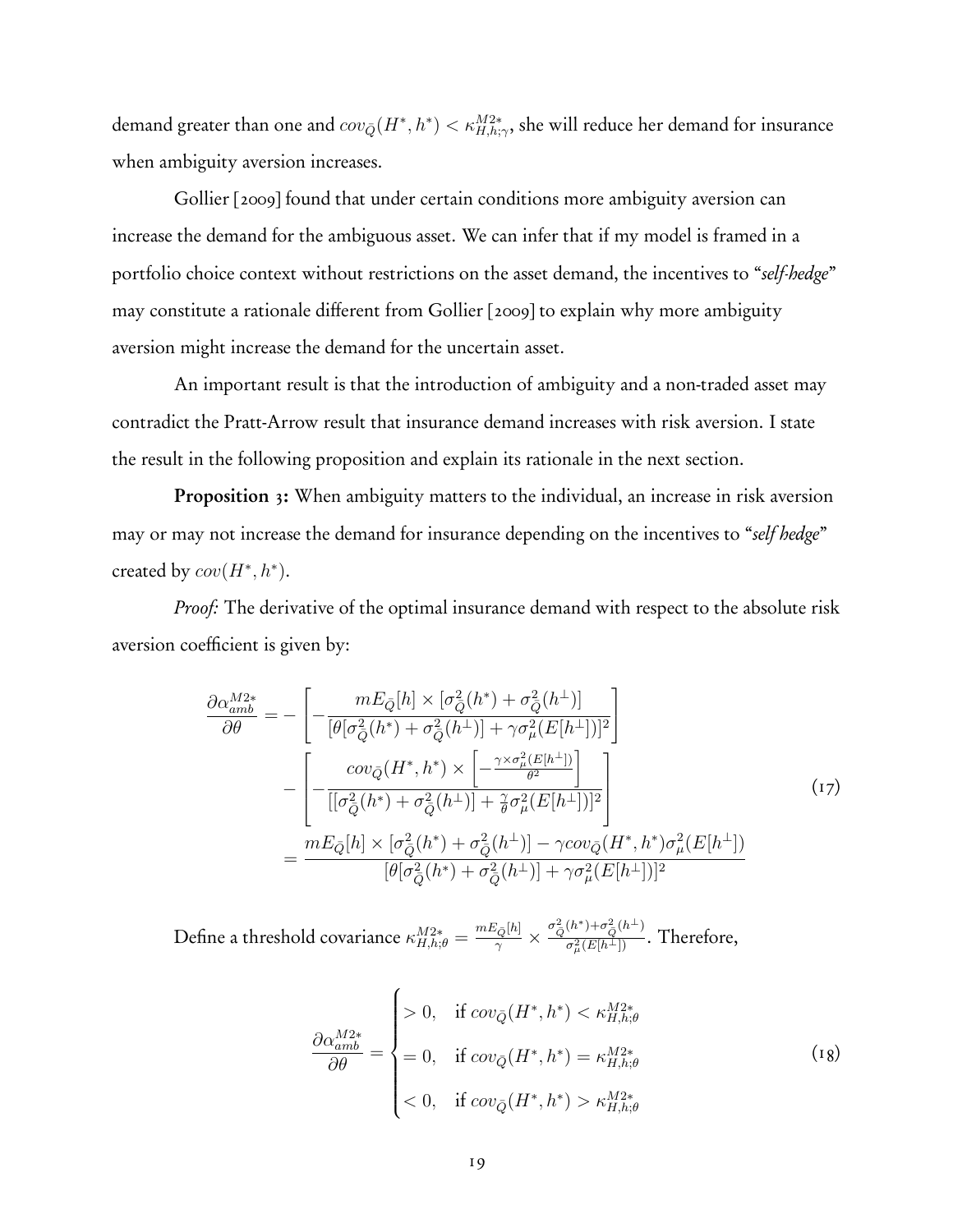In the limit, when the agent behaves as a SEU-maximizer, we obtain the Pratt-Arrow result because the optimal insurance demand will be non-decreasing in risk aversion. When the ambiguity averse agent converges to an SEU-maximizer ( $\gamma \to 0$ ) or ambiguity disappears  $(\sigma^2_\mu(E[h^\perp]) \to 0)$ , the threshold  $\kappa^{M2*}_{H,h;\theta}$  will never be reached for variables with finite covariance. Thus, we would only observe that *∂αM*2<sup>∗</sup> *amb ∂θ >* 0. However, proposition 3 shows an exception to Pratt-Arrow result that arises when ambiguity and a non-traded asset are present. The rationale of this counterintuitive result, which I explain in the next section, relies on possible trade-offs between risk and ambiguity that the DM must solve.

**.** 

# A Trade-off between Risk and Ambiguity: Are Subjects Behaving "Inefficiently"?

The Pratt-Arrow result with only risk, or with ambiguity but with a SEU-maximizer, implies that more risk aversion increases the insurance demand because the lower variance that higher risk aversion demands can always be met with more insurance. In Proposition 3 I showed that if ambiguity matters to the agent and there is a non-traded asset, more risk aversion does not always increase the insurance demand. The reason is that in this environment the lower variance of wealth required by an increase in risk aversion is not necessarily achieved through more insurance if the incentives to *self-hedge* are high enough.

The source for this counterintuitive result is that the DM might have to face a potential trade-off between risk and ambiguity that depends on the incentives to self-hedge. This can induce the subject to behave *as if* she was choosing voluntarily a risk allocation that is "inefficient" from a SEU perspective. However, this allocation might be optimal once ambiguity is taken into account. I explain below the origin of the risk-ambiguity trade-off by expressing the insurance problem in the form of a portfolio problem. This will allows me to draw some possible implications of my results to the theory of portfolio.

The insurance decision problem can be interpreted as a *portfolio problem* (Schlesinger [2000; p. 135]), since a higher (lower) demand for insurance is equivalent to a lower (higher)

20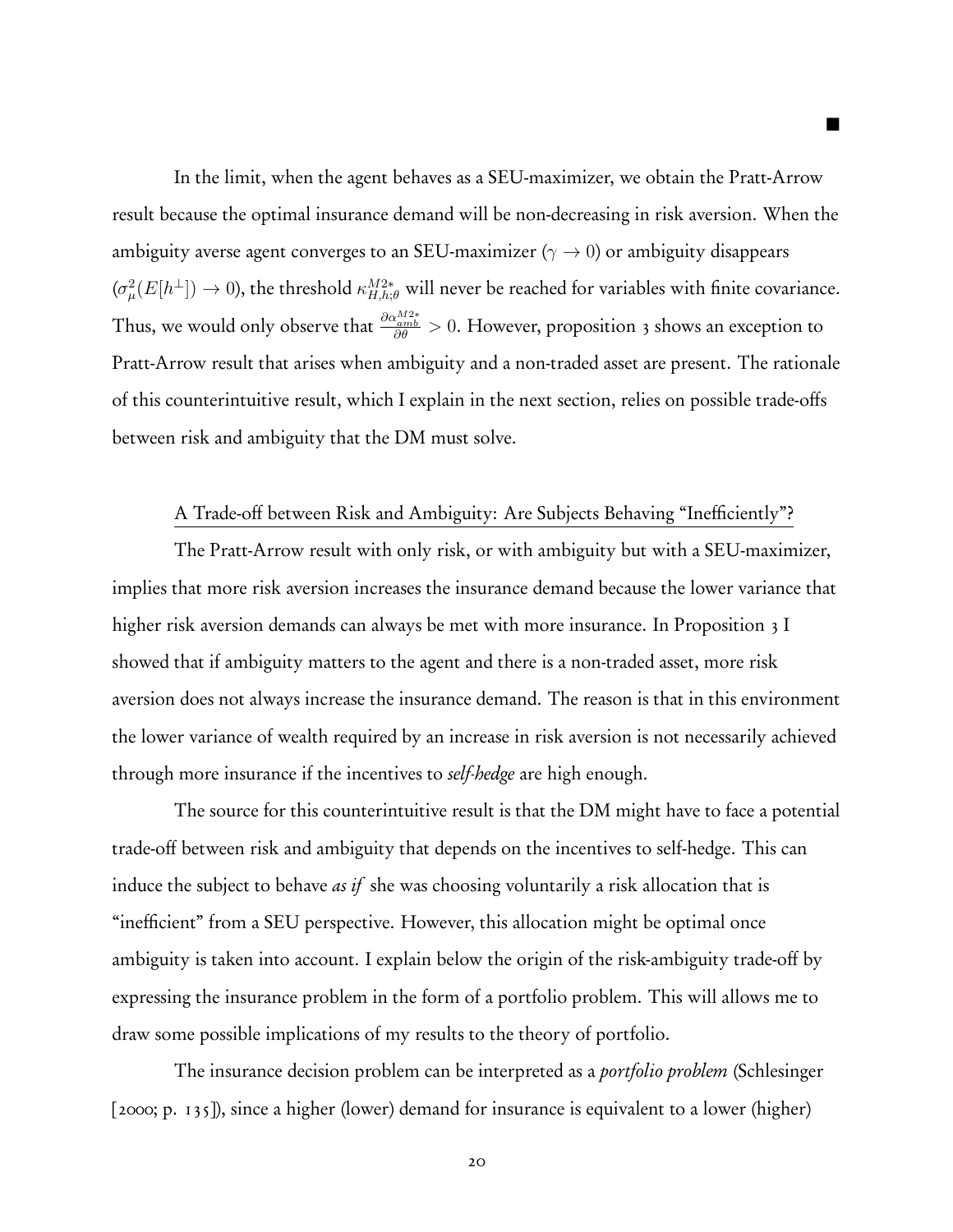demand for the risky asset. Therefore, I can define a mean-variance frontier, in the same spirit as the financial literature, by finding the locus of  $\{\sigma_{\bar{Q}}^2(W(\alpha)), E_Q[W(\alpha)]\}$  pairs generated by every value  $\alpha \in [0,1]$ . Define  $\alpha^*_{MinVar} = 1 - \frac{cov(H^*,h^*)}{\sigma^2_Q(h)}$  as the insurance level that provides the wealth with minimum variance.<sup>14</sup> Moreover, suppose that  $\alpha^*_{MinVar} \in (0,1)$ , which is guaranteed by  $cov(H^*, h^*) \in (0, \sigma_Q^2(h)).$ 

The efficient (inefficient) portion of the mean-variance frontier is usually defined as the set of mean-variance allocations that offer the highest (lowest) expected wealth at a given level of risk. In my framework, the efficient (inefficient) part of the frontier is defined as the set of  $\{\sigma_{\bar{Q}}^2(W(\alpha)), E_Q[W(\alpha)]\}$  pairs where  $\frac{d\sigma_{\bar{Q}}^2(W(\alpha))}{dE_{\bar{Q}}[W(\alpha)]} > (<)0$  (See Lemma 2 in the Appendix A).

 $\bf{Definition 2:}$  The mean-variance allocation  $\{\sigma_{\bar{Q}}^2(W(\alpha)),E_Q[W(\alpha)]\}$  will be located on the SEU-efficient (SEU-inefficient) part of the frontier whenever the insurance demand  $\alpha < \alpha^*_{MinVar}$  ( $\alpha > \alpha^*_{MinVar}$ ).

I refer to the efficient (inefficient) region as the *SEU-efficient* (*SEU-inefficient*) part of the frontier. This emphasizes the fact that a subject, who would appear inefficient in the light of SEU theory, might optimally choose such an allocation to deal both with risk and ambiguity. I show below that this is the case under certain conditions.

Proposition 4: Assume that the loss *h* is ambiguous and the non-traded asset *H* is risky. An ambiguity neutral agent will choose an optimal mean-variance allocation that will be located on the *SEU-efficient* region of the frontier.

This proposition is obvious since a subject that does not care about ambiguity and behaves according to Savage [1972], will choose an allocation that maximizes expected wealth given a certain level of variance.

*Proof.* According to definition 2, the optimal allocation  $\{\sigma_{\bar{Q}}^2(W(\alpha_{risk}^{M3*})), E_{\bar{Q}}[W(\alpha_{risk}^{M3*})]\}$  induced by  $\alpha_{risk}^{M2*}$  will be located on the efficient part of the frontier because:

$$
\alpha_{risk}^{M2*} = 1 - \frac{m E_{\bar{Q}}[h]}{\theta \sigma_{\bar{Q}}^2(h)} - \frac{cov_{\bar{Q}}(H^*,h^*)}{\sigma_{\bar{Q}}^2(h)} < 1 - \frac{cov(H^*,h^*)}{\sigma_{\bar{Q}}^2(h)} = \alpha_{MinVar}^*
$$

<sup>&</sup>lt;sup>14</sup>This is easily found by minimizing  $\sigma_{\bar{Q}}^2(W)$  with respect to  $\alpha$ .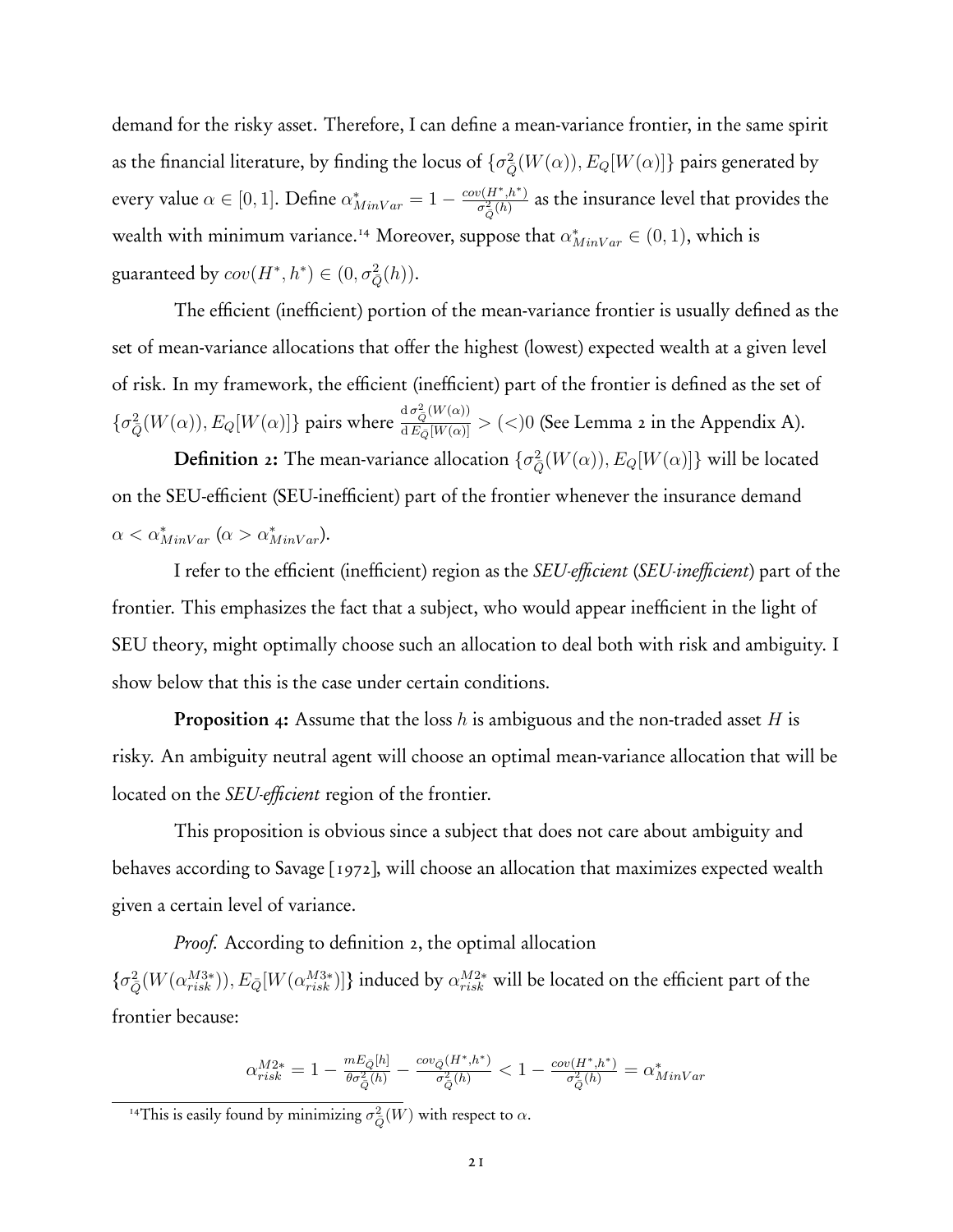

**1** 

Figure 1: Portfolio Problem Interpretation of a Simple Insurance Decision. Parametric assumptions:  $θ = γ = 2, σ_{\bar{Q}}^2(h^*) + σ_{\bar{Q}}^2(h^{\bot}) =$  $\sigma^2_\mu(E[h^\perp])=1, W_0=1000, cov_{\bar{Q}}(H^*,h^*)=0.3, m=.01, E_{\bar{Q}}[H]=100$  and  $E_{\bar{Q}}[h]=5.$  The isocurve contains the  $\{\sigma^2_{\bar{Q}}(W), E_{Q}[W]\}$ pairs that make the individual indifferent to the optimal allocation which is determined by the tangency with the mean-variance frontier.

Figure 1 shows the optimal mean variance allocation induced by the optimal insurance demand of a SEU maximizer. In the particular parametrization used to construct the figure, this optimal demand is  $\alpha_{risk}^{M2*} = 67.5\%$  (see the tangency of the isocurve and the mean-variance frontier). Remember that, according to definition 2, a mean-variance allocation will be SEU-efficient if the optimal insurance demand is less than the coinsurance demand that provides minimum variance, which is  $\alpha^*_{MinVar}=70\%$  in Figure 1. Although it is still possible in this example for the DM to choose an insurance coverage above  $\alpha^*_{MinVar}$ , she will not do it so because there is still an attainable allocation (in the SEU-efficient part of the frontier) that provides higher expected return for the same variance. Finally, if  $cov(H^*, h^*) < 0$  then  $\alpha^*_{MinVar} = 100\%$ , provided the insurer only offers coinsurance  $\alpha \in (0,1]$ ; as a consequence all mean-variance allocations induced by  $\alpha \in (0,1]$  will be located in the SEU-efficient region of the frontier.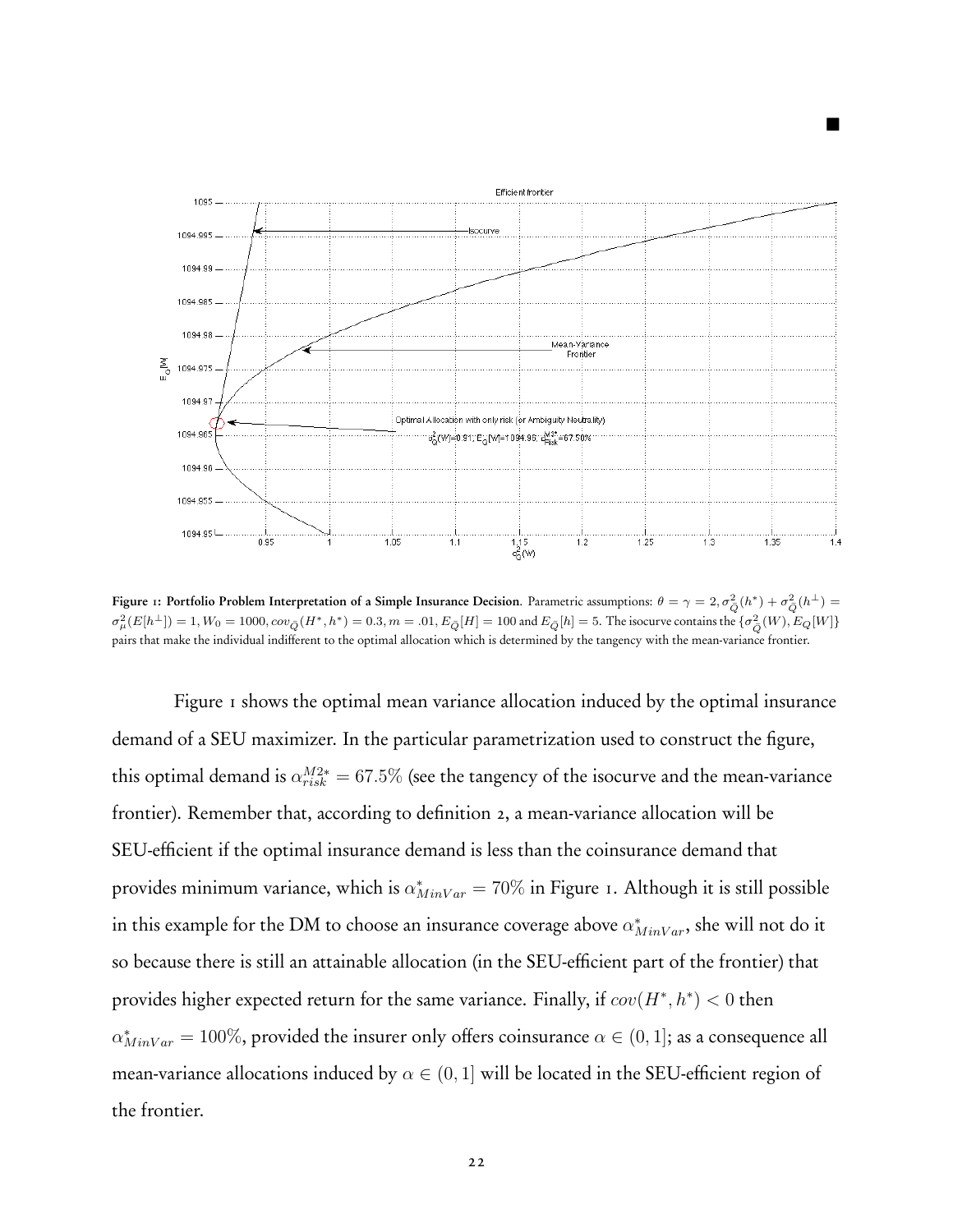In the presence of ambiguity, the optimal risk-return allocation will not always be located in the efficient part of the frontier because high incentives to self-hedge (i.e.,  $cov(H^*, h^*) > \kappa_{H,h;\theta}^{M2*})$  create a trade-off between the variance and ambiguity of wealth. Thus, the individual would appear to be "SEU-inefficient", however such action is optimal in the presence of the ambiguity dimension.

Proposition 5. Suppose that an ambiguity and risk averse agent is exposed to an ambiguous loss *h* and owns a risky non-traded asset *H*. Whenever the incentives to "*self-hedge*" are high (low) enough, i.e.,  $cov_{\bar{Q}}(H^*,h^*)$  >  $(<) \kappa^{M2*}_{H,h;\theta}$ , the optimal mean-variance allocation  $\{\sigma_{\bar{Q}}^2(W(\alpha_{amb}^{M4*})), E_{\bar{Q}}[W(\alpha_{amb}^{M2*})]\}$  induced by  $\alpha_{amb}^{M2*}$  will be located on the SEU-inefficient (SEU-efficient) part of the frontier. More formally,

$$
\frac{\mathrm{d}\,\sigma_{\bar{Q}}^2(W(\alpha))}{\mathrm{d}\,E_{\bar{Q}}[W(\alpha)]}\Big|_{\alpha=\alpha_{amb}^{M2*}} = \begin{cases} > 0, & \text{if } cov_{\bar{Q}}(H^*,h^*) < \kappa_{H,h;\theta}^{M2*} \\ = 0, & \text{if } cov_{\bar{Q}}(H^*,h^*) = \kappa_{H,h;\theta}^{M2*} \\ < 0, & \text{if } cov_{\bar{Q}}(H^*,h^*) > \kappa_{H,h;\theta}^{M2*} \end{cases} \tag{19}
$$

 $\text{where } \kappa_{H,h;\theta}^{M2*} = \frac{mE_{\bar{Q}}[h]}{\gamma} \times \frac{\sigma_{\bar{Q}}^2(h^*) + \sigma_{\bar{Q}}^2(h^{\bot})}{\sigma_u^2(E[h^{\bot}])}$  $\frac{a^2}{\sigma^2_{\mu}(E[h^{\perp}])} > 0.$ 

*Proof.* See Appendix A.

To prove the proposition I show that the position of the SEU-efficient mean-variance allocation on the frontier depends on the incentives to "self-hedge" by comparing the optimal insurance demand with  $\alpha^*_{MinVar}$ .

When the incentives to self-hedge are high enough  $(cov(H^*, h^*) > \kappa_{H,h;\theta}^{M2*})$ , the optimal risk-return allocation of an ambiguity averse individual will be located on the SEU-inefficient part of the frontier, because  $\alpha_{amb}^{M2*} > \alpha_{MinVar}^*$ . The individual would appear to be *SEU-inefficient* because she will buy more insurance than a SEU-maximizer would buy in the same situation. However, in the presence of ambiguity and aversion towards it, this "additional" demand for insurance is optimal.

Figure 2 shows an example of an optimal allocation that is seemingly SEU-inefficient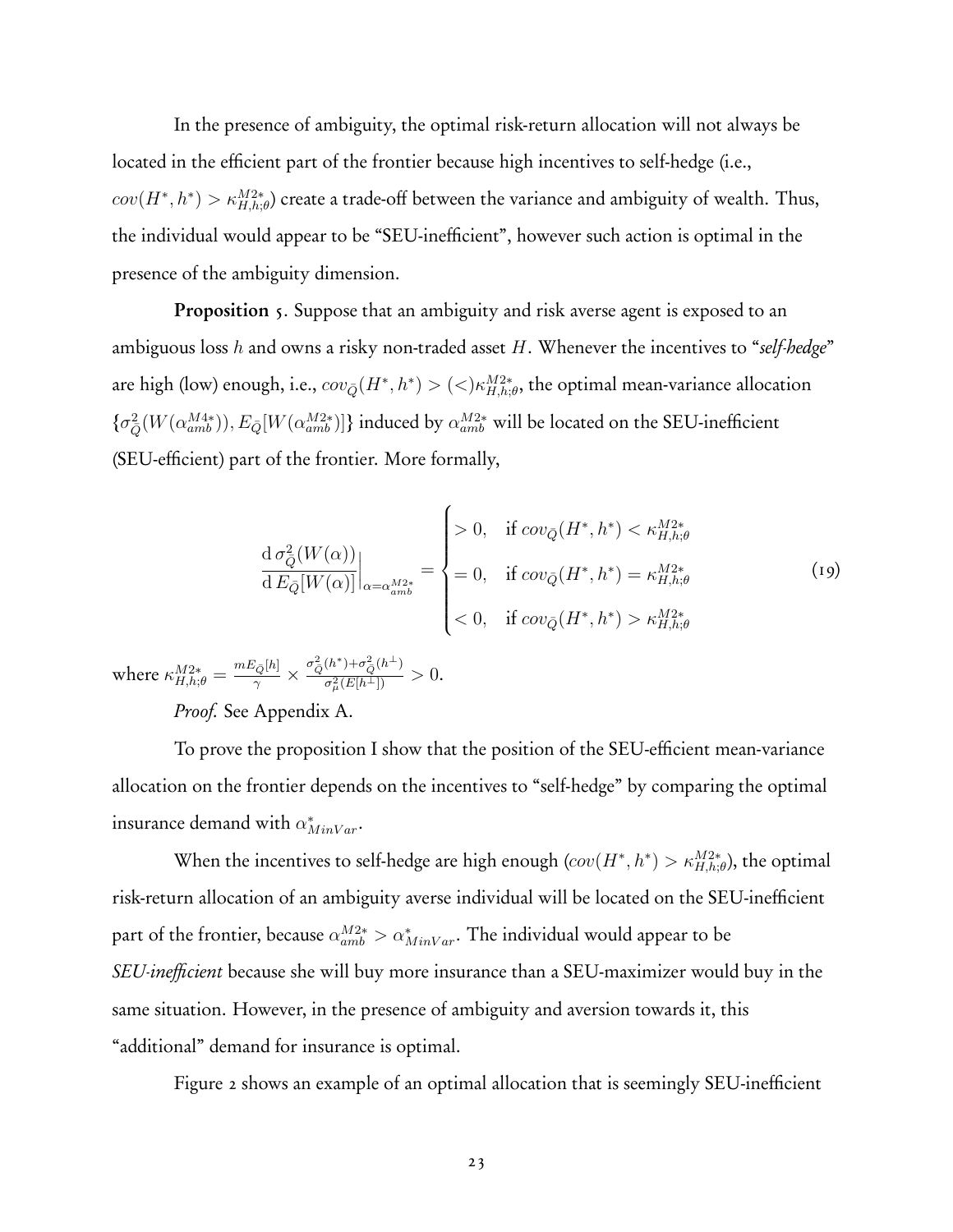but completely optimal when the ambiguity domain is taken into account. According to definition 2, the optimal insurance demand *α<sup>M</sup>*2<sup>∗</sup> *amb* = 83*.*8% (see tangency of isocurve and mean-variance frontier) would be SEU-inefficent because it is greater than  $\alpha_{MinVar} = 70\%$ . However, one has to take into account the ambiguity dimension.



Robust Mean-Variance Efficient Frontier (Risk Domain)

Figure 2: Optimal Choice in the Risky Domain in the Presence of Ambiguity. Parametric assumptions:  $θ = γ = 2, σ<sup>2</sup><sub>Q</sub>(h<sup>*</sup>) + σ<sup>2</sup><sub>Q</sub>(h<sup>⊥</sup>) =$  $\sigma_{\mu}^{2}(E[h^{\perp}]) = 1, W_{0} = 1000, cov_{\bar{Q}}(H^{*}, h^{*}) = 0.3, m = .01, E_{\bar{Q}}[H] = 100$  and  $E_{\bar{Q}}[h] = 5.$ 

Figure 3 shows the "mean-ambiguity" frontier that a subject faces in the presence of ambiguity as well as the isocurve that contains the optimal mean-ambiguity allocation  $\{\sigma_\mu^2(W(\alpha_{amb}^{M2*}), E_{\bar{Q}}[W(\alpha_{amb}^{M2*})]\}.$  If the individual was an SEU-maximizer, she would exhibit an insurance demand of  $\alpha_{risk}^{M2*} = 67.5\%$ . However, she would have to bear more ambiguity  $(\sigma_\mu^2(W(\alpha_{risk}^{M2*})) = 0.11)$  than she would be willing to accept if she was ambiguity averse (  $\sigma_\mu^2(W(\alpha_{amb}^{M2*}))=0.03$ ). Thus, when incentives to *self-hedge* are high  $(cov_{\bar{Q}}(H^*,h^*)> \kappa_{H,h;\theta}^{M2*}),$  the ambiguity averse individual will demand a level of insurance that seems excessive from an classical SEU perspective in order to reduced ambiguity to the desired level.

The exhibited SEU-inefficient type of behavior that I just described arises from a trade-off between risk and ambiguity that the DM must resolve. The intuition is that under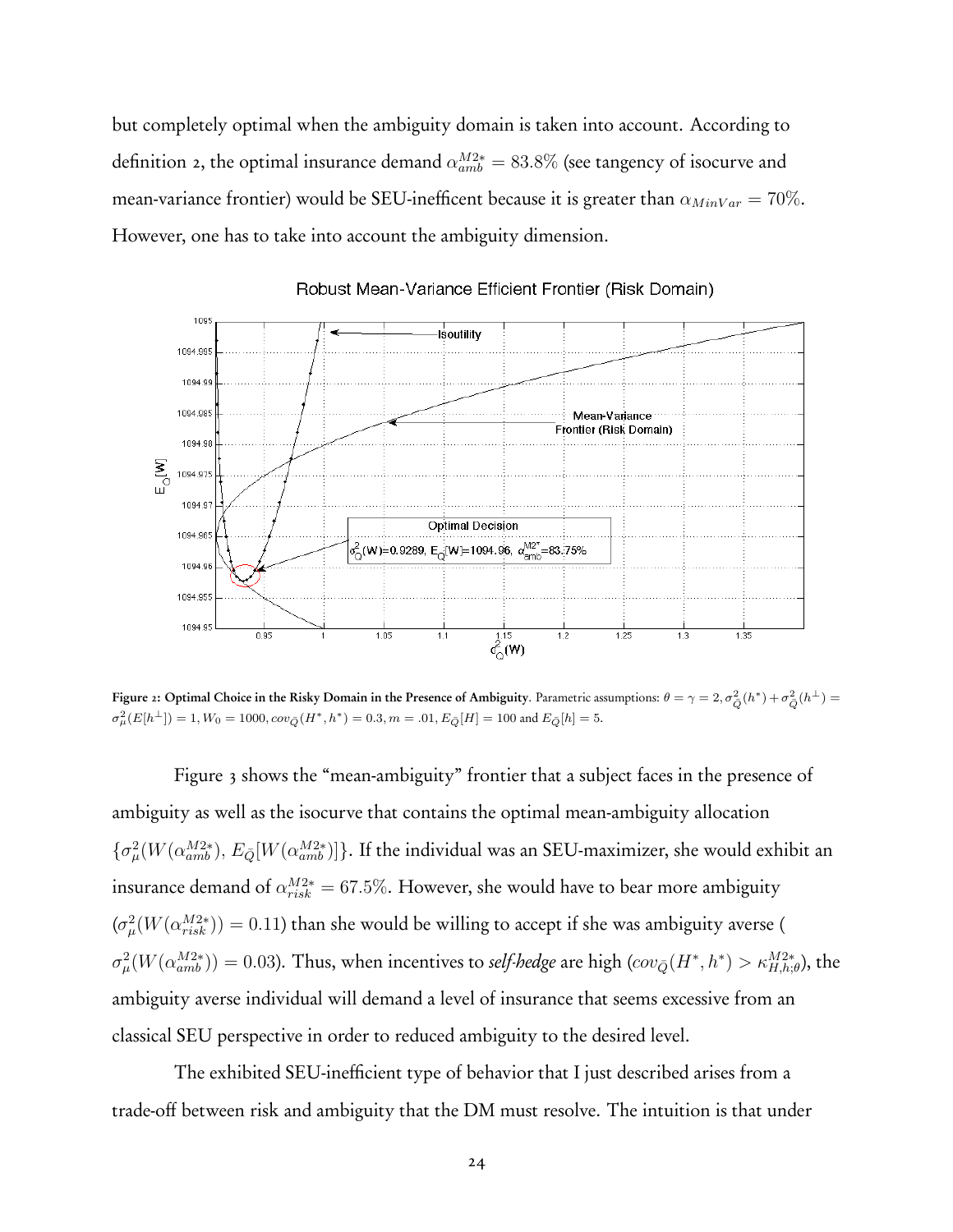

Figure 3: Optimal Choice in the Ambiguity Domain. Parametric assumptions:  $\theta = \gamma = 2, \sigma_{\bar{Q}}^2(h^*) + \sigma_{\bar{Q}}^2(h^{\perp}) = \sigma_{\mu}^2(E[h^{\perp}]) = 1, W_0 = 0$  $1000, cov_{\bar{Q}}(H^*, h^*) = 0.3, m = .01, E_{\bar{Q}}[H] = 100$  and  $E_{\bar{Q}}[h] = 5$ .

certain conditions, more insurance does not necessarily reduce variance and ambiguity at the same time. Figure 4 shows the locus of risk/ambiguity  $\{\sigma_{\bar{Q}}^2(W),\sigma_{\mu}^2(E_Q[W])\}$  pairs that are attainable for any given level of insurance demand  $\alpha \in [0, 1]$ . An increase in the coinsurance demand moves the DM from right to left in the figure. For instance, Figure 4 emphasizes at the top right corner the case where the DM does not insure at all  $(\alpha = 0)$  and at the lower left corner the case when the DM is fully insured ( $\alpha = 1$ ).

The parametrization for the example in the Figure 4 was carefully chosen to exemplify the situation in which it is not always possible to reduce variance and ambiguity at the same time. This is represented by the non-monotonicity of the curve in Figure 4. The first part of the curve that is decreasing indicates that more insurance decreases ambiguity but increases variance. The part of the figure that is increasing indicates that buying more insurance decreases both ambiguity and variance in that region. The non-monotonicity is present only when  $cov_{\bar{Q}}(H^*,h^*) > 0;$ <sup>15</sup> however, its mere presence does not imply that a DM will exhibit a

<sup>&</sup>lt;sup>15</sup>It is easily shown that the curve defined by the locus of the  $\{\sigma_{\bar{Q}}^2(W), \sigma_{\mu}^2(E_Q[W])\}$  pairs is non-monotonic if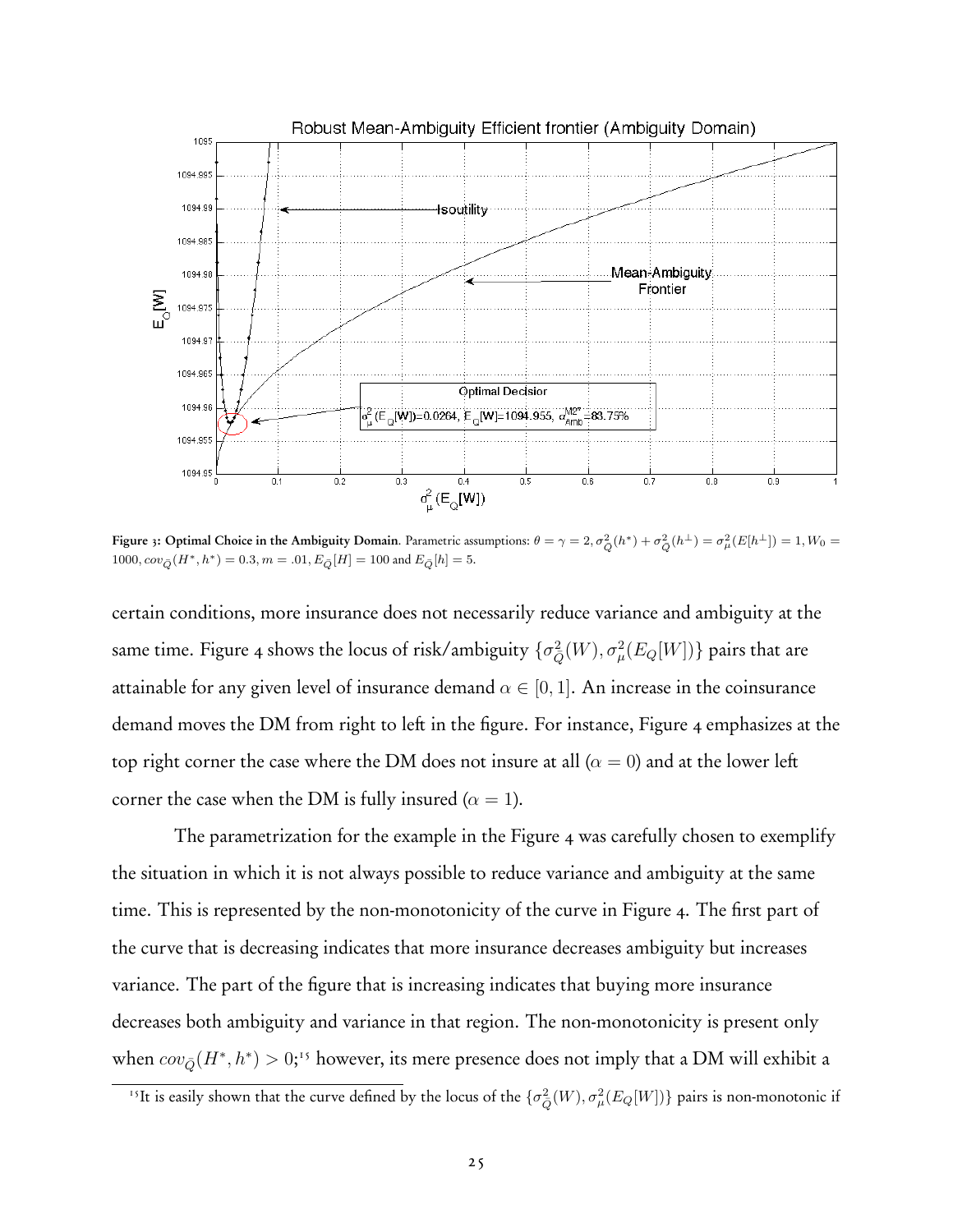SEU-inefficient type of behavior. We need the stronger condition that

 $cov_{\bar{Q}}(H^*,h^*)$  *>*  $\kappa_{H,h;\theta}^{M2*}$  *>* 0, identified in proposition 5. Therefore, a DM will behave as if she was SEU-inefficient, but optimally if ambiguity is taken into account, when the incentives to self-hedge are sufficiently high.



Figure 4: Risk/Ambiguity Trade-off and Optimal Choice. Parametric assumptions:  $\theta = \gamma = 2, \sigma_{\bar{Q}}^2(h^*) + \sigma_{\bar{Q}}^2(h^{\bot}) = \sigma_{\mu}^2(E[h^{\bot}]) =$  $1'W_0=1000, cov_{\bar{Q}}(H^*,h^*)=0.3, m=.01, E_{\bar{Q}}[H]=100$  and  $E_{\bar{Q}}[h]=5.$  The figure shows the  $\{\sigma^2_{\bar{Q}}(W),\sigma^2_{\mu}(E_{Q}[W])\}$  pairs that can be achieved for any value of coinsurance demand  $\alpha \in [0, 1]$ . Three cases are emphasized in the figure: (i)  $\alpha = 1$ , (ii)  $\alpha = \alpha_{amb}^{M2*} = .8375$ , and  $(iii) \alpha = 0.$ 

What is the intuition for  $\frac{\partial \alpha_{amb}^{M2*}}{\partial \theta} < 0$ ?

I can finally give a more comprehensive explanation for the intuitive result that more risk aversion might reduce the coinsurance demand in the presence of ambiguity and a non-traded asset. Proposition 3 and 5 show, respectively, that the same condition  $(cov_{\bar{Q}}(H^*,h^*)<\kappa_{H,h;\theta}^{M2*})$  is needed for  $\frac{\partial\alpha_{amb}^{M2*}}{\partial\theta}$  to be positive *and* the optimal mean-variance  $cov_{\bar{Q}}(H^*,h^*) > 0$ . This is done by noting that  $\frac{d\sigma^2_Q(W)}{d\sigma^2_\mu(E_Q[W])} = \frac{1}{\sigma^2_\mu(E_Q[W])}\left(\sigma^2_{\bar{Q}}(W) - \frac{cov_{\bar{Q}}(H^*,h^*)}{(1-\alpha)}\right)$ : . The comparative static  $\frac{d\sigma^2_Q(W)}{d\sigma^2_\mu(E_Q[W])}$  is greater than 0 for any  $\alpha\in[0,1]$  if  $cov_{\bar{Q}}(H^*,h^*)<0.$  If this covariance was positive, there is always a given coinsurance demand for which  $\frac{d\sigma_Q^2(W)}{d\sigma_\mu^2(E_Q[W])}$  is negative.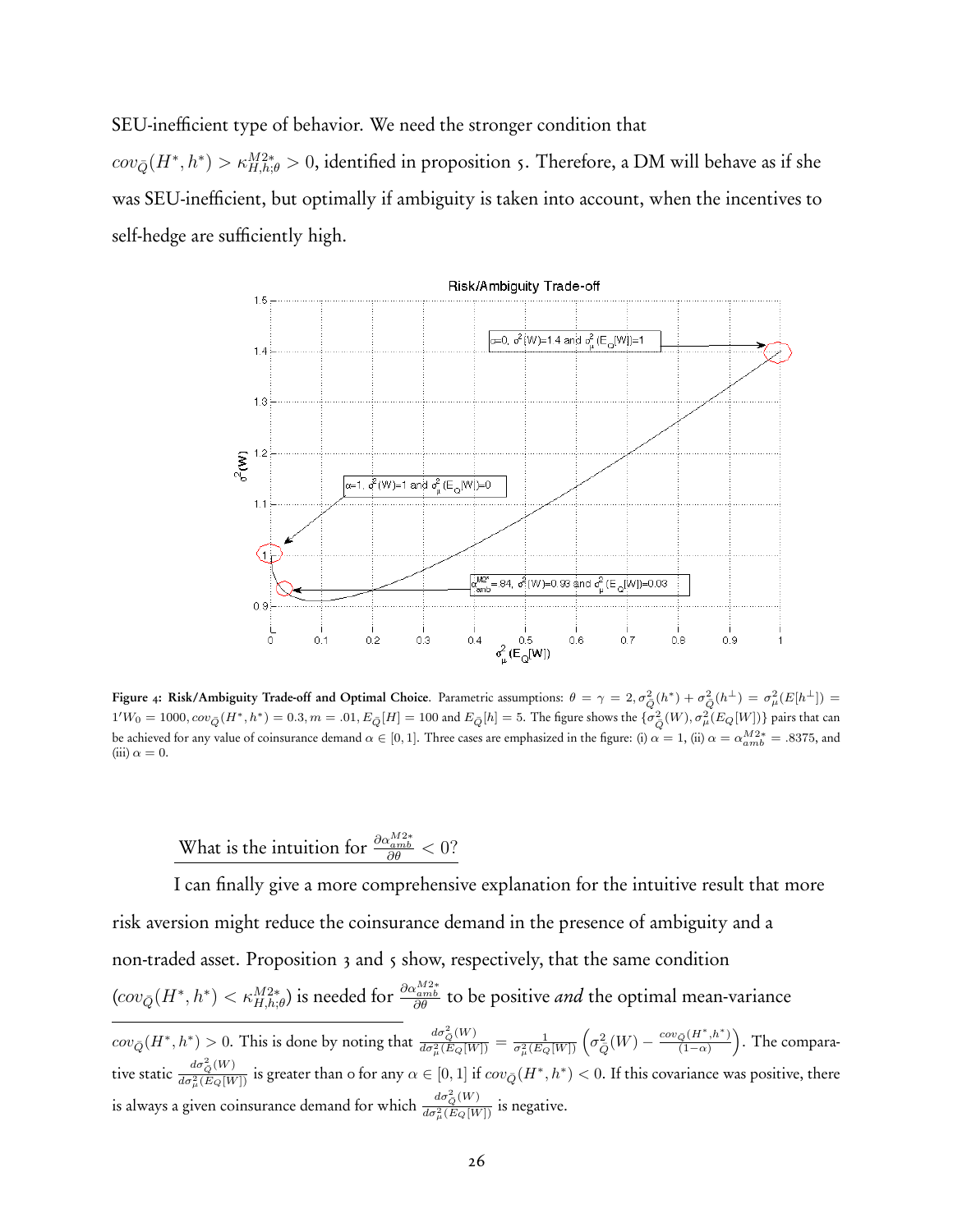allocation to be on the SEU-efficient part of the frontier. The intuition is that in the SEU-efficient part of the frontier the lower variance required by higher risk aversion can be achieved by buying more insurance. This is possible because in this region of the frontier the variance of wealth is decreasing in the insurance demand *α*. 16

Nevertheless, when the optimal risk-return allocation is in the SEU-inefficient part of the frontier, more risk aversion will decrease the demand for insurance. The reason is that the reduction in variance required by higher risk aversion cannot be met through more insurance under these conditions. When the individual buys more insurance, she reduces the variance of loss *h* she is exposed to, i.e.,  $(1-\alpha)^2\sigma_{\bar{Q}}^2(h).$  However, she also affects the *self-hedging* possibilities because more insurance reduces the effective covariance she actually faces, i.e.,  $(1 - \alpha)cov(H^*, h^*).$ 

When the optimal insurance demand is sufficiently high, such that  $\alpha_{amb}^{M2*} > \alpha_{MinVar}^*$ , a marginal increase in insurance also increases the variance of wealth because the reduction in self-hedging possibilities outweighs the reduction in the variance of *h*. Under these conditions, buying more insurance would increase the variance of wealth. Hence, an increment in risk aversion induces a reduction in the insurance demand. In the example shown in Figure 3, increasing the parameter of absolute risk aversion from 2 to 3 will decrease the optimal insurance demand from  $83.8\%$  to  $81\%$ .

Finally, one could assume that the subject perceives both the non-traded asset and the loss as ambiguous. Suppose the measure *µ* is a subjective joint distribution of beliefs about *H* and *h* and  $cov_{\mu}(E[H^{\perp}], E[h^{\perp}])$  represents the incentives to *self-hedge* in the ambiguity domain. One can infer that it is possible to have similar versions of proposition 4 and 6 for the ambiguity domain. The bottom line is that that incentives to *self-hedge* are very important to insurance and asset demand both in the risk and ambiguity domain.

 $\frac{16 \frac{\partial \sigma_{\tilde{Q}}^2(W)}{\partial \alpha}}{2} = -2(1-\alpha)\sigma_{\bar{Q}}^2(h) + 2cov(H^*,h^*) < 0$ , if  $\alpha < \alpha^*_{MinVar} = 1 - \frac{cov(H^*,h^*)}{\sigma_{\bar{Q}}^2(h)}$ . By proposition 5,  $\alpha_{amb}^{M2*} < \alpha_{MinVar}$  if  $cov_{\bar{Q}}(H^*, h^*) < \kappa_{H,h,\theta}^{M2*}$ . Thus, the variance of wealth is decreasing in the optimal insurance  $\left|\frac{\partial \sigma_{\bar{Q}}^2(W)}{\partial \alpha}\right|_{\alpha=\alpha_{amb}^{M2*}} < 0\right)$  whenever  $cov_{\bar{Q}}(H^*,h^*) < \kappa_{H,h;\theta}^{M2*}.$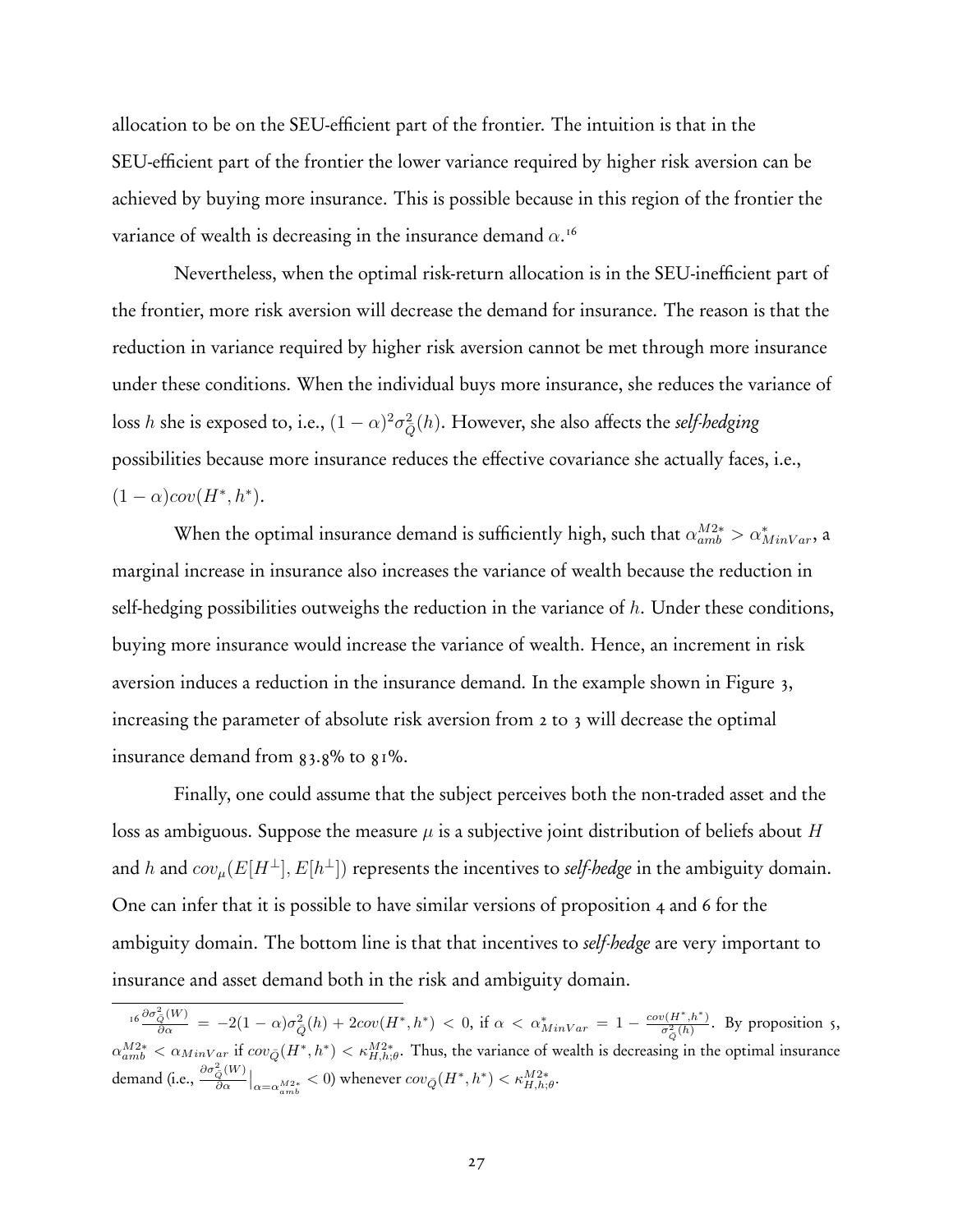#### Trade-offs between Risk and Ambiguity in Portfolio Choice Problems

Cochrane [2007; p. 49] claims that in the multifactor efficient portfolio model developed by Fama [1996] "typical investors do not hold mean-variance efficient portfolios... [t]hey are willing to give up some mean-variance efficiency in return for a portfolio that hedges the state variable innovations." My model resembles the most simple case of such a model with one asset and one non-traded asset that plays the role of a factor. Proposition 5 suggests that there exist conditions under which ambiguity induces the subject to choose a SEU-inefficient mean-variance allocation that even takes into account the covariance of the factor with the other assets.

There is literature documenting the (SEU-)inefficiency in household portfolio and studying its source (e.g., Benartzi [ 2001]; Polkovnichenko [2005]; Goetzmann and Kumar [2008]). Typically, these studies propose a myriad of behavioral explanations for the under-diversification of portfolios like familiarity bias, ignorance, overconfidence, informational frictions, subjective beliefs and alternative preferences representations (e.g. Rank-Dependent utility theory).

However, there is limited research on the presence of non-traded assets as another possible explanation for the "seemingly" observed under-diversified portfolios, probably due to the difficulty of getting detailed data on households. Massa and Simonov [2006] study a unique data set of Swedish investors where they can identify various components of income, wealth and demographic characteristics. Massa and Simonov [2006; p. 661 and 667] find evidence that a wide range of investors do not hedge neither their financial assets nor their labor and entrepreneurial income (i.e., returns of non-traded assets). They conclude that familiarity, the tendency to invest in stocks that are geographically or professionally close to them, or that have been held for a long period, affects investors' hedging behavior and induces them to behave inefficiently from a classical SEU perspective. In particular, Massa and Simonov [2006] find that people tend to choose portfolio allocations that are positively correlated with their labor income. However, individuals with greater wealth tend to pick asset allocations that are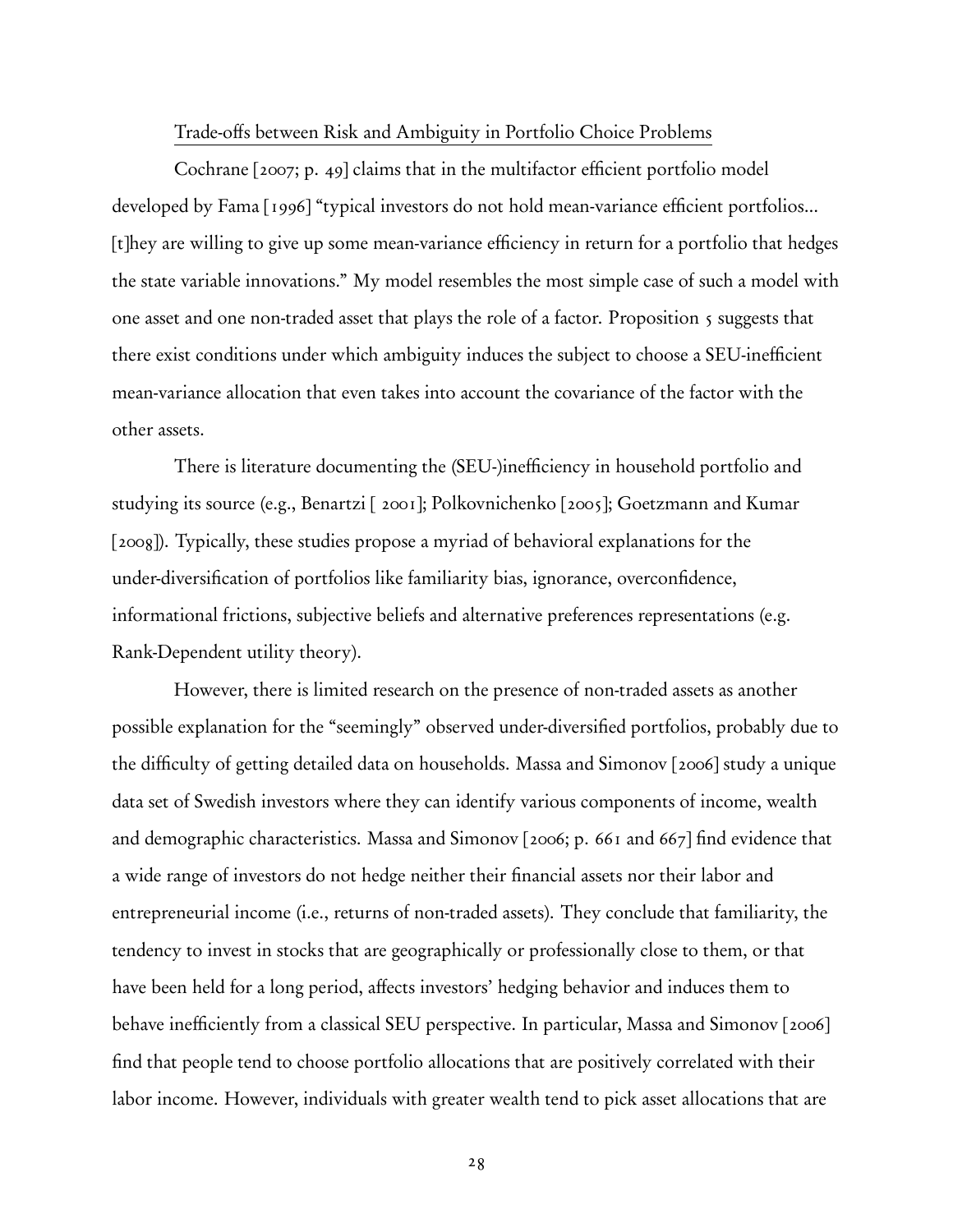more in the lines of traditional portfolio theory. Another explanation within the SEU model is that the subjective beliefs that investors use to make portfolio choices are different from the ones used by researchers to define their notion of efficiency. The explanation below also depends on subjective beliefs but departs from the SEU framework.

The issue of familiarity has a long tradition in experimental economics and was originally studied in contexts with ambiguity. Heath and Tversky [1991] and Fox and Tversky [1995] present experimental evidence in which they claim that subjects tend to prefer (or to avoid) ambiguous prospects for which they feel they are more (less) familiar. This familiarity interpretation was introduced as an explanation to typical behavior under ambiguity. However, many of the familiarity interpretations can be formalized in terms of attitudes towards ambiguity. In fact, studies such as Myung [2009] provide evidence to support the claim that ambiguity aversion is related to the equity market home bias paradox and Boyle et al. [2012] model the trade-offs between familiarity (modeled as attitudes towards ambiguity) and diversification.

A generalization of my model that includes traded assets, non-traded assets and insurance can offer an alternative explanation to the under-diversification puzzle of households. Intuitively, the interaction of traded assets, non-traded assets and insurable assets, that can each be ambiguous or not, can result in observed behavior that is "under-diversified" from a classical SEU perspective but optimal from a broader perspective. The main message is that deviations from the classical portfolio theory that assumes SEU can be explained by expanding the concept of portfolio to non-traded assets, which has been recognized in the financial literature, but more importantly to also allow for preference representations that can explain attitudes towards ambiguity.

I present below a simple model that can explain the following two observations in Massa and Simanov [2006]: (i) investors tend to hold stocks that are familiar to them and that are positively correlated with their labor income; and (ii) wealthy individuals have a greater tendency to pick stocks that can help hedging their labor income risk.

29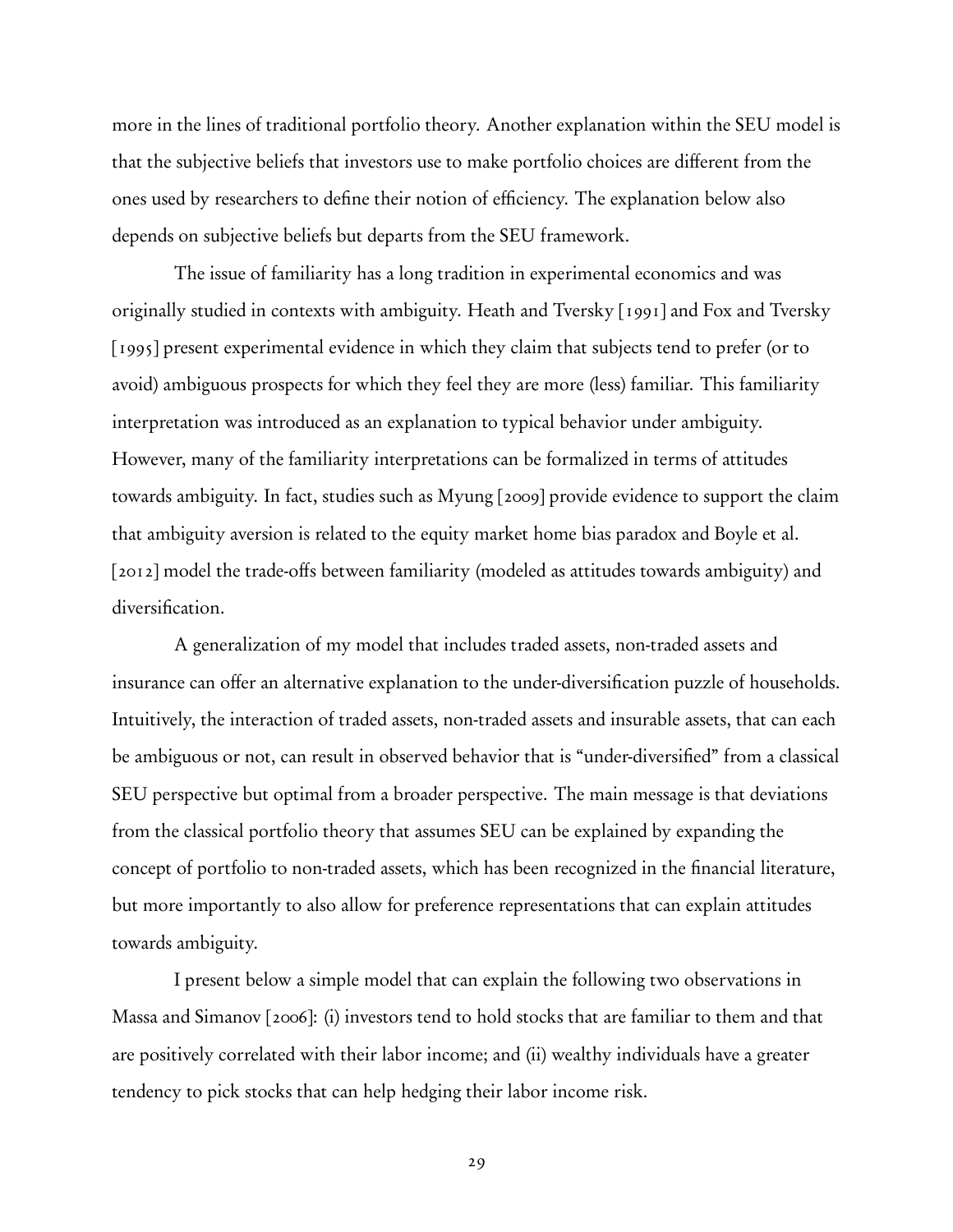Suppose a DM (who could be an individual or a household) with labor income *H,* and that has the opportunity to invest part of his initial wealth  $W_0$  into two financial assets,  $X$  and *Y* . For exposition purposes, assume that the DM perceives labor income *H* and asset *X* as risky, while asset *Y* is perceived as ambiguous. Labor income could be modeled as an ambiguous process but it is assumed risky for simplicity.<sup>17</sup> In the spirit of Massa and Simonov [2006], asset *X* can be understood as the set of stocks with which the DM is very familiar and asset *Y* is the set of stocks that are less familiar to the DM. There is a joint probability distribution  $\overline{Q}$  that the DM considers is the best estimate to model the process driving the comovements of *H*, *X* and *Y* . The ambiguity of *Y* implies that the DM behaves as if there were more than one joint distributions, each denoted by *Qi*. The interpretation of this particular case is that the individual behaves as if he was sure about the marginal distributions in the direction of *H* and *X*, but is unsure about the marginal distribution of *Y* . This results in the individual behaving as if there was a myriad of reasonable possible distribution *Q<sup>i</sup>* with  $i \in I$  and  $\overline{Q}$  his best estimate of the joint distribution. The latter is calculated by taking the average over the many possible joint distributions with respect to a probability measure  $\mu$  that captures the beliefs that any of the reasonable possible joint distributions is the true one.

The MMR orthogonal decomposition implies that labor income and assets can be expressed as  $H = E_{\bar{Q}}[H] + H^*, X = E_{\bar{Q}}[X] + X^*$  and  $Y = E_{\bar{Q}}[Y] + Y^* + Y^{\perp}$ . The subindex *Q* is used in the expectations operator to remind the reader that the mean of the random variables is taken using the marginals of  $\overline{Q}$ . Define  $\alpha$  and  $\beta$  as the proportions of initial wealth invested in asset *X* and *Y* , respectively, and there are no restrictions on these proportions. The final wealth can be written as  $W = H + (1 - \alpha - \beta)W_0 + \alpha X + \beta Y$ . Thus the maximization

<sup>&</sup>lt;sup>17</sup>For example, take the case of a dentist for whom income varies from month to month but she is very familiar with the number of patients that might or might not come each month. In this case, the dentist might perceive her labor income as risky. In contrast, think of a self-employed consultant that is just starting up his business. He might have an idea of what a consultant can earn each month from the experience of others. However, this situation could be perceived as ambiguous because he doesn't have enough information to believe that his labor income is going to follow the path of other colleagues' income. In this case, the consultant might perceive his income as ambiguous.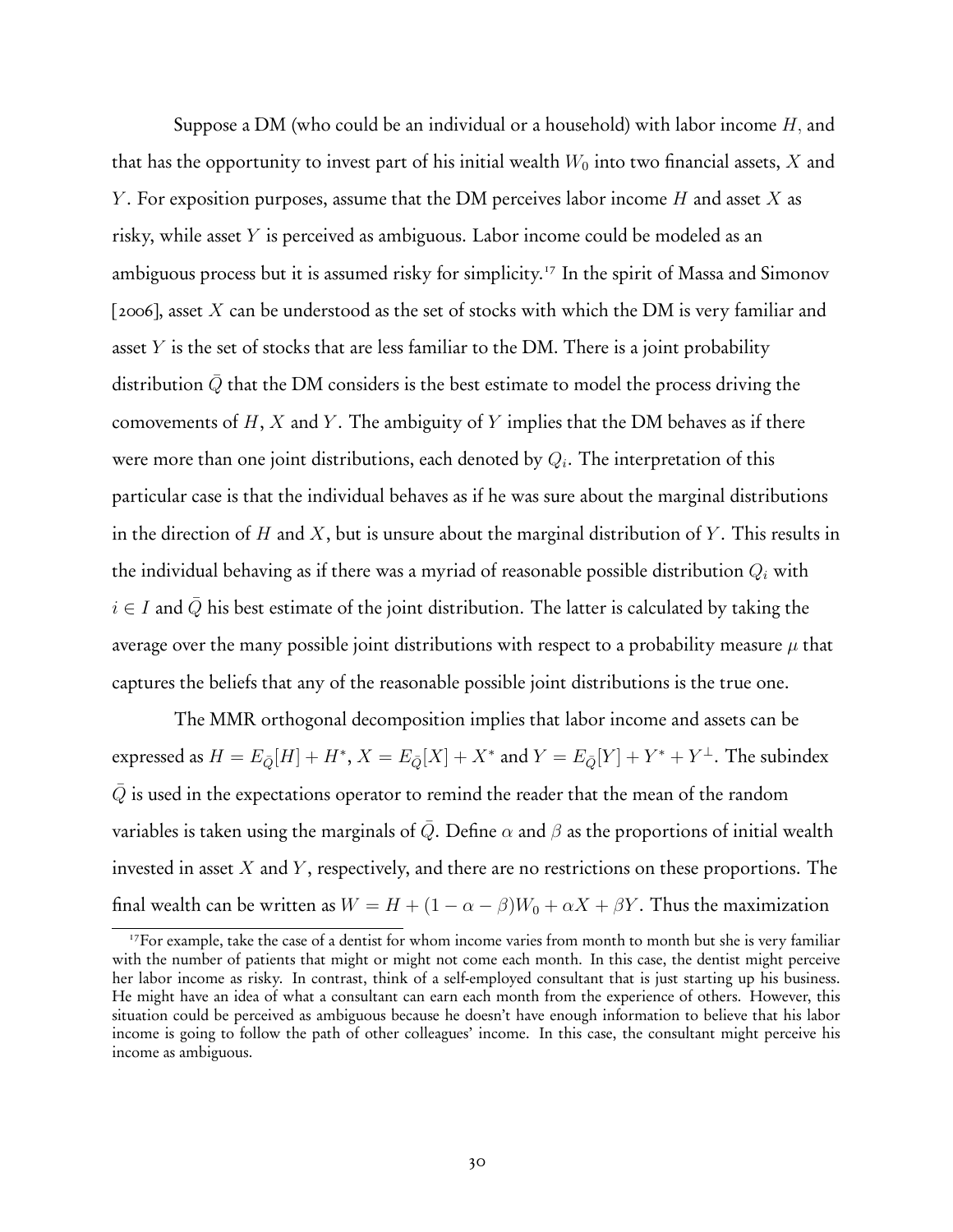problem is:

$$
\max_{\alpha} E_{\bar{Q}}[W] - \frac{\theta}{2}\sigma_{\bar{Q}}^2(W) - \frac{\gamma}{2}\sigma_{\mu}^2(E[W])
$$
\n(20)

where

$$
E_{\bar{Q}}[W] = E_{\bar{Q}}[H] + (1 - \alpha - \beta)W_0 + \alpha E_{\bar{Q}}[X] + \beta E_{\bar{Q}}[Y];
$$
  
\n
$$
\sigma_{\bar{Q}}^2(W) = \sigma_{\bar{Q}}^2(H^*) + (\alpha)^2 \sigma_{\bar{Q}}^2(X^*) + (\beta)^2 [\sigma_{\bar{Q}}^2(Y^*) + \sigma_{\bar{Q}}^2(Y^{\perp})]
$$
  
\n
$$
+ 2(\alpha \beta) cov_{\bar{Q}}(X^*, Y^*) + 2(\alpha) cov_{\bar{Q}}(X^*, H^*) + 2(\alpha) cov_{\bar{Q}}(Y^*, H^*)
$$
  
\nand 
$$
\sigma_{\mu}^2(E[W]) = (\beta)^2 \sigma_{\mu}^2(E[Y^{\perp}])
$$

Taking the derivative with respect to  $\alpha$  and  $\beta$ , the first order conditions are:

$$
[\alpha] : (E_{\bar{Q}}[X] - W_0) - \frac{\theta}{2} \left[ 2\alpha \sigma_{\bar{Q}}^2(X^*) + 2\beta cov_{\bar{Q}}(X^*, Y^*) + 2cov_{\bar{Q}}(X^*, H^*) \right] = 0 \qquad (21)
$$

$$
[\beta] : (E_{\bar{Q}}[Y] - W_0) - \frac{\theta}{2} \left[ 2\beta \sigma_{\bar{Q}}^2(Y^*) + 2\alpha cov_{\bar{Q}}(X^*, Y^*) + 2cov_{\bar{Q}}(Y^*, H^*) \right] - \frac{\gamma}{2} [2\beta \sigma_{\mu}^2(E[Y^{\perp}])] = 0
$$
\n(22)

For the sake of the argument assume that under probability  $\bar{Q}$  asset  $X$  and  $Y$  only differ in that *X* is positively correlated with *H*:

$$
cov_{\bar{Q}}(Y^*, H^*) = cov_{\bar{Q}}(X^*, Y^*) = 0,
$$

$$
cov_{\bar{Q}}(X^*, H^*) > 0,
$$

$$
E_{\bar{Q}}[X^*] = E_{\bar{Q}}[Y^*] = \bar{Z},
$$

$$
\sigma_{\bar{Q}}^2(X^*) = \sigma_{\bar{Q}}^2(Y^*) = \sigma^2.
$$

Therefore, the optimal asset demands are given by:

$$
\alpha^* = \frac{\bar{Z} - W_0}{\theta \sigma^2} - \frac{cov_{\bar{Q}}(X^*, H^*)}{\sigma^2} \tag{23}
$$

$$
\beta^* = \frac{\bar{Z} - W_0}{\theta \sigma^2 + \gamma \sigma_{\bar{Q}}^2(E[Y])} \tag{24}
$$

An SEU maximizer should choose an asset allocation such that *<sup>α</sup>*<sup>∗</sup> *<sup>β</sup>*<sup>∗</sup> *<* 1 because both assets have the same mean and variance. However, asset *Y* is more suitable to hedge income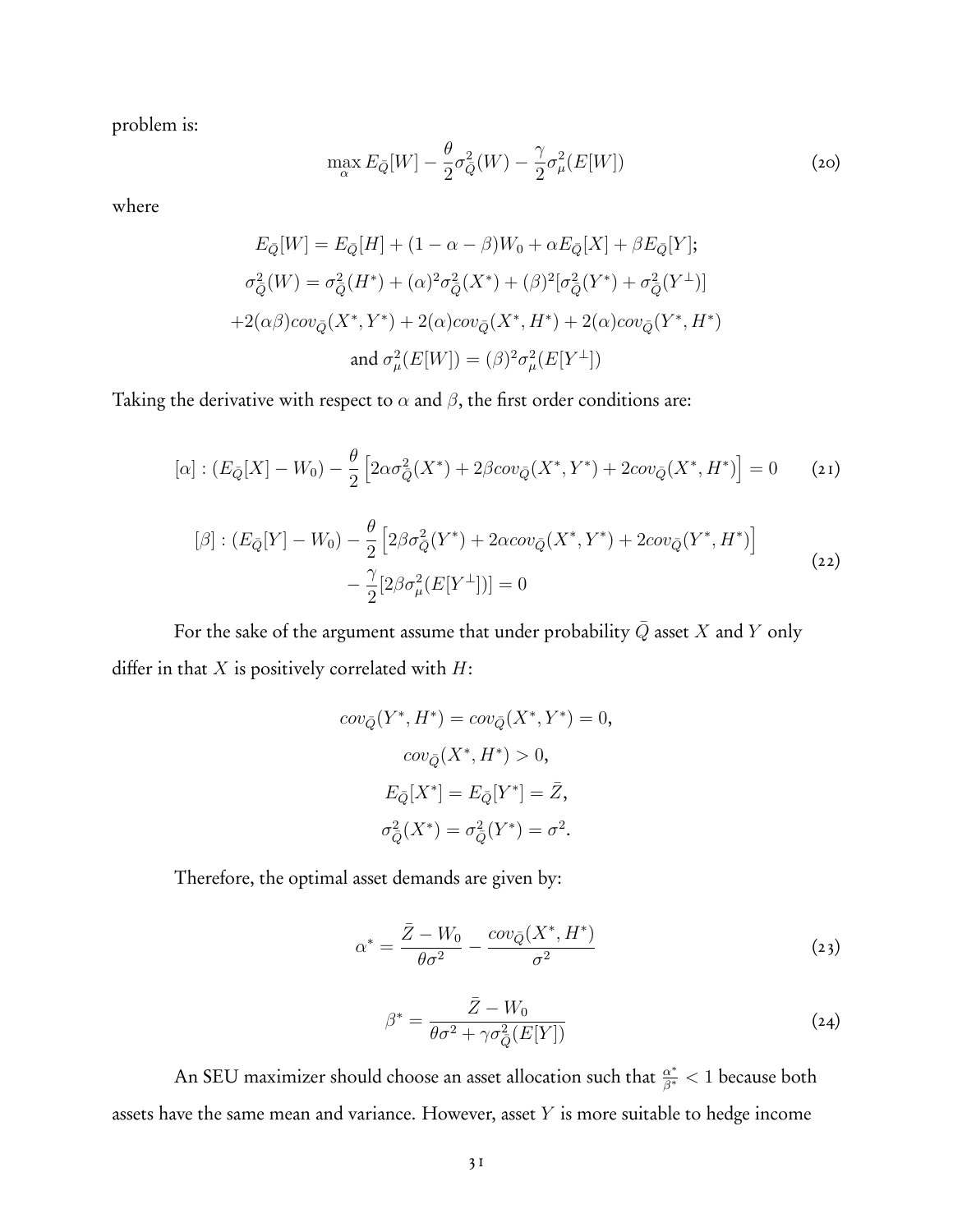risk than asset *X* is, given that  $cov_{\bar{Q}}(Y^*, H^*)=0$  and  $cov_{\bar{Q}}(X^*, H^*)>0$ . This can be seen by taking the ratio of both asset demands and setting  $\gamma\sigma_{\bar{Q}}^2(E[Y])=0,$  since an SEU maximizer does not care about ambiguity.

However, an individual that is suffiently averse to ambiguity and/or finds asset *Y* very ambiguous, represented by a high value of  $\gamma\sigma_{\bar{Q}}^2(E[Y])$ , may choose a portfolio allocation that puts more weight on asset  $X$  (i.e.,  $\frac{\alpha^*}{\beta^*} > 1$ ) even though it is positively correlated with his income. This rationalizes the first empirical finding in Massa and Simonov [2006].

The second finding in Massa and Simonov [2006], that wealthy individuals behave according to what SEU would predict, can be explained in several ways. One common explanation is that wealthy investors are more financially sophisticated as suggested by Campbell [2006; p. 1576]. Another interpretation is that ambiguity attitudes are affected by the level of wealth. In my highly stylized model, an individual with sufficiently high wealth can overcome an aversion towards ambiguity and choose a portfolio allocation that puts more weight in the asset that helps to hedge income risk (i.e. *<sup>α</sup>*<sup>∗</sup> *<sup>β</sup>*<sup>∗</sup> *<* 1). This can be shown by taking the derivative of the ratio of asset demands with respect to initial wealth:

$$
\frac{\partial \alpha^* / \beta^*}{\partial W_0} = \left[ \frac{\partial \gamma}{\partial W_0} \theta - \frac{\partial \theta}{\partial W_0} \gamma \right] \n- cov_{\bar{Q}}(X^*, H^*) \left[ \left( \frac{\partial \theta}{\partial W_0} + \frac{\partial \gamma}{\partial W_0} \frac{\sigma_{\bar{Q}}^2 (E[Y^{\perp}])}{\sigma^2} \right) (\bar{Z} - W_0) + \theta + \gamma \frac{\sigma_{\bar{Q}}^2 (E[Y^{\perp}])}{\sigma^2} \right]
$$
\n(25)

For simplicity, assume that the DM exhibits CARA which implies that *∂θ ∂W*<sup>0</sup> = 0. Therefore, we can guarantee that  $\frac{\partial a^*/\beta^*}{\partial W_0} < 0$  by assuming the following: (i)  $\frac{\partial \gamma}{\partial W_0} < 0$  which is implied by  $\phi(.)$ satisfying the decreasing concavity property, that is to say, that absolute ambiguity aversion is decreasing in wealth; and (ii) that the estimated covariance between *X* and *H* is not so high, i.e.  $cov_{\bar{Q}}(X^*,H^*) < \frac{Z-W_0}{\theta}$ , otherwise strong hedging incentives would be the main explanation for the tilt of the portfolio towards the ambiguous asset. Therefore, an individual that originally chose a portfolio that was tilted towards the risky asset X and positively correlated to income can revert his choice towards a portfolio that puts more weight on the ambiguous asset Y if his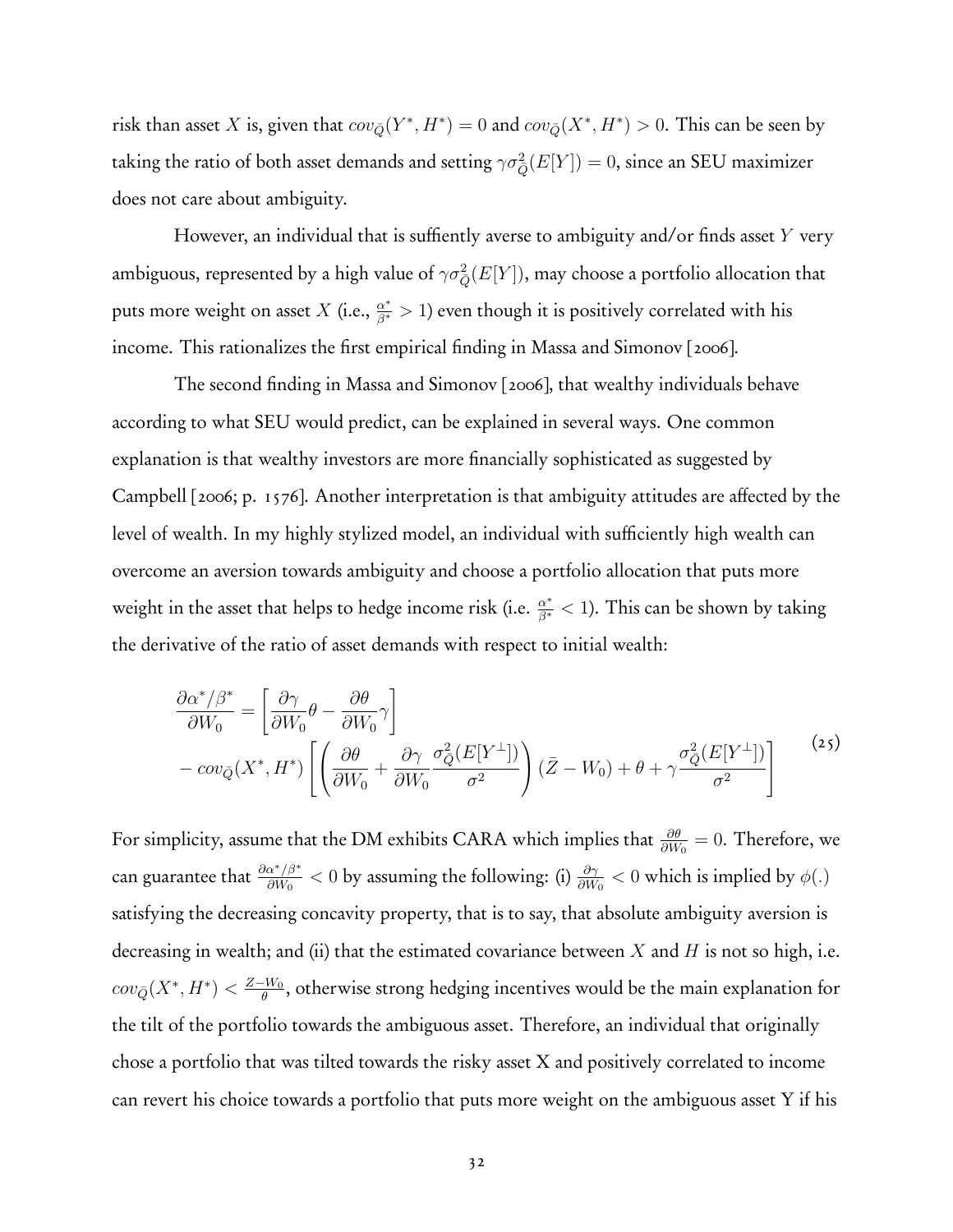wealth increases such that his aversion to ambiguity is significantly reduced.

# 3. Optimal Insurance Contracts Under Ambiguity

# *A. Optimality under Ambiguity of Insurance Contracts with a Straight Deductible: A Counterexample*

A well-established result in insurance economics states that the optimal insurance contract for a risk averse DM is one with a straight deductible. The latter is due to Arrow [1971, p. 212], who proves the following proposition:

If an insurance company is willing to offer any insurance policy against loss desired by the buyer at a premium which depends only on the policy's actuarial value, then the policy chosen by a risk-averting buyer will take the form of 100 per cent coverage above a deductible minimum.

Alary, Gollier and Treich [2010; p. 12-13] proves that this result is robust to the introduction of ambiguity when insurance decisions are made in isolation. This section shows that under certain conditions this result might not hold. I use a similar argument to Doherty [1984; p. 214], who showed that when a "portfolio contains non-insurable risky assets [e.g., human capital], the preference of the insured between a deductible and a coinsurance policy depends upon the covariance" between the loss and the non-tradable asset.

Proposition 6: In the presence of ambiguity and a non-traded asset, an insurance contract with a straight deductible does not always dominate a coinsurance contract.

*Proof.* See Appendix A.

The rationale of this result is as follows. The level of the deductible could be so high that there is a substantial loss in self-hedging possibilities that outweighs the benefits of variance and ambiguity reduction. However, in the presence of ambiguity, the conditions for a coinsurance arrangement to dominate are more stringent than in the case with only risk. The reason is that the potential benefits of self-hedging of the coinsurance arrangement must compensate both for the reduction in variance and ambiguity created by the contract with a deductible.

33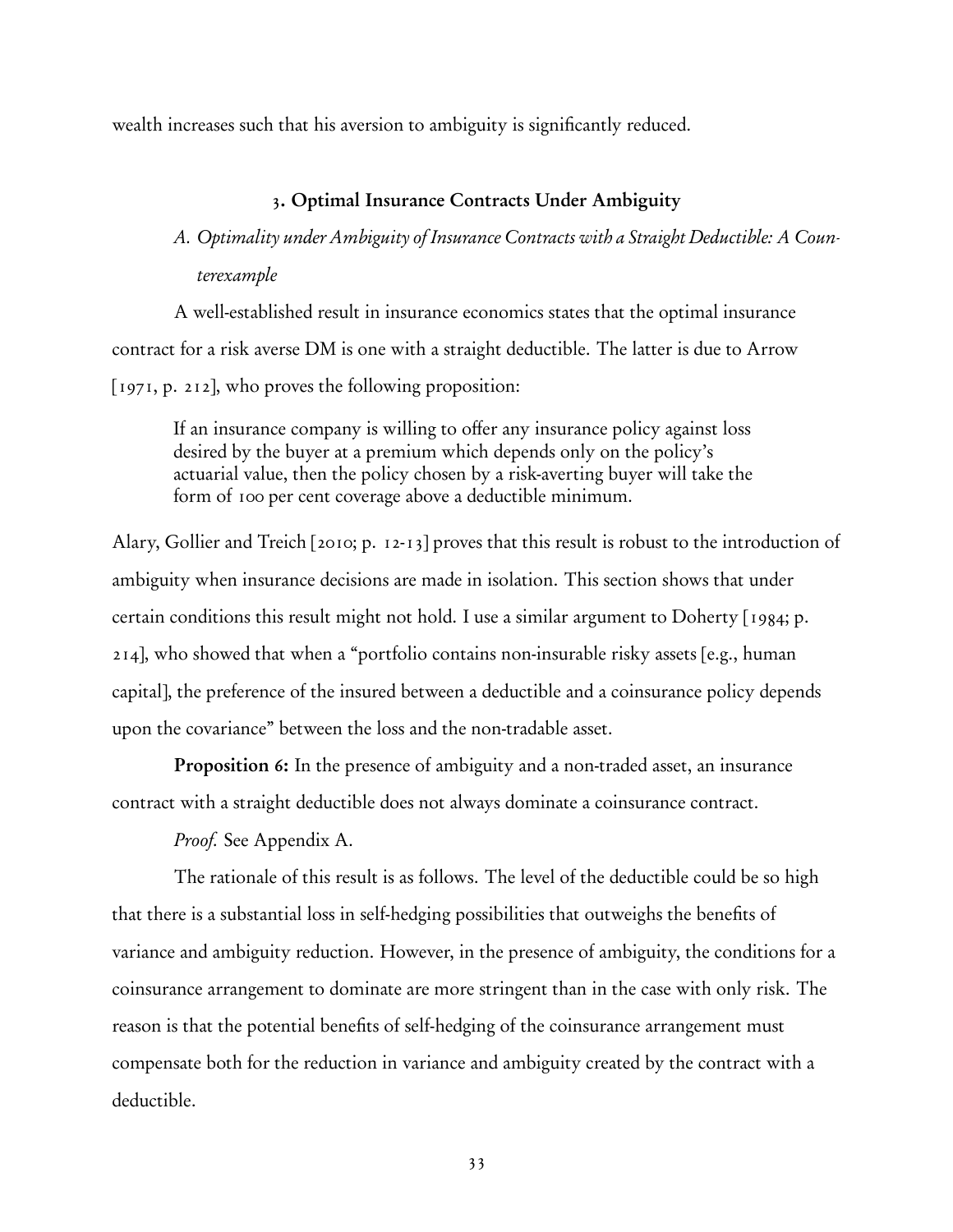Notice that self-hedging is restricted in the present model to the risk domain. However, one can easily construct a model in which the non-traded asset is also ambiguous. This would make the self-hedging possibilities important in the ambiguity domain. The latter would be captured by a covariance term under the second order subjective measure  $\mu$  of the ambiguous non-traded asset and the ambiguous loss. As a consequence, one can think of numerous trade-offs between the risk domain and the ambiguity domain.

## *B. The Borch Rule Under Ambiguity*

An important result in the economic literature, derived by Borch [1962; p. 428], is the optimality of a coinsurance contract when both parties are risk averse. The rule is stated by Arrow $[1971; p. 216]$  as follows:

If the insured and the insurer are both risk averters and there are no costs other than coverage of losses, then any nontrivial Pareto-optimal policy,  $[\alpha(h)]$ , as a function of the loss, [h], must have the property,  $0 < [d\alpha/dh] < 1$ . <sup>18</sup>

I show that this result is robust to the introduction of ambiguity aversion. However, the level of coinsurance under ambiguity, relative to the case with only risk, will depend on the relative importance of risk and ambiguity for each party and the differences in beliefs. In other words, it will depend on the ratios of the risk aversion and ambiguity aversion parameters, as well as on the compound distribution and the second order probability measure  $\mu$ . I use similar arguments of the derivation in Arrow [1971, p. 217-219] and extend its logic to the ambiguity domain.

Proposition 7: Let  $u(.)$  and  $v(.)$ <sup>19</sup> be the von-Neumann-Morgenstern utility functions that capture, respectively, the risk attitudes of the insured and the insurer. Assume both are risk averse, i.e.  $u''(.) < 0$  and  $v''(.) < 0$ . Moreover, define  $\phi_u(.)$  and  $\phi_v(.)$  as the functions that capture the ambiguity aversion of the insured and the insurer, respectively. Both agents have a KMM representation of preferences under ambiguity. Let  $W_0$  and  $W_1$  be the initial wealth of

<sup>18</sup>I change the original notation in Arrow's quote to match ours. In his book, the loss is denoted by *X* and the insurance policy by *I*.

<sup>&</sup>lt;sup>19</sup>Not to be confused with  $v = \phi \circ u$  as defined in section 3.1.2.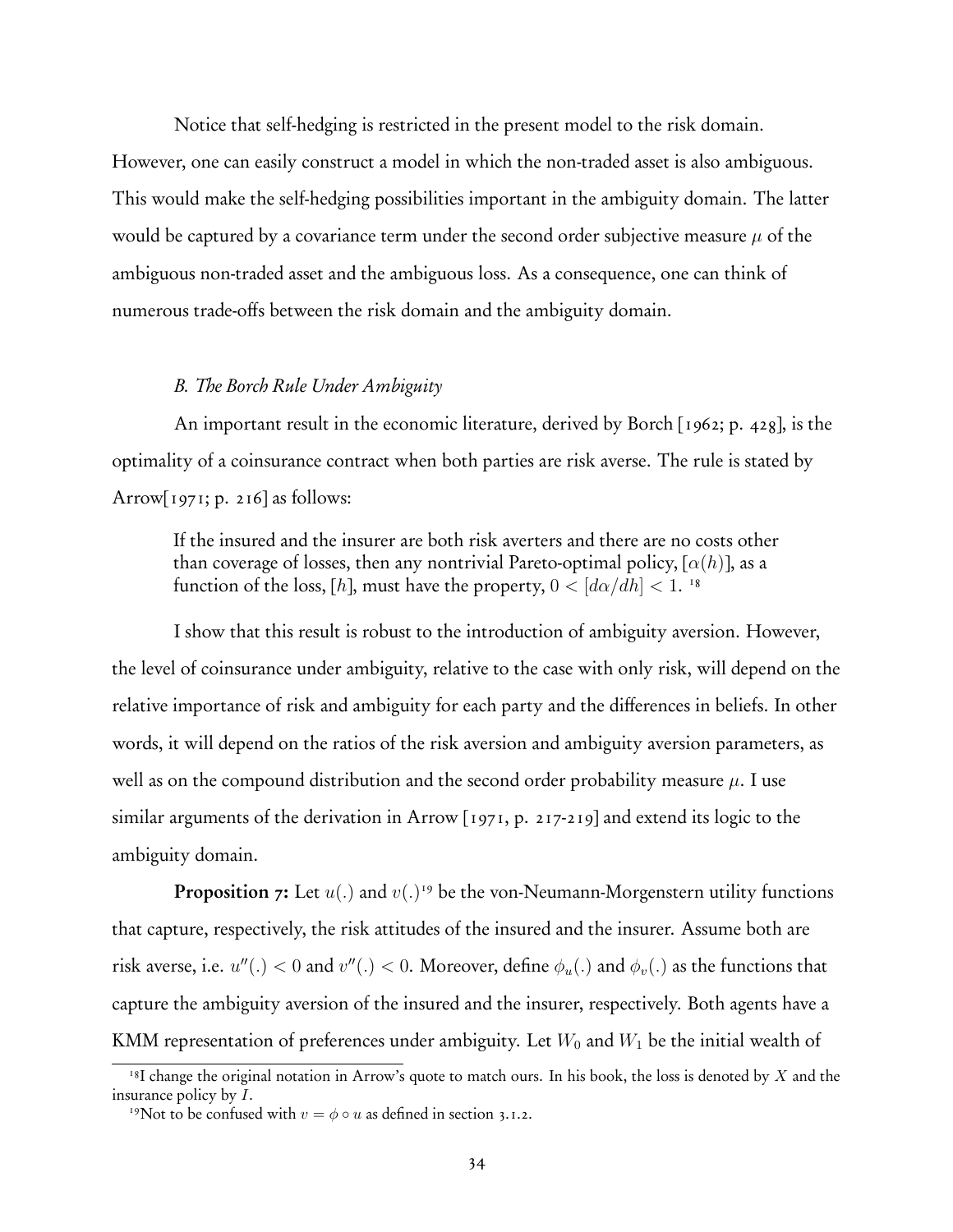the insured and the insurer. Additionally, define  $\alpha(h)$  as the insurance payment net of the insurance premium when the ambiguous loss takes the value *h*. The end-of-period wealth of each agent is:

- Insurer:  $\widetilde{W_v} = W_1 \alpha(\tilde{h})$
- Insured:  $\widetilde{W}_u = W_0 h + \alpha(\tilde{h})$

Each party's valuation of any insurance schedule  $\alpha(\tilde{h})$  has a KMM structure:

- Insurer:  $V = \int_{\Delta_v} \phi_v \left( \int_S v(\widetilde{W_v}) dQ_v \right) d\mu_v$
- Insured:  $U = \int_{\Delta_u} \phi_u \left( \int_S u(\widetilde{W}_u) dQ_u \right) d\mu_v$

where the subindices imply the obvious definition for each variable.

Furthermore, assume a finite world where there are n possible outcomes for *h*, and  $\bar{Q}=\{q_1,q_2,...,q_i,...,q_n\},$   $\theta,\,\gamma$  and  $\mu_u=\{\mu_u^1,\mu_u^2,...,\mu_u^k,...,\mu_u^K\}$  represent, respectively, the compound probability distribution, risk attitudes, ambiguity attitudes and second order beliefs of the insured. Similarly, for the insurer these variables are represented by  $\bar{P} = \{p_1, p_2, ..., p_n\}$ ,  $\tilde{\theta}$ ,  $\tilde{\gamma}$  and  $\mu_v = \{\mu_v^1, \mu_v^2, ..., \mu_v^k, ..., \mu_v^K\}$ . Notice that this is a general model that allows for different beliefs ( $\bar{Q} \neq \bar{P}$ ), risk and ambiguity attitudes ( $\theta \neq \tilde{\theta}$  and  $\gamma \neq \tilde{\gamma}$ ) and probability measures over sets  $\Delta_u = \{Q_1, Q_2, ..., Q_k, ..., Q_K\}$  and  $\Delta_v = \{P_1, P_2, ..., P_k, ..., P_K\}$  ( $\mu_u \neq \mu_v$ ). Elements in  $Q_k$  and  $P_k$  are denoted by  $q_j^k$  and  $p_j^k$ , respectively.

The risk/ambiguity arrangement in each of the possible outcomes *h<sup>i</sup>* of the ambiguous loss is defined by

$$
\frac{d\alpha(h_i)}{dh_i} = \frac{a\left[\theta q_i(1-q_i) + \gamma \sigma_{\mu_u}^2(q_i)\right]}{a\left[\theta q_i(1-q_i) + \gamma \sigma_{\mu_u}^2(q_i)\right] + b\left[\tilde{\theta} p_i(1-p_i) + \tilde{\gamma} \sigma_{\mu_v}^2(p_i)\right]}
$$
(26)

Notice that  $\frac{d\alpha(h_i)}{dh_i} \in (0,1)$ , since  $\theta > 0$ ,  $\tilde{\theta} > 0$ ,  $\gamma > 0$ ,  $\tilde{\gamma} > 0$ , and  $p_i, q_i \geq 0$ . In other words, the optimal contract is a *coinsurance* schedule.

*Proof.* See Appendix A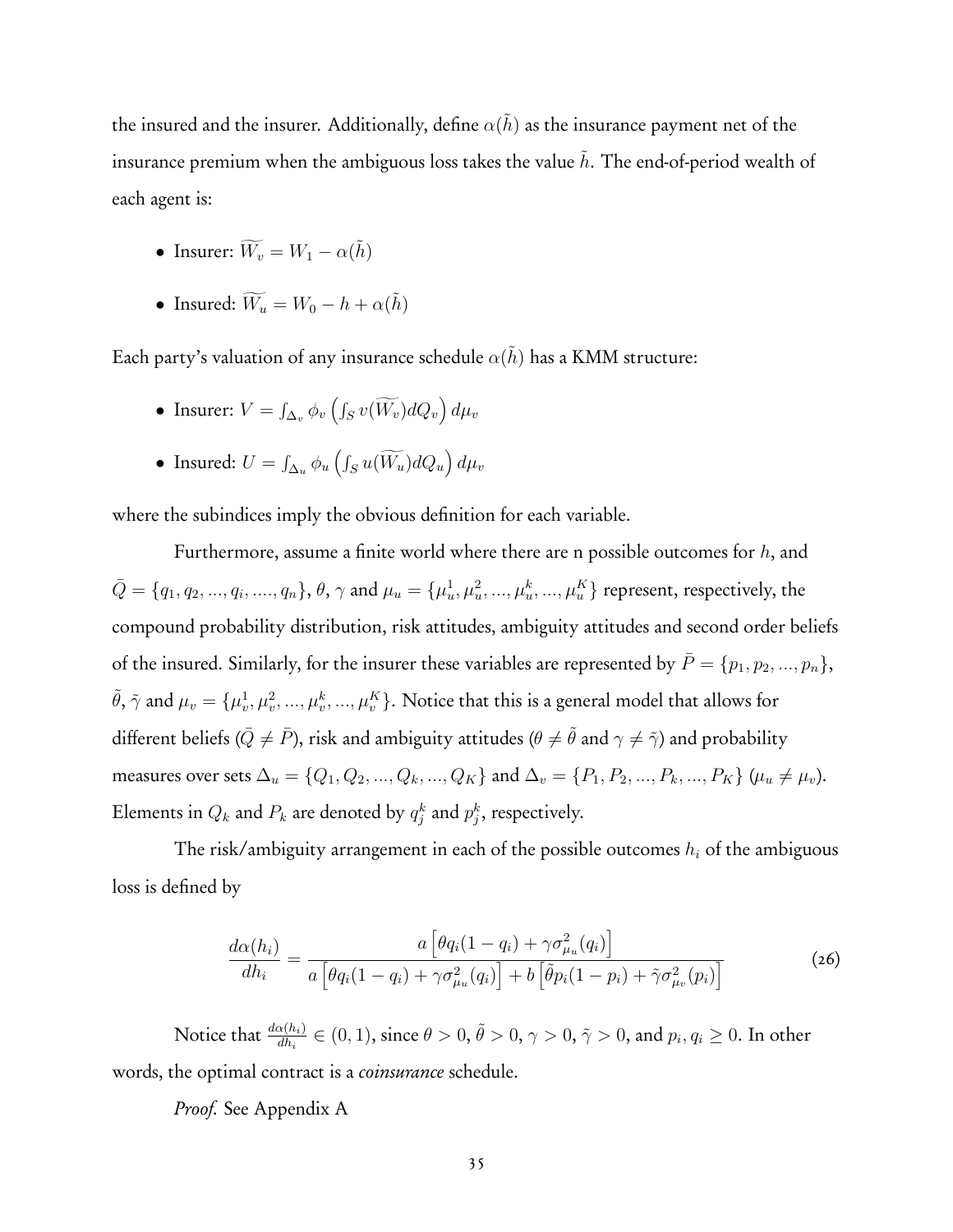This implies that the Borch rule is robust to the introduction of ambiguity and even of heterogeneity of beliefs. However, the rule corrects for differences in beliefs, ambiguity and attitudes towards it. Though not reported here, the introduction of a risky non-traded asset does not affect the coinsurance structure of the optimal program. The intuition is that such an extension of the model will not affect the concavity of the Pareto-optimal frontier of the set of feasible {*U, V* }, leaving the structure of the maximization program unaffected.

For comparison purposes,  $\frac{d\tilde\alpha(h_i)}{dh_i}=\frac{a\theta}{a\theta+b\tilde\theta}$  is the optimal coinsurance schedule with only risk and homogeneous beliefs. With  $\overline{Q} = \overline{P}$  and  $\mu_v = \mu_u = \mu$ . The equivalent coinsurance rule when ambiguity is introduce is equal to:

$$
\frac{a\left[\theta(1-q_i)+\gamma\sigma_{\mu}^2(q_i)/q_i\right]}{a\left[\theta(1-q_i)+\gamma\sigma_{\mu}^2(q_i)/q_i\right]+b\left[\tilde{\theta}(1-q_i)+\tilde{\gamma}\sigma_{\mu}^2(q_i)/q_i\right]}
$$
(27)

For all  $h_i$ , the coinsurance demand is higher (lower) under ambiguity if  $\frac{\tilde{\theta}}{\tilde{\gamma}}>(<)\frac{\theta}{\gamma}$ . Intuitively, if the insurer is more ambiguity tolerant, relative to its own risk tolerance, than the insured is, the coinsurance demand is higher under ambiguity. However, this sharp comparative static is not possible when there are heterogeneous beliefs.

For any  $h_i$ ,  $\overline{Q} \neq \overline{P}$  and  $\mu_v \neq \mu_u$ , the optimal coinsurance demand is higher (lower) in the presence of ambiguity if *<sup>θ</sup>* ˜  $\frac{\tilde{\theta}}{\tilde{\gamma}}\frac{q_i(1-q_i)}{\sigma_{\mu_u}^2(q_i)}>(<) \frac{\theta}{\gamma}\frac{q_i(1-q_i)}{\sigma_{\mu_u}^2(q_i)}.$  Consequently, when there are differences in beliefs and ambiguity matters to both parties, it cannot be easily predicted under which conditions the coinsurance demand is higher or lower than that under risk.

## 4. Conclusions

I have shown that if ambiguity matters, risk and ambiguity attitudes interact in nontrivial ways to determine the change of insurance demand for a given change in wealth. I derive sufficient conditions to guarantee that the optimal coinsurance demand is decreasing in wealth. Moreover, in the presence of a risky non-traded asset, I identify conditions under which more risk or ambiguity aversion decrease the demand for coinsurance.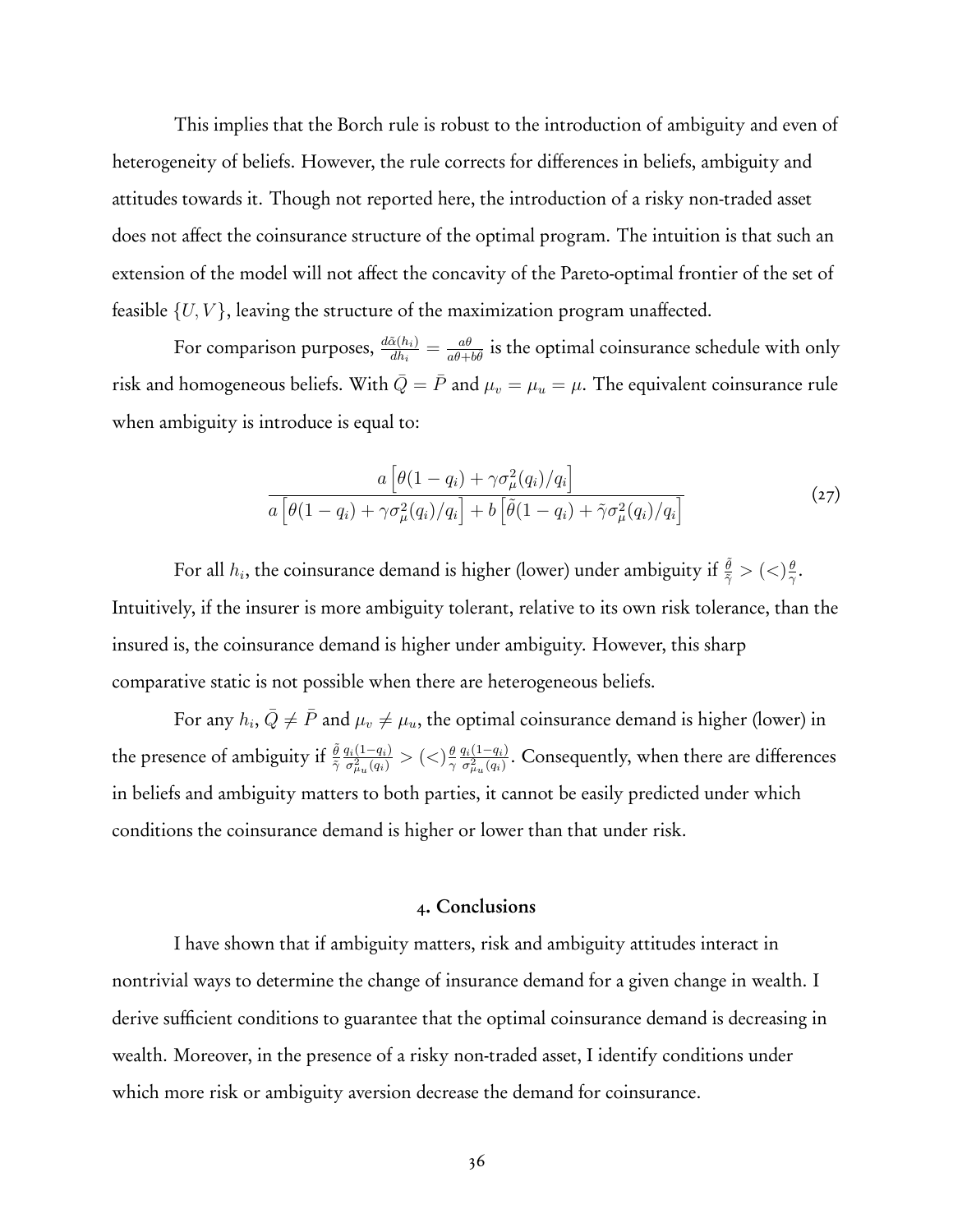Additionally, my model predicts behavior that is inconsistent with the classical portfolio theory that assumes Subjective Expected Utility theory, however, it provides hints to a possible solution of the under-diversification puzzle of households. The main message is that deviations from the traditional portfolio theory can be explained by expanding the concept of portfolio to non-traded assets, which has been recognized in the financial literature, but also by simultaneously allowing for preference representations that can explain attitudes towards ambiguity.

A modified Borch rule remains the optimal contract with bilateral risk/ambiguity aversion and heterogeneity in beliefs. However, an insurance contract with straight deductible might be dominated by a coinsurance schedule in the presence of ambiguity and a non-traded asset.

Several challenging questions remain. Other non-EU models of decision under ambiguity should be explored to corroborate that my results are not a mere artifact of the preference representation that I chose. However, an important challenge in the ambiguity literature is to derive more general results that do not depend heavily on the structure of the preference representation. Also, the optimality of contracts should be studied in the presence of asymmetric information and ambiguity. Finally, it would be desirable to derive a model which does not depend on an approximation and that allows for traded assets, non-traded assets and insurance.

37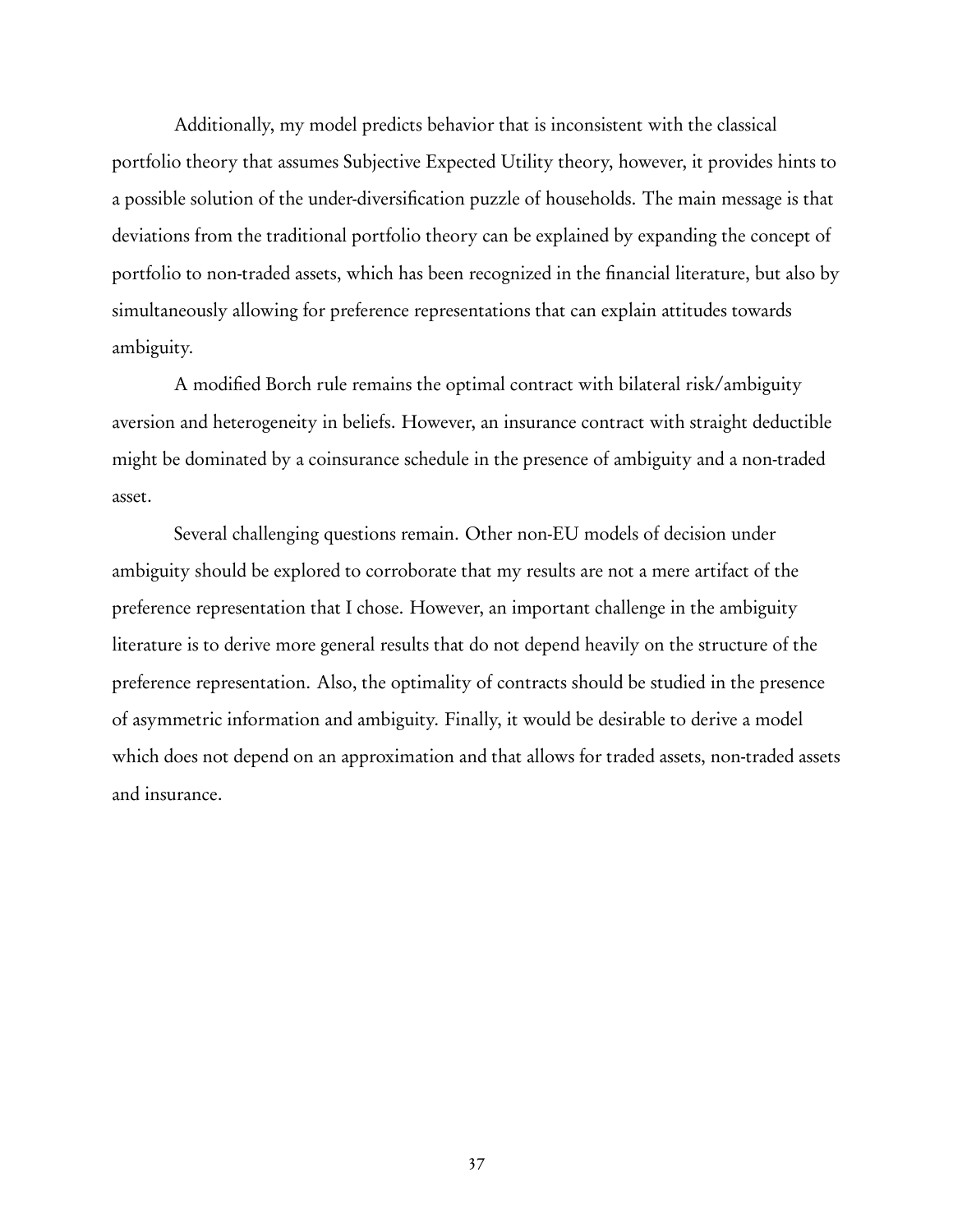# References

- Alary, David; Gollier, Christian and Treich, Nicolas, "The Effect of Ambiguity Aversion on Insurance Demand," *Working Paper*, Toulouse School of Economics, 2010.
- Arrow, Kenneth J., "Liquidity Preference," LectureVI in *Lecture Notes for Economics 285, The Economics of Uncertainty*, Stanford University, 1963, 33-53.
- Arrow, Kenneth J., *Essays in the Theory of Risk Bearing* (Chicago: Markham Publishing Company, 1971).
- Athey, Susan C., "Monotone Comparative Statics Under Uncertainty," *Quarterly Journal of Economics*, 117(1), 2002, 187-223.
- Baillon, Aurélien; L'Haridon, Oliver and Placido, Laetitia, "Ambiguity Models and the Machina Paradoxes',' *American Economic Review*, 101(4), 2010, 1547-1560.
- Benartzi, Shlomo, "Excessive Extrapolation and the Allocation of 401(k) Accounts to Company Stock," *Journal of Finance*, 56(5), October 2001, 1747-1764.
- Borch, Karl, "Equilibrium in a Reinsurance Market," *Econometrica*, 30(3), July 1962, 424-444.
- Boyle, Phelim; Garlappi, Lorenzo; Uppal, Raman and Wang, Tan, "Keynes Meets Markowitz: The Tradeoff Between Familiarity and Diversification," *Management Science*, 58(2), February 2012, 253-272.
- Camerer, Colin F. and Weber, Martin, "Recent Developments in Modeling Preferences: Uncertainty and Ambiguity," *Journal of Risk and Uncertainty*, 5, 1992, 325-370.
- Cherbonnier, Frédéric and Gollier, Chrisitian, "Decreasing Aversion under Ambiguity," *Working Paper*, Toulouse School of Economics, 2011.
- Cochrane, John H., "Portfolio Theory," *Working Paper*, University of Chicago, Graduate School of Business, 2007.
- Collard, Fabrice; Mukerji, Sujoy; Sheppard, Kevin K. and Tallon, Jean-Marc, "Ambiguity and Historical Equity Premium," *Working Paper No. 550*, Department of Economics Discussion Paper Series, Oxford University, 2012.
- de Finetti, Bruno, "Sulla Preferibilita," *Giornale degli Economisti e Annali di Economia*, 11, 1952, 685-709.
- Doherty, Neil A. and Schlesinger, Harris, "The Optimal Deductible for an Insurance Policy When Initial Wealth is Random". *Journal of Business*, 56(4), 1983, 555-565.
- Doherty, Neil A.(1984) "Portfolio Efficient Insurance Buying Strategies," *The Journal of Risk and Insurance*, 51(2), June 1984, pp. 205-224.
- Eeckhoudt, Louis and Gollier, Christian, "Demand for Risky Assets and the Monotone Probability Ratio Order," *Journal of Risk and Uncertainty*, 11,1995, 113-122.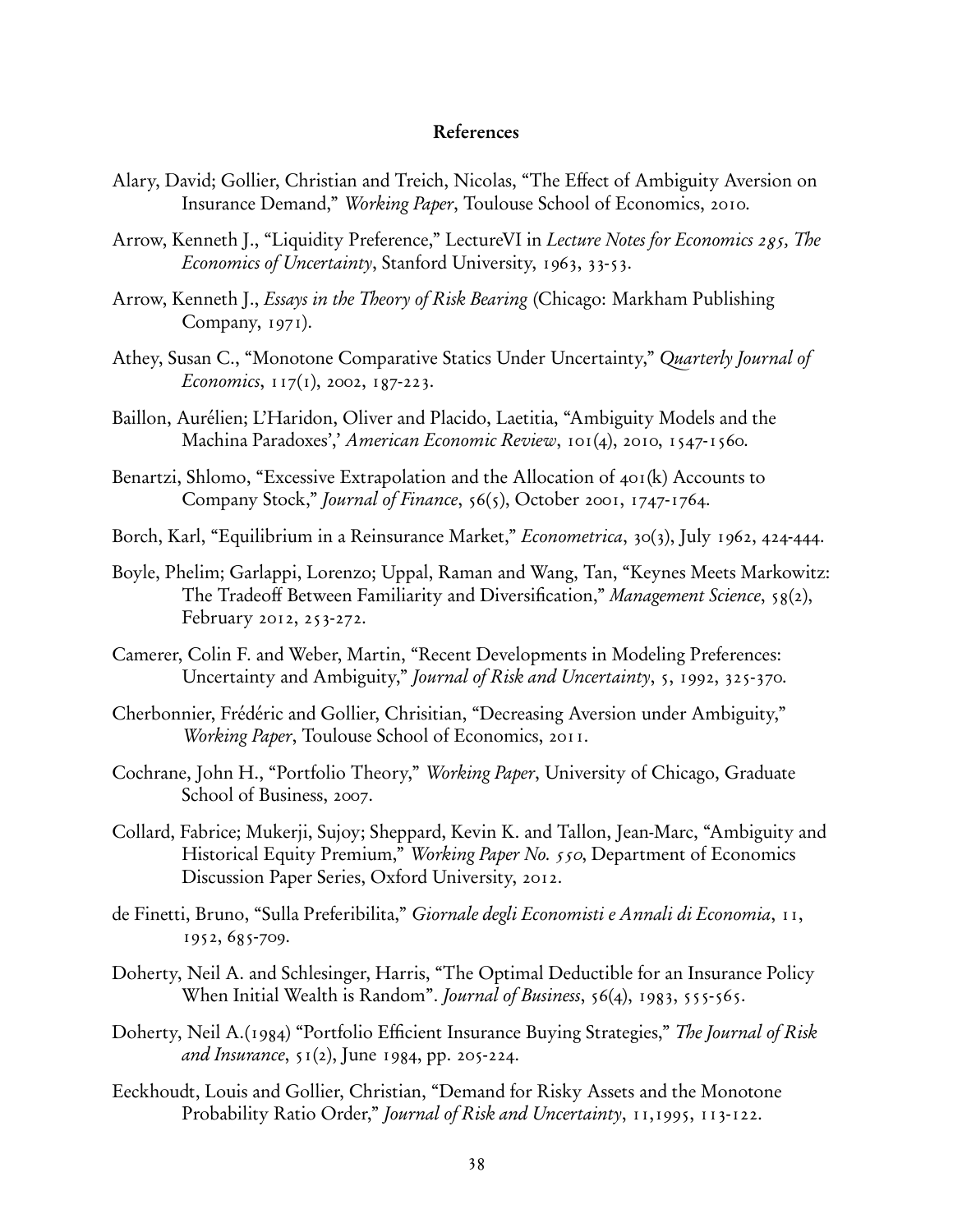- Eeckhoudt, Louis and Gollier, Christian, "The Effects of Changes in Risk on Risk Taking: A Survey," in G. Dionne (ed.), *Handbook of Insurance*, 2000, 131-151.
- Ellsberg, Daniel, "Risk, Ambiguity and the Savage Axioms," *The Quarterly Journal of Economics*, 75(4), November 1961, 643-669.
- Epstein, Larry G., "Three Paradoxes for the 'Smooth Ambiguity' Model of Preference," *Working Paper*, Boston University, 2010.
- Fama, Eugene F., "Multifactor Portfolio Efficiency and Multifactor Asset Pricing," *Journal of Financial and Quantitative Analysis*, 31(4), December 1996, 441-465
- Fishburn, Peter and Porter, R. Burr "Optimal Portfolios with One Safe and One Risky Asset: Effects of Changes in the Rate of Return and Risk," *Management Science*, 22, 1976, 1064-1073.
- Fox, Craig R. and Tversky, Amos, "Ambiguity Aversion and Comparative Ignorance," *Quarterly Journal of Economics*, 110(3), August 1995, 585-603.
- Gierlinger, Johannes and Gollier, Christian, Socially Efficient Discounting under Ambiguity Aversion. *Working Paper*, Toulouse School of Economics, 2010.
- Goetzmann, William N. and Kumar, Alok, "Equity Portfolio Diversification," *Review of Finance*, 12(3), 2008, 433-463.
- Gollier, Christian, "The Comparative Statics of Changes in Risk Revisited," *Journal of Economic Theory*, 66, 1995, 522-535.
- Gollier, Christian, *The Economics of Risk and Time* (Cambridge, MA: The MIT Press, 2001).
- Gollier, Christian, "Portfolio Choices and Asset Prices: The Comparative Statics of Ambiguity Aversion," *Working Paper*, Toulouse School of Economics, 2009.
- Halevy, Yoram, "Ellsberg Revisited: An Experimental Study," *Econometrica*, 75(2), 2007, 503-536.
- Heath, Chip and Tversky, Amos, "Preference and Belief: Ambiguity and Competence in Choice under Uncertainty," *Journal of Risk and Uncertainty*, 4, 1991, 5-28.
- Ju, Nengjiu and Miao, Jianjun, "Ambiguity, Learning and Asset returns," *Econometrica*, forthcoming, 2012.
- Klibanoff, Peter; Marinacci, Massimo and Mukerji, Sujoy, "A Smooth Model of Decision Making under Ambiguity," *Econometrica*, 73(6), November 2005, 1849-1892.
- L'Haridon, Oliver and Placido, Laetitia, "Betting on Machina's reflection example: An experiment on ambiguity," *Theory and Decision*, 69(3), 2009, 375-393.
- Lintner, John, "The Valuation of Risk Assets and the Selection of Risky Investments in Stock Portfolios and Capital Budgets," *Review of Economics and Statistics*, 47, February 1965, 13-37.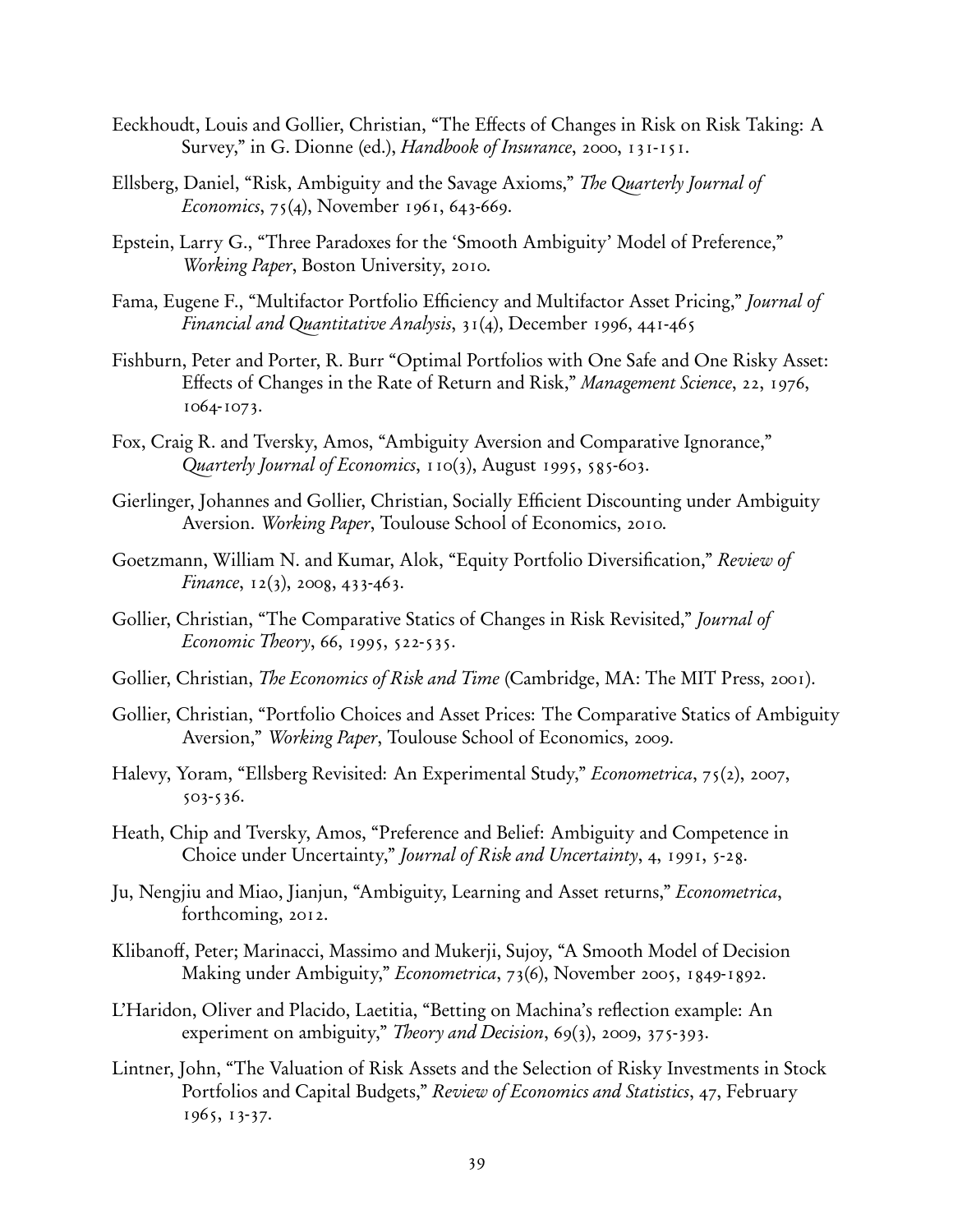- Maccheroni, Fabio; Marinacci, Massimo and Ruffino, Doriana, "Alpha as Ambiguity: Robust Mean-Variance Portfolio Analysis," *Working Paper*, Università Bocconi, 2011a.
- Maccheroni, Fabio; Marinacci, Massimo and Ruffino, Doriana, "Does Uncertainty Vanish in the Small? The Smooth Ambiguity Case," *Working Paper*, Università Bocconi, 2011b.
- Machina, Mark, "Risk, Ambiguity and the Rank-Dependent Axioms," *American Economic Review*, 99(1), 2009, 385-392.
- Massa, Massimo and Simonov, Andrei "Hedging, Familiarity and Portfolio Choice," *Review of Financial Studies*, 19(2), Summer 2006, 633-685.
- Mayers, David and Smith, Clifford W, "The Interdependence of Individual Portfolio Decisions and the Demand for Insurance," *Journal of Political Economy*, 91(2), April 1983, 304-311.
- Mossin, Jan, "Equilibrium in a Capital Asset Market," *Econometrica*, 34, October 1966, 768-83.
- Mossin, Jan, "Aspects of Rational Insurance Purchasing," *Journal of Political Economy*, Vol. 79, 1968, 553-568.
- Myung, Noah, "Ambiguity Aversion in Asset Market: Experimental Study of Home Bias," *Working Paper No. 1306*, California institute of Technology, Division of Humanities and Social Sciences, 2009.
- Pratt, John "Risk Aversion in the Small and in the Large," *Econometrica*, 32(1/2), January-April 1964, 122-136.
- Rothschild, Michael and Stiglitz, Joseph, "Increasing Risk II: Its Economic Consequences," *Journal of Economic Theory*, 3, 1971, 225-243.
- Savage, Leonard J., "*The Foundations of Statistics*" (New York: Dover Publications, 1972; Second Edition)
- Schlesinger, Harris, "The Theory of Insurance Demand," in G. Dionne (ed.), *Handbook of Insurance*, 2000, 131-151.
- Sharp, William F., "Capital Asset Prices: A Theory of Market Equilibrium under Conditions under Risk," *Journal of Finance*, 19, December 1964, 425-442.
- Smith, Vernon, "Optimal Insurance Coverage," *Journal of Political Economy*, 76(1), 1968, 68-77.
- Snow, Arthur, "Ambiguity Aversion and the Propensities for Self-Insurance and Self-Protection," *Journal of Risk and Uncertainty*, Vol. 42, No. 1, February 2011, 27-43.
- Treich, Nicolas, "The Value of a Statistical Life under Ambiguity Aversion," *Journal of Environmental Economics and Management*, 59(1), January 2010, 15-26.
- Vajda, Stefen, "Minimum Variance Reinsurance," *Astin Bulletin*, 1962.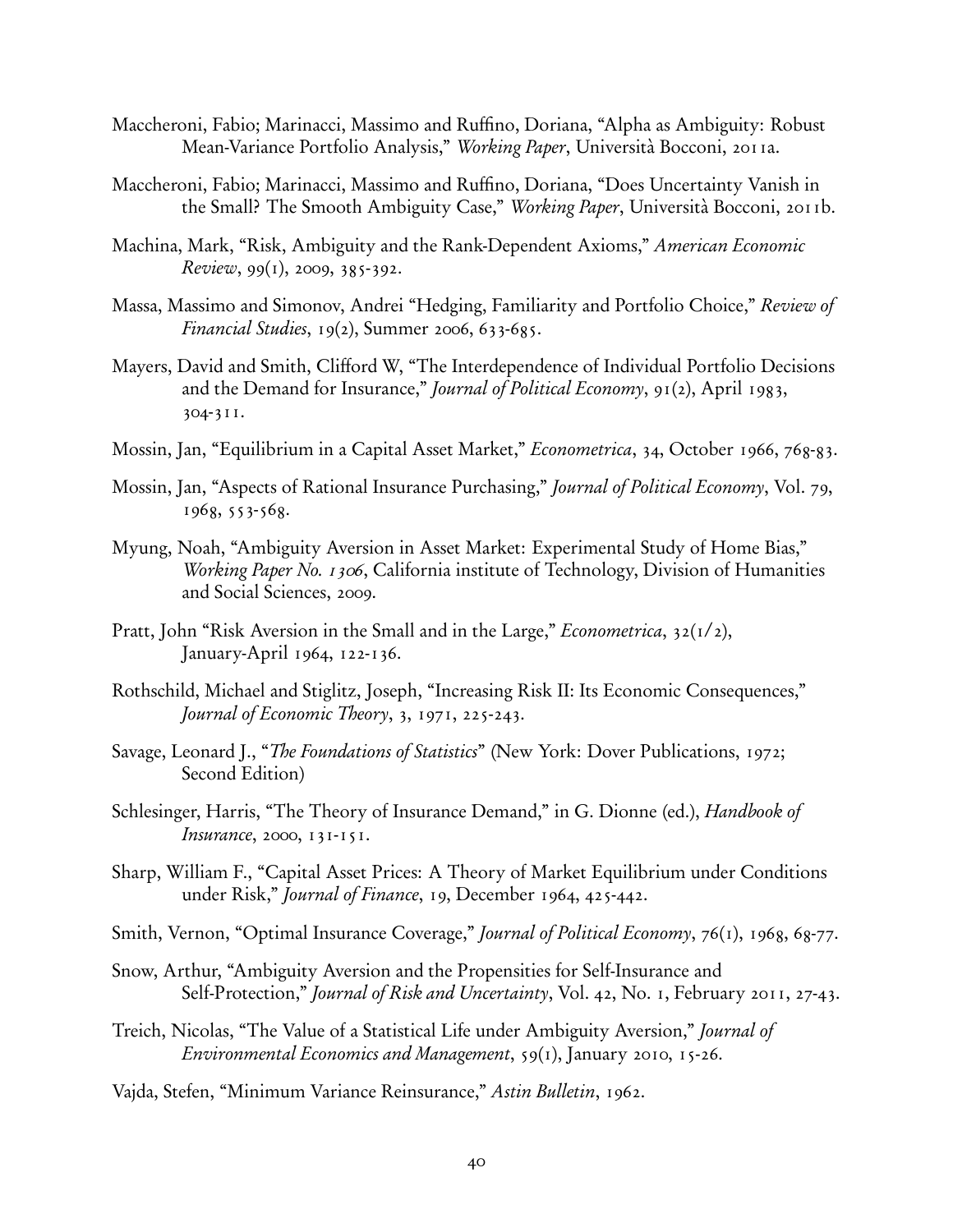#### Appendix A: Proofs of Results

**Proof of Lemma** 1.  $\sigma_{\bar{Q}}^2(h) > \sigma_{\mu}^2(E[h])$ . I show below that  $\sigma_{\mu}^{2}(E[h]) = \sigma_{\bar{Q}}^{2}(h) - E_{\mu}[\sigma^{2}(h)]$ , and hence the inequality holds.

$$
\sigma_{\mu}^{2}(E[h]) = \int_{\Delta} (E[h])^{2} d\mu - \left(\int_{\Delta} E[h] d\mu\right)^{2}
$$

$$
= \int_{\Delta} \left(\int_{S} hdQ\right)^{2} d\mu - \left(\int_{\Delta} \int_{S} hdQ d\mu\right)^{2}
$$

$$
- \int_{\Delta} \int_{S} h^{2} dQ d\mu + \int_{\Delta} \int_{S} h^{2} dQ d\mu
$$

$$
= \int_{\Delta} \int_{S} h^{2} dQ d\mu - \left(\int_{\Delta} \int_{S} hdQ d\mu\right)^{2}
$$

$$
- \int_{\Delta} \left[\int_{S} h^{2} dQ - \int_{\Delta} \left(\int_{S} hdQ\right)^{2}\right] d\mu
$$

$$
= \sigma_{Q}^{2}(h) - E_{\mu}[\sigma^{2}(h)]
$$

 $R$ earranging the last equality we have that  $\sigma_{\bar{Q}}^2(h) = E_\mu[\sigma^2(h)] + \sigma_\mu^2(E[h]).$  Since  $E_\mu[\sigma^2(h)] > 0$ because it is an average of variances, the latter equation implies that  $\sigma_Q^2(h) > \sigma_\mu^2(E[h]).$ 

Proof of Proposition 1. Assume  $m > 0$ . The following derivative defines the comparative statics of the optimal insurance demand with respect to changes in initial wealth:

$$
\frac{\partial \alpha_{amb}^{M1*}}{\partial W_0} = \frac{mE_{\bar{Q}}[h]}{\{\theta \sigma_{\bar{Q}}^2(h) + \gamma \sigma_{\mu}^2(E[h])\}^2} \sigma_{\bar{Q}}^2(h) \left[ \frac{\partial \theta}{\partial W_0} + \frac{\partial \gamma}{\partial W_0} \frac{\sigma_{\mu}^2(E[h])}{\sigma_{\bar{Q}}^2(h)} \right]
$$
(28)

**.** 

where  $\sigma_{\bar{Q}}^2(h)=\sigma_{\bar{Q}}^2(h^*)+\sigma_{\bar{Q}}^2(h^\perp).$  Since  $\gamma=\left\{-\frac{v''(W_0)}{v'(W_0)}\right\}-\left\{-\frac{u''(W_0)}{u'(W_0)}\right\}$  the partial derivative above can be written as:

$$
\frac{\partial \alpha_{amb}^{M1*}}{\partial W_0} = \frac{mE_{\bar{Q}}[h]}{\{\theta \sigma_{\bar{Q}}^2(h) + \gamma \sigma_{\mu}^2(E[h])\}^2} \sigma_{\bar{Q}}^2(h) \left[ \left( 1 - \frac{\sigma_{\mu}^2(E[h])}{\sigma_{\bar{Q}}^2(h)} \right) \frac{\partial \theta}{\partial W_0} + \frac{\sigma_{\mu}^2(E[h])}{\sigma_{\bar{Q}}^2(h)} \frac{\partial \theta_v}{\partial W_0} \right] \tag{29}
$$

where  $\theta_v = -\frac{v''(W_0)}{v'(W_0)}$ .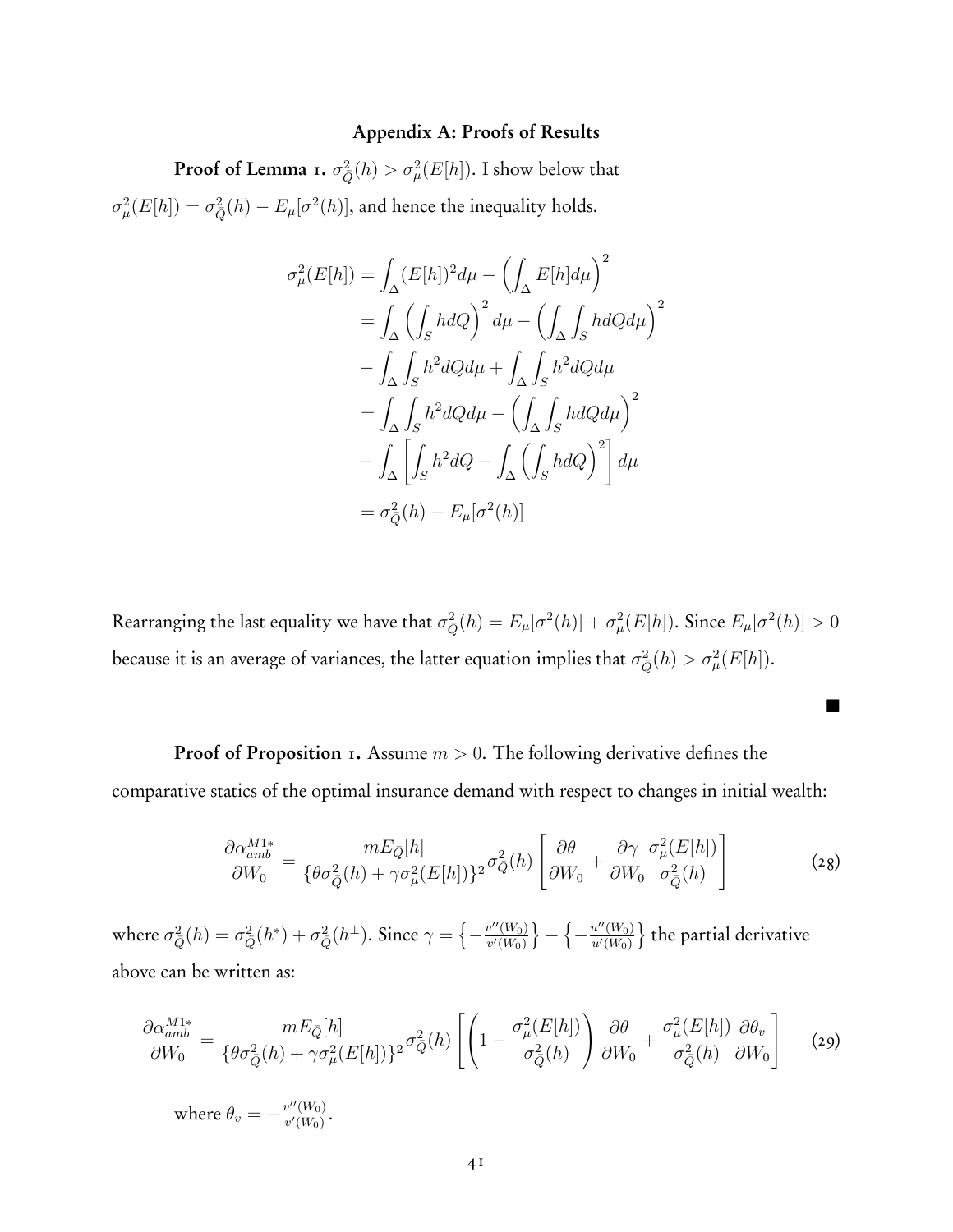Notice that the sign of this partial derivative depends on the sign of the term in the square brackets. Since both *u* and *v* satisfy DC, which implies that  $\theta$ <sup>*v*</sup> and  $\theta$  are decreasing in  $W_0$ , and  $\sigma_{\bar{Q}}^2(h) > \sigma_{\mu}^2(E[h]) > 0$ , the optimal insurance demand under ambiguity is decreasing  $\text{in } W_0, \text{ i.e. } \frac{\partial \alpha_{amb}^{M1*}}{\partial W_0} < 0.$ 

Proof of Lemma 2. The efficient (inefficient) part of the frontier is defined as the set of  $\{\sigma_{\bar{Q}}^2(W(\alpha)), E_Q[W(\alpha)]\}$  pairs where  $\frac{d\sigma_{\bar{Q}}^2(W(\alpha))}{dE_{\bar{Q}}[W(\alpha)]} > (<)0$ .

п.

**1** 

This relationship can be found by taking the total derivative of the variance and expected value of wealth and dividing one over the other to obtain the following:

$$
\frac{\mathrm{d}\,\sigma_{\bar{Q}}^2(W(\alpha))}{\mathrm{d}\,E_{\bar{Q}}[W(\alpha)]} = 2\frac{(1-\alpha)\sigma_{\bar{Q}}^2(h)-cov(H^*,h^*)}{mE_{\bar{Q}}[h]}
$$

The sign of this derivative depends on the level of insurance demand:

$$
\frac{\mathrm{d}\,\sigma_{\overline{Q}}^2(W(\alpha))}{\mathrm{d}\,E_{\overline{Q}}[W(\alpha)]} = \begin{cases} > 0, & \text{if } \alpha < \alpha^*_{MinVar} \\ = 0, & \text{if } \alpha = \alpha^*_{MinVar} \\ < 0, & \text{if } \alpha > \alpha^*_{MinVar} \end{cases}
$$

Proof of Proposition 5. According to definition 2, the optimal allocation  $\{\sigma^2_{\bar{Q}}(W(\alpha_{amb}^{M2*})), E_{\bar{Q}}[W(\alpha_{amb}^{M2*})]\}$  will be located on the SEU-inefficient part of the frontier whenever

$$
\alpha_{amb}^{M2*}=1-\tfrac{m E_{\bar{Q}}[h]}{\theta \sigma_{\bar{Q}}^2(h)+\gamma \sigma_{\mu}^2(E[h^\perp])}-\tfrac{cov_{\bar{Q}}(H^*,h^*)}{\sigma_{\bar{Q}}^2(h)+\widetilde{\sigma}\sigma_{\mu}^2(E[h^\perp])}>1-\tfrac{cov_{\bar{Q}}(H^*,h^*)}{\sigma_{\bar{Q}}^2(h)}=\alpha_{MinVar}^*
$$

Thus,

$$
\alpha_{amb}^{M2*} > \alpha_{MinVar}^* \text{ if } cov_{\bar{Q}}(H^*, h^*) > \frac{mE_{\bar{Q}}[h]}{\gamma} \times \frac{\sigma_{\bar{Q}}^2(h^*) + \sigma_{\bar{Q}}^2(h^{\perp})}{\sigma_{\mu}^2(E[h^{\perp}])} = \kappa_{H,h;\theta}^{M2*}
$$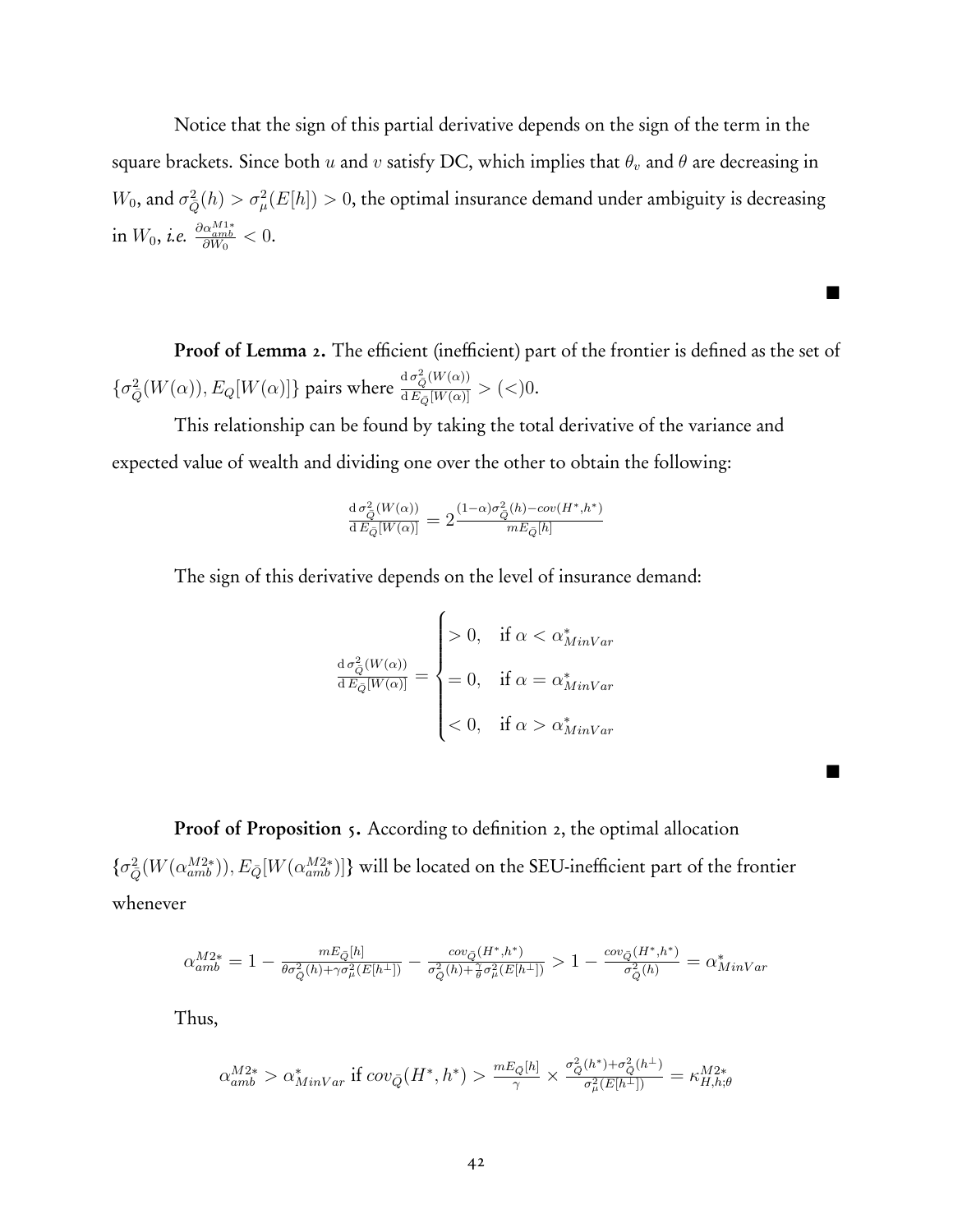Similarly,  $\{\sigma_{\bar{Q}}^2(W(\alpha_{amb}^{M2*})), E_{\bar{Q}}[W(\alpha_{amb}^{M2*})]\}$  will be located on the SEU-efficient part of the frontier if  $cov_{\bar{Q}}(H^*, h^*) < \kappa_{H,h;\theta}^{M2*}$ .

**.** 

Proof of Proposition 6. Suppose there is a DM that is both risk and ambiguity averse, owns a risky non-traded asset *H* and is exposed to an ambiguous loss *h*. Furthermore, suppose there is an insurance contract that covers 100% of any realization of the ambiguous loss above *δ*, a deductible amount chosen by DM. However, if *h < δ*, the DM assumes the loss in its entirety. Moreover, assume that there is an alternative coinsurance contract that pays zero if no loss is realized and  $\alpha h$  if a loss of amount *h* is realized, where  $\alpha \in [0, 1]$ . The alternative coinsurance contract is carefully chosen such that a risk and ambiguity neutral insurer charges the same premium it does in the contract with deductible  $\delta$ . Thus,  $\alpha$  is defined by the  $f_{\bar{Q}}[{\text{column condition: }} \alpha(1+m)E_{\bar{Q}}[h] = (1+m)E_{\bar{Q}}[{\text{max}}\{0, h-\delta\}] = \bar{\pi}.$ 

The strategy is to show that, under certain conditions, the CE implied by a coinsurance contract (*CEC*, henceforth) can dominate the one implied by an actuarially equivalent contract with straight deductible (*CED*).

A coinsurance contract dominates one with a deductible if the following condition is satisfied:

$$
CE_C \approx E_{\bar{Q}}[W_C] - \frac{\theta}{2}\sigma_{\bar{Q}}^2(W_C) - \frac{\gamma}{2}\sigma_{\mu}^2(E[W_C]) >
$$
  
\n
$$
E_{\bar{Q}}[W_D] - \frac{\theta}{2}\sigma_{\bar{Q}}^2(W_D) - \frac{\gamma}{2}\sigma_{\mu}^2(E[W_D]) \approx CE_D
$$
\n(30)

where

$$
W_C = H - h - \bar{\pi} + \alpha h,
$$
  
\n
$$
W_D = H - h - \bar{\pi} + \max\{0, h - \delta\},
$$
  
\n
$$
\sigma_{\bar{Q}}^2(W_C) = \sigma_{\bar{Q}}^2(H) + (1 - \alpha)^2 \sigma_{\bar{Q}}^2(h) - (1 - \alpha)cov_{\bar{Q}}(H, h),
$$
  
\n
$$
\sigma_{\bar{Q}}^2(W_D) = \sigma_{\bar{Q}}^2(H) + \sigma_{\bar{Q}}^2(\max\{h, \delta\}) - cov_{\bar{Q}}(H, \max\{h, \delta\})
$$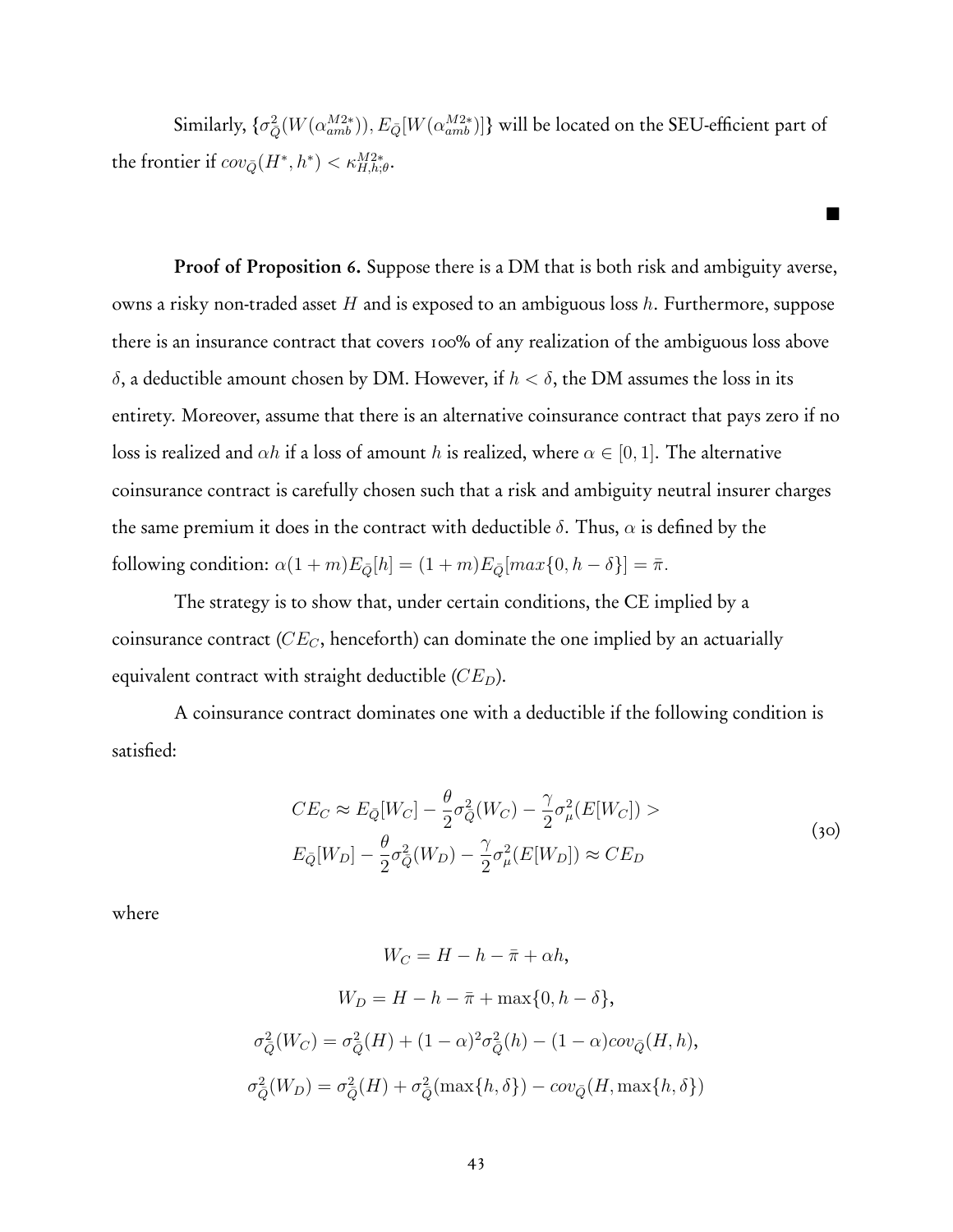*W<sup>C</sup>* and *W<sup>D</sup>* denote, respectively, the end-of-period wealth under the coinsurance contract and under the contract with straight deductible.

Given that the same premium  $\bar{\pi}$  is charged, the expected value of wealth is the same under both contracts (i.e.,  $E_{\bar{Q}}[W_C] = E_{\bar{Q}}[W_D]$ ). Thus, we just need to focus on the variance-covariance structure and the perceived ambiguity generated by each contract.

Vajda [1962] showed that the deductible offers a greater reduction in the variance of retained losses given an amount of insurance premium. This implies that:

$$
\frac{(1-\alpha)^2 \sigma_{\bar{Q}}^2(h)}{[(1-\alpha)E_{\bar{Q}}[h]]^2} > \frac{\sigma_{\bar{Q}}^2(\max\{h,\delta\})}{[(E_{\bar{Q}}[\max\{h,\delta\}]]^2]}
$$

A similar argument can be made about the ambiguity perceived by the DM, since in my framework it is measured as the (subjective) variance of *E*[*h*]. Therefore, Vajda's argument also implies that an insurance contract with a straight deductible will induce lower perceived ambiguity than a coinsurance arrangement, given an expected value of retained losses. Therefore:

$$
\frac{(1-\alpha)^2 \sigma_\mu^2(E[h])}{[(1-\alpha)E_{\bar{Q}}[h]]^2} > \frac{\sigma_\mu^2(E[\max\{h,\delta\}])}{[E_{\bar{Q}}[\max\{h,\delta\}]]^2}
$$

In the absence of the non-traded asset, these two simple facts show why Gollier's result holds. Intuitively, for a given level of insurance premium, such an insurance contract with straight deductible provides the DM with lower variance and ambiguity than the coinsurance arrangement does. However, as shown by Doherty [1984; 213-216] in a context with only risk, the covariance between the non-traded asset and the retained losses plays a crucial role in the robustness of Arrow's result. The same logic can be extended to the ambiguity domain.

A coinsurance arrangement dominates a contract with straight deductible if  $CE_C > CE_D$ . Using the MMR approximation of each CE, the latter condition is satisfied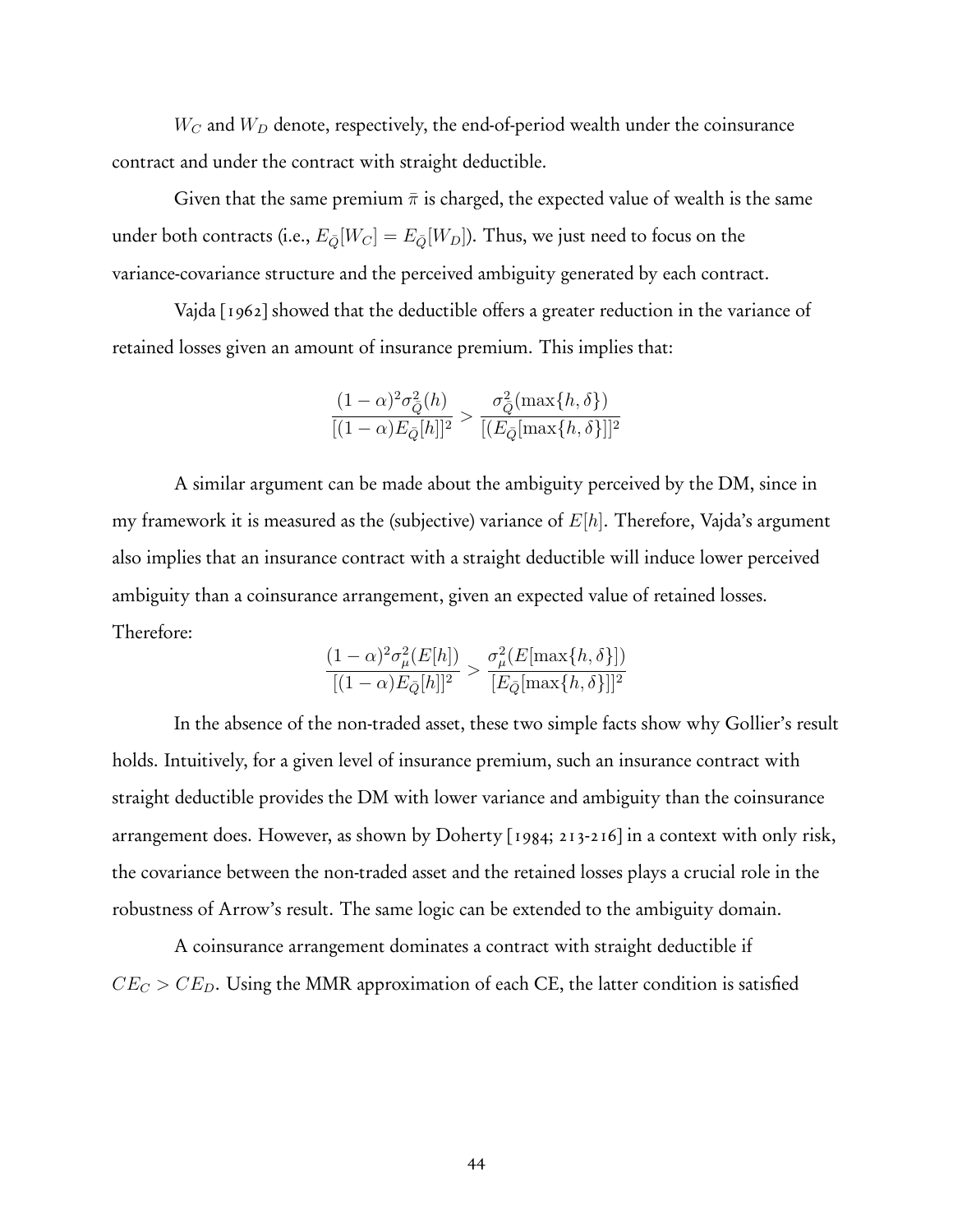whenever

$$
\frac{\gamma}{\theta} \left[ (1 - \alpha)^2 \sigma_\mu^2(E[h]) - \sigma_\mu^2(E[\max\{h,\delta\}]] + \left[ (1 - \alpha)^2 \sigma_{\bar{Q}}^2(h) - \sigma_{\bar{Q}}^2(\max\{h,\delta\}) \right] \right]
$$
\n
$$
< (1 - \alpha)\text{cov}(H, h) - \text{cov}(H, \max\{h,\delta\})
$$
\n
$$
(31)
$$

**.** 

It is plausible that, even though  $cov(H, h) = 0$ , the covariance induced by the deductible,  $cov(H, \max\{h, \delta\})$ , is low enough such that the above condition is satisfied. In this case the coinsurance arrangement dominates the contract with a deductible.

**Proof of Proposition 7.** Let  $u(.)$  and  $v(.)^{20}$  be the von-Neumann-Morgenstern utility functions that capture, respectively, the risk attitudes of the insured and the insurer. Assume both are risk averse, i.e.  $u''(.) < 0$  and  $v''(.) < 0$ . Moreover, define  $\phi_u(.)$  and  $\phi_v(.)$  as the functions that capture the ambiguity aversion of the insured and the insurer, respectively. Both agents have a KMM representation of preferences under ambiguity. Let  $W_0$  and  $W_1$  be the initial wealth of the insured and the insurer. Additionally, define  $\alpha(\tilde{h})$  as the insurance payment net of the insurance premium when the ambiguous loss takes the value *h*. The end-of-period wealth of each agent is:

- Insurer:  $\widetilde{W_v} = W_1 \alpha(\tilde{h})$
- Insured:  $\widetilde{W}_u = W_0 h + \alpha(\tilde{h})$

Each party's valuation of any insurance schedule  $\alpha(\tilde{h})$  has a KMM structure:

- Insurer:  $V = \int_{\Delta_v} \phi_v \left( \int_S v(\widetilde{W_v}) dQ_v \right) d\mu_v$
- Insured:  $U = \int_{\Delta_u} \phi_u \left( \int_S u(\widetilde{W}_u) dQ_u \right) d\mu_v$

where the subindices imply the obvious definition for each variable.

The set of all  $\{U, V\}$  pairs has a boundary that is convex to the northeast. To show this, suppose any two insurance policies  $\alpha_1(\tilde{h})$  and  $\alpha_2(\tilde{h})$  that induce allocations  $\{U_1, V_1\}$  and

<sup>&</sup>lt;sup>20</sup>Not to be confused with  $v = \phi \circ u$  as defined in section 3.1.2.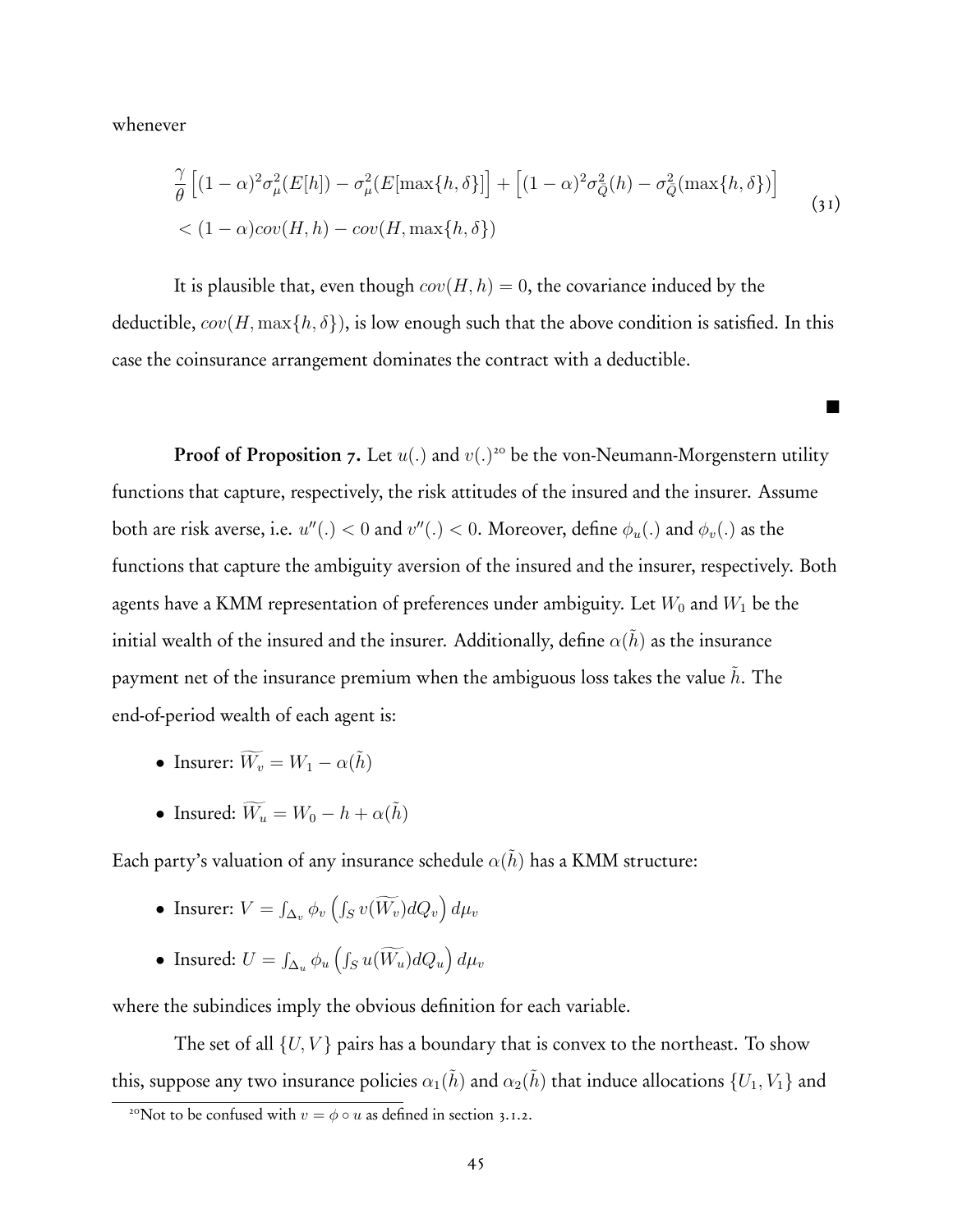${U_2, V_2}$ , respectively. Define a third insurance schedule  $\alpha_3(h) = .5\alpha_1(h) + .5\alpha_2(h)$  for each *h*. The three insurance schedules induce the following end-of-period wealth *Wi*<sup>1</sup>, *Wi*<sup>2</sup> and  $W_{i3} = .5W_{i1} + .5W_{i2}$  for  $i = u, v$ . Given that both parties are risk averse, the following statements are true:

$$
u(W_{u3}) > .5u(W_{u1}) + .5u(W_{u2})
$$
  

$$
v(W_{v3}) > .5v(W_{v1}) + .5v(W_{v2})
$$

Since both conditions hold for each  $h$ , it also holds when we take expectations. Without ambiguity, the latter argument will imply that the set of {*U, V* } pairs induced by all the attainable insurance schedules will have a frontier that is convex to the northeast. Therefore, any Pareto-optimal insurance schedule can be obtained by maximizing a linear function  $aE[u(W_u)] + bE[v(W_v)]$  for  $a, b \ge 0$  and at least one positive. I show that this is also the case when ambiguity is introduced.

Suppose the sets of reasonably possible probabilities ∆*<sup>u</sup>* and ∆*<sup>v</sup>* are finite, and elements in each set are denoted by *Quk* and *Qvk*, respectively, which are indexed by *k*. The second order belief  $\mu_{uk}$  is the subjective probability weight that the insured puts over the probability distribution  $Q_{uk}$ ;  $\mu_{uk}$  is similarly defined for the insurer. The argument in the previous paragraph and the concavity of  $\phi_u(.)$  and  $\phi_v(.)$  imply that the following statements are true:  $\sum_{k} \mu_{uk} \times \phi_u(E_{Q_{uk}}[u(W_{u3})]) > .5 \times \sum_{k} \mu_{uk} \times \phi_u(E_{Q_{uk}}[u(W_{u1})]) + .5 \times \sum_{k} \mu_{uk} \times \phi_u(E_{Q_{uk}}[u(W_{u2})])$ or

$$
U_3 > .5U_1 + .5U_2
$$

and

 $\sum_{k} \mu_{vk} \times \phi_v(E_{Q_{vk}}[v(W_{v3})]) > .5 \times \sum_{k} \mu_{vk} \times \phi_v(E_{Q_{vk}}[v(W_{v1})]) + .5 \times \sum_{k} \mu_{vk} \times \phi_v(E_{Q_{vk}}[v(W_{v2})])$ or

$$
V_3 > .5V_1 + .5V_2
$$

Since these statements hold for every pair of points  $\{U_1, V_1\}$  and  $\{U_2, V_2\}$  in the set of allocations defined by the possible insurance schedules, the northeast boundary of this set is convex to the northeast. Therefore, any Pareto-Optimal point, i.e. any point on the northeast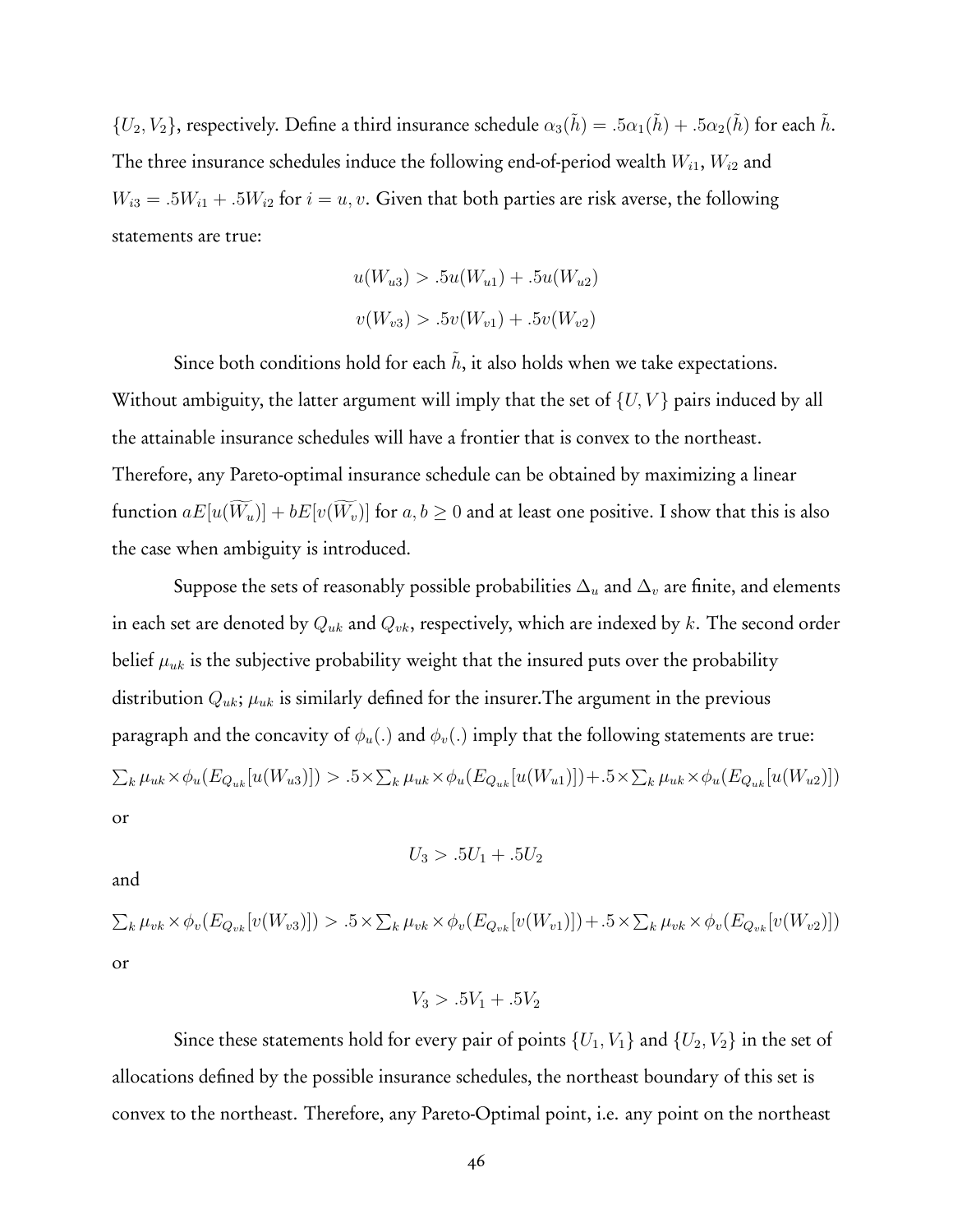boundary, can be obtained by maximizing a linear function  $aU + bV$ , for any  $a, b \ge 0$ , and at least one of them positive. Assume, that both agents have some bargaining power, thus *a, b >* 0. Moreover, I approximate the CE of *U* and *V* with the MMR approximation. Consequently, the maximization problem above is approximated by maximizing  $a\widetilde{CE}_{insured} + b\widetilde{CE}_{insurer}$ . Assuming that the state space *S* is finite, the optimal insurance schedule with bilateral risk and ambiguity aversion is the solution to:

$$
\max_{\{\alpha(\tilde{h})\}} a\left(E_{\bar{Q}}[W_0 - \tilde{h} + \alpha(\tilde{h})] - \frac{\theta}{2}\sigma_{\bar{Q}}^2(\alpha(\tilde{h}) - \tilde{h}) - \frac{\gamma}{2}\sigma_{\mu_v}^2(E[\alpha(\tilde{h}) - \tilde{h}])\right) + b\left(E_{\bar{P}}[W_1 - \alpha(\tilde{h})] - \frac{\tilde{\theta}}{2}\sigma_{\bar{P}}^2(\alpha(\tilde{h})) - \frac{\tilde{\gamma}}{2}\sigma_{\mu_v}^2(E[\alpha(\tilde{h})])\right)
$$
\n(32)

where  $\bar{Q}=\{q_1,q_2,...,q_i,...,q_n\},$   $\theta,\gamma$  and  $\mu_u=\{\mu_u^1,\mu_u^2,...,\mu_u^k,...,\mu_u^K\}$  represent, respectively, the compound probability distribution, risk attitudes, ambiguity attitudes and second order beliefs of the insured. Similarly, for the insurer these variables are represented by  $\bar{P}=\{p_1,p_2,...,p_n\},$   $\tilde{\theta},$   $\tilde{\gamma}$  and  $\mu_v=\{\mu_v^1,\mu_v^2,...,\mu_v^k,...,\mu_v^K\}.$  Notice that this is a general model that allows for different beliefs ( $\bar{Q} \neq \bar{P}$ ), risk and ambiguity attitudes ( $\theta \neq \tilde{\theta}$  and  $\gamma \neq \tilde{\gamma}$ ) and probability measures over sets  $\Delta_u = \{Q_1, Q_2, ..., Q_k, ..., Q_K\}$  and  $\Delta_v = \{P_1, P_2, ..., P_k, ..., P_K\}$  $(\mu_u \neq \mu_v)$ . Elements in  $Q_k$  and  $P_k$  are denoted by  $q_j^k$  and  $p_j^k$ , respectively. Define the following:

$$
E_{\bar{P}}[W_0 - \tilde{h} + \alpha(\tilde{h})] = W_1 - \sum_j p_j \alpha(h_j),
$$
  
\n
$$
E_{\bar{Q}}[W_0 - \tilde{h} + \alpha(\tilde{h})] = W_0 - \sum_j q_j h_j + \sum_j q_j \alpha(h_j),
$$
  
\n
$$
\sigma_{\bar{P}}^2(\alpha(\tilde{h})) = \sum_j p_j \alpha(h_j)^2 - (\sum_j p_j \alpha(h_j))^2,
$$
  
\n
$$
\sigma_{\bar{Q}}^2(\alpha(\tilde{h}) - \tilde{h}) = \sum_j q_j (\alpha(h_j) - h_j)^2 - (\sum_j q_j (\alpha(h_j) - h_j))^2,
$$
  
\n
$$
\sigma_{\mu_v}^2(E[\alpha(\tilde{h})]) = \sum_k \mu_v^k [\sum_j p_j^k \alpha(h_j)]^2 - [\sum_k \mu_v^k \sum_j p_j^k \alpha(h_j)]^2
$$
  
\n
$$
\sigma_{\mu_u}^2(E[\alpha(\tilde{h}) - \tilde{h}]) = \sum_k \mu_v^k [\sum_j p_j^k (\alpha(h_j) - h_j)]^2 - [\sum_k \mu_v^k \sum_j p_j^k (\alpha(h_j) - h_j)]^2
$$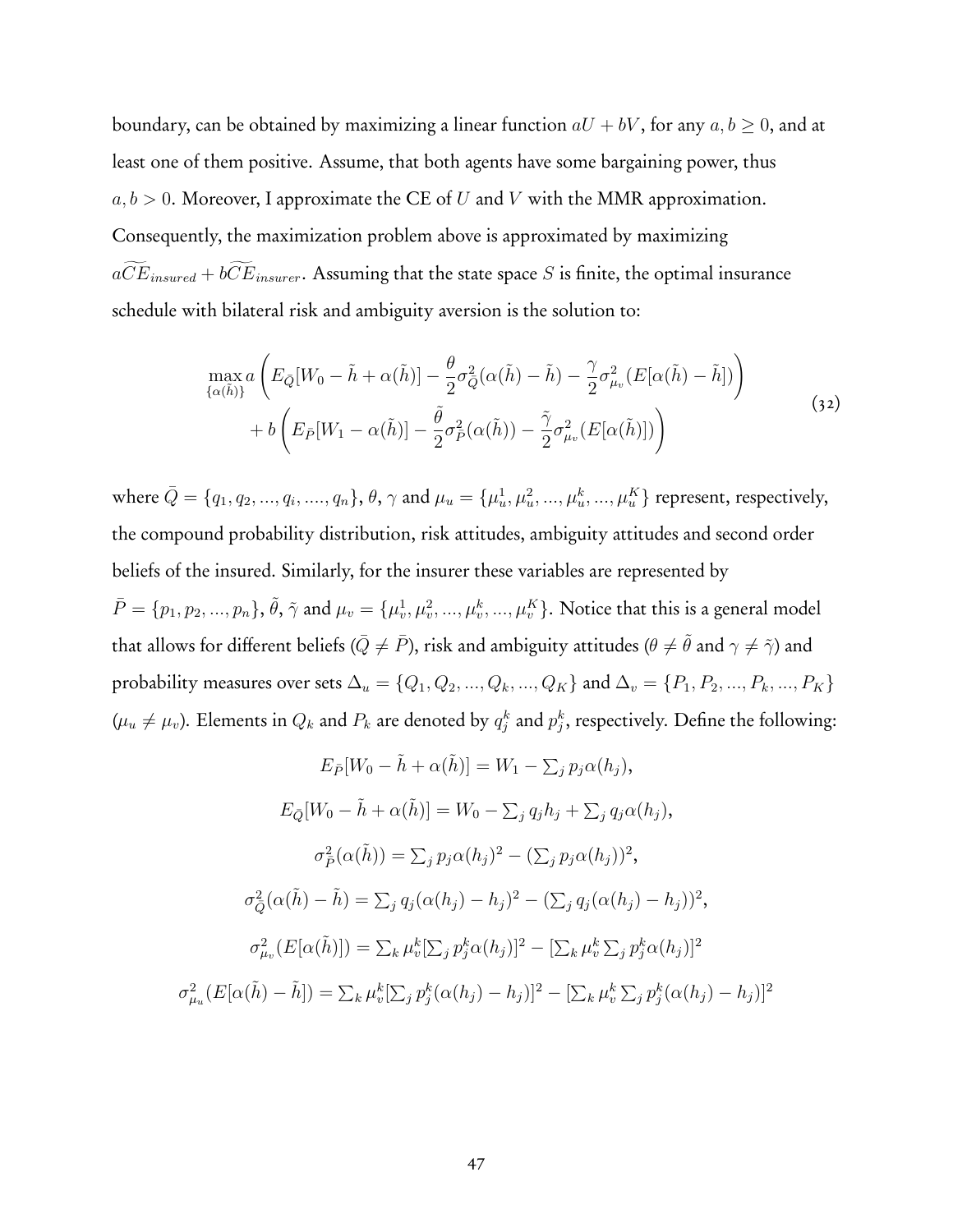The first order condition with respect to  $\alpha(\tilde{h_i})$  is:

$$
b\left[-p_i - \tilde{\theta}p_i\left\{\alpha(h_i) - \sum_j p_j\alpha(h_j)\right\} - \tilde{\gamma}\left\{\sum_k \mu_v^k p_i^k (\sum_j p_j^k \alpha(h_j)) - p_i \sum_j p_j\alpha(h_j)\right\}\right] + a\left[-q_i - \theta q_i\left\{(\alpha(h_i) - h_i) - \sum_j q_j(\alpha(h_j) - h_j)\right\}\right] + a\left[-\gamma\left\{\sum_k \mu_u^k q_i^k (\sum_j q_j^k (\alpha(h_j) - h_j) - q_i \sum_j q_j(\alpha(h_j) - h_j)\right\}\right] = 0
$$
\n(33)

Now differentiate the first order condition with respect to *hi*:

$$
-b\left[\tilde{\theta}p_i(1-p_i) + \tilde{\gamma}\sigma_{\mu_v}^2(p_i)\right]\left(\frac{d\alpha(h_i)}{dh_i}\right) - a\left[\theta q_i(1-q_i) + \gamma\sigma_{\mu_u}^2(q_i)\right]\left(\frac{d\alpha(h_i)}{dh_i} - 1\right) = 0
$$

or equivalently

$$
\frac{d\alpha(h_i)}{dh_i} = \frac{a\left[\theta q_i(1-q_i) + \gamma \sigma_{\mu_u}^2(q_i)\right]}{a\left[\theta q_i(1-q_i) + \gamma \sigma_{\mu_u}^2(q_i)\right] + b\left[\tilde{\theta} p_i(1-p_i) + \tilde{\gamma} \sigma_{\mu_v}^2(p_i)\right]}
$$
\n(34)

.

Notice that  $\frac{d\alpha(h_i)}{dh_i}\in(0,1),$  since  $\theta>0,$   $\tilde\theta>0,$   $\gamma>0,$   $\tilde\gamma>0,$  and  $p_i,q_i\geq0.$  In other words, the optimal contract is a *coinsurance* schedule.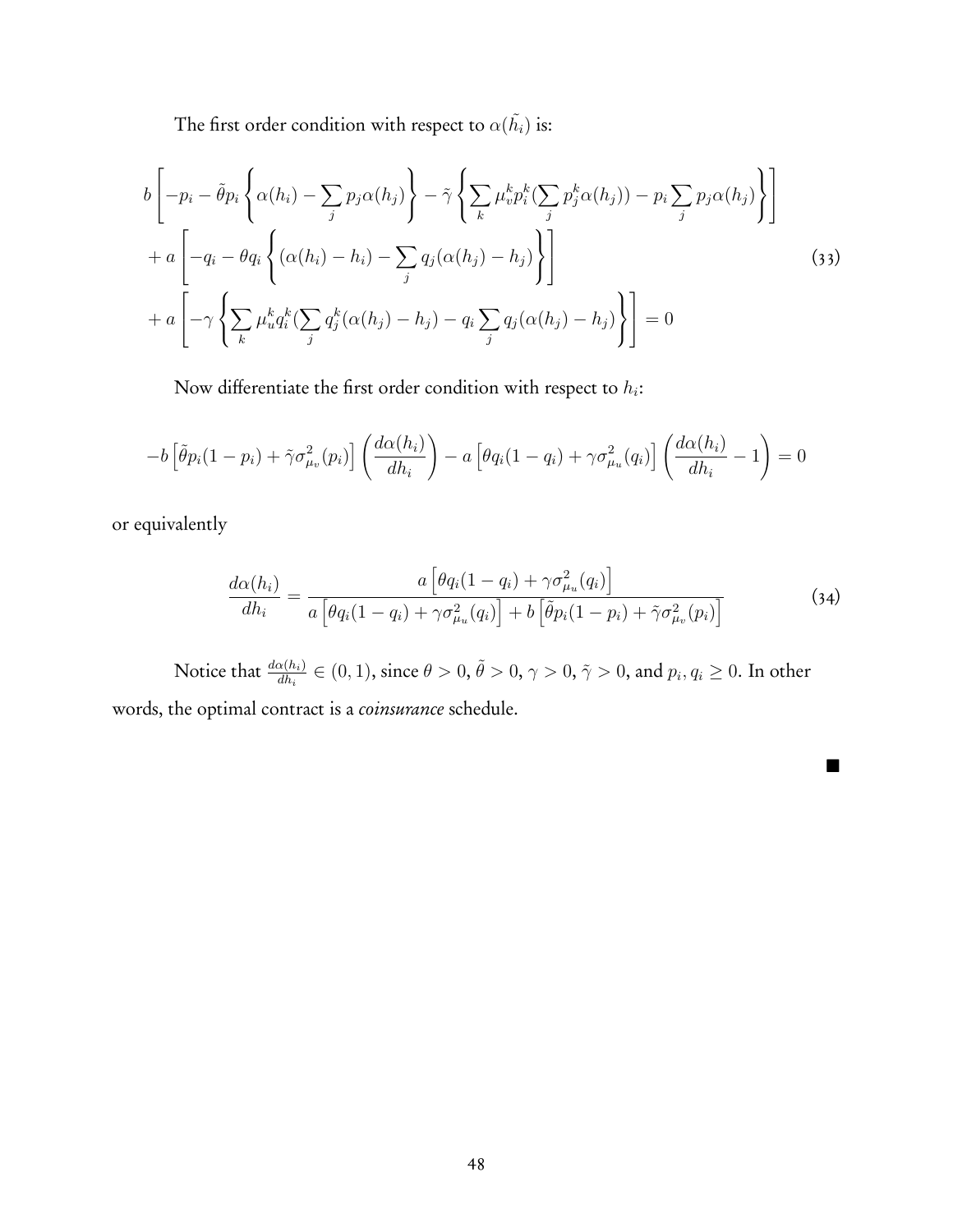#### Appendix B: Baseline Model: Insurance Demand under Risk

Consider a risk averse decision maker (DM) with a von Neumann-Morgenstern utility function  $u(.)$ , with  $u'(.) > 0$  and  $u''(.) < 0,$  and initial wealth  $W_0.$  She is exposed to a risky loss *h* that has mean  $E_P[h]$  and variance  $\sigma_P^2(h)$  under probability distribution  $P.$  There is a risk neutral insurer that is willing to offer the individual any desired amount  $\alpha \in (0,1]$  of a coinsurance contract.<sup>21</sup> The insurer charges a premium  $\pi = (1 + m)E_P[h]$  per unit of insurance, where  $m \geq 0$  is the loading factor. The insurance contract pays zero if no loss is realized and *αh* if it is realized. If the individual decides to purchase insurance, her random final wealth is  $W = W_0 - h - \alpha \pi + \alpha h$ . Thus, the maximization problem of the individual is:

$$
\max_{\alpha} E_P[u(W)] = \max_{\alpha} E_P[u(W_0 - h - \alpha(1+m)E_P[h] + \alpha h)] \tag{35}
$$

I simplify the problem by using the Arrow-Pratt approximation of the certainty equivalent (CE) of the expected utility wealth.<sup>22</sup> Therefore, the problem in equation (1) can be approximated by:

$$
\max_{\alpha} E_P[W] - \frac{\theta}{2} \sigma_P^2(W) \tag{36}
$$

subject to:  $W = W_0 - h - \alpha \pi + \alpha h$ 

where

$$
E_P[W] = E_P[W_0 - h - \alpha(1+m)E_P[h] + \alpha h] = W_0 - (1+\alpha m)E_P[h],
$$
  

$$
\sigma_P^2(W) = \sigma_P^2(W_0 - h - \alpha(1+m)E_P[h] + \alpha h) = (1-\alpha)^2 \sigma_P^2(h)
$$
  
and  $\theta = -\frac{u''(W_0)}{u'(W_0)} > 0$  is the Arrow-Pratt degree of absolute risk aversion.

The first and second order condition with respect to *α* are:

$$
[F.O.C] : -mE_P[h] - \frac{\theta}{2}[2(1-\alpha)(-1)\sigma_P^2(h)] = 0 \tag{37}
$$

21I focus in this section only on coinsurance contracts and deal later with the optimality of this type of contract.

<sup>&</sup>lt;sup>22</sup>See Gollier [2001, pp. 21-24] for details of the approximation.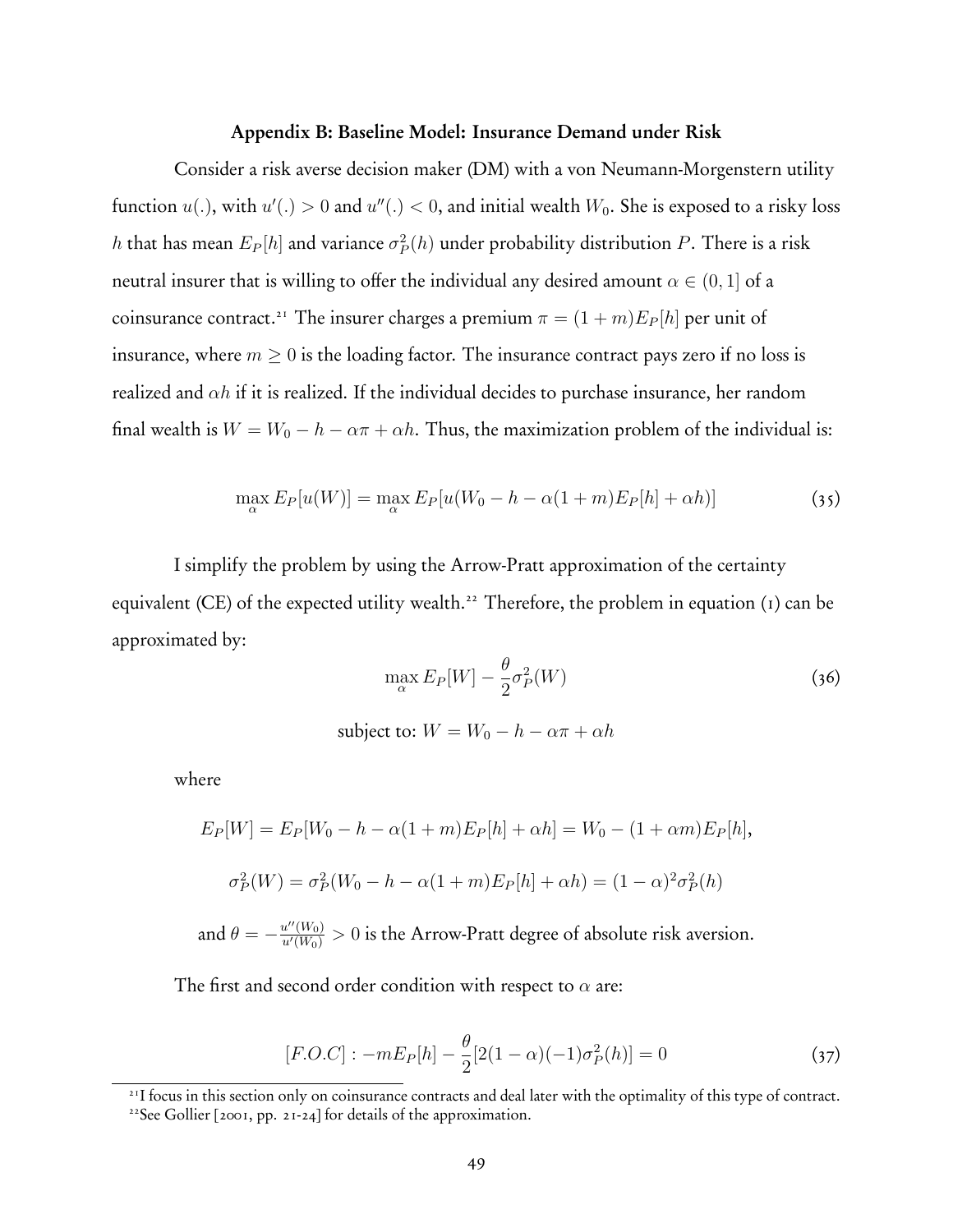$$
[S.O.C] : -\theta \sigma_P^2(h) < 0 \tag{38}
$$

Solving for  $\alpha$ , we obtain the following optimal insurance demand :

$$
\alpha_{risk}^{M1*} = 1 - \frac{mE_P[h]}{\theta \sigma_P^2(h)}\tag{39}
$$

Four standard results in the literature of insurance demand follow immediately:

- 1. Full coverage is optimal ( $\alpha_{risk}^{M1*} = 1$ ), if coinsurance is available at a fair price ( $m = 0$ ). This is the "Mossin-Smith Theorem" developed in Mossin [1968] and Smith [1968].
- 2. Given  $m > 0$  such that  $0 < \alpha_{risk}^{1*} < 1$ , an increase in the degree of risk aversion will lead to an increase in the optimal demand for insurance at all levels of wealth, *ceteris paribus*. Schlesinger [2000; p. 138] proves this statement. In the present framework, this is easily seen from the following derivative:

$$
\frac{\partial \alpha_{risk}^{M1*}}{\partial \theta} = \frac{mE_P[h]}{\theta^2 \sigma_P^2(h)} > 0
$$
\n(40)

This result is a direct consequence of a standard result independently derived by Pratt [1964, p. 136) and Arrow [1971, p. 102]. They showed that an increase in absolute risk aversion decreases the demand for a risky asset. This would imply that a risk averse agent will demand more insurance to cover the loss than another individual that is less risk averse.<sup>23</sup>

A change in risk,  $\sigma_P^2(h)$ , affects coinsurance demand in the same direction that risk aversion does because:

$$
\frac{\partial \alpha_{risk}^{M1*}}{\partial \sigma_P^2(h)} = \frac{mE_P[h]}{\theta[\sigma_P^2(h)]^2} > 0
$$
\n(41)

However, it has been shown that this is not a general result since it is likely that some

<sup>&</sup>lt;sup>23</sup>In the context of insurance, the risky asset would be the retained loss. Thus, more insurance would translate into a lower exposure to the risky asset.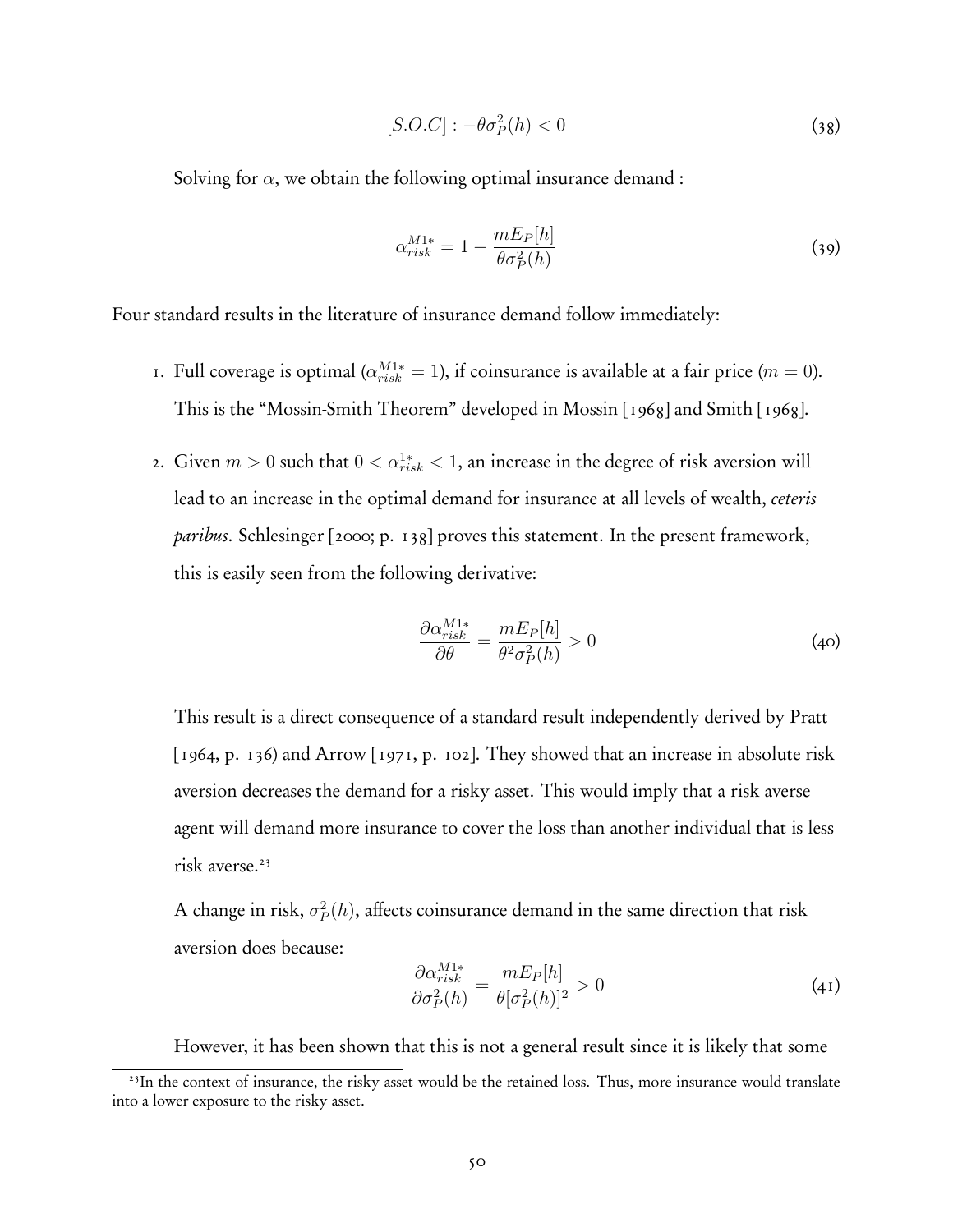pessimistic deteriorations in beliefs increase the demand for a risky asset, thus decreasing insurance demand. Some important references that demonstrate this counterintuitive possibility are Rothschild and Stiglitz [1971], Fishburn and Porter [1976], Eeckhoudt and Gollier [1995], Gollier [1995] and Athey [2002].

3. Recall that if the local measure of risk aversion,  $\theta = -\frac{u''(W_0)}{u'(W_0)}$ , is decreasing (increasing) in *W*0, individual's preferences are said to exhibit DARA (IARA). Moreover, if *θ* is independent of  $W_0$ , preferences exhibit CARA.

Proposition B.1(Schlesinger [2000; p.136]):Assume that *m >* 0 but is not too large such that  $0 < \alpha_{risk}^{M1*} < 1$ . Then, for an increase in the initial wealth  $W_0$ ,

- (i) *α<sup>M</sup>*1<sup>∗</sup> *risk* will decrease under decreasing absolute risk aversion (DARA).
- (ii)  $\alpha_{risk}^{M1*}$  will be invariant under constant absolute risk aversion (CARA).
- (iii) *α<sup>M</sup>*1<sup>∗</sup> *risk* will be increasing under increasing absolute risk aversion (IARA).

*Proof.* Take the derivative of  $\alpha_{risk}^{M1*}$  with respect to  $W_0$ :

$$
\frac{\partial \alpha_{risk}^{M1*}}{\partial W_0} = \frac{mE_P[h]}{\theta^2 \sigma_P^2(h)} \frac{\partial \theta}{\partial W_0}
$$
(42)

The sign of this derivative depends on whether preferences exhibit IARA, CARA or DARA:

$$
\frac{\partial \alpha_{risk}^{M1*}}{\partial W_0} = \begin{cases}\n> 0, & \text{if } \frac{\partial \theta}{\partial W_0} > 0 \text{ (IARA)} \\
= 0, & \text{if } \frac{\partial \theta}{\partial W_0} = 0 \text{ (CARA)} \\
< 0, & \text{if } \frac{\partial \theta}{\partial W_0} < 0 \text{ (DARA)}\n\end{cases}
$$
\n(43)

**1** 

This proposition states that, if a subject exhibits DARA preferences, the optimal coinsurance demand decreases when initial wealth increases because her risk tolerance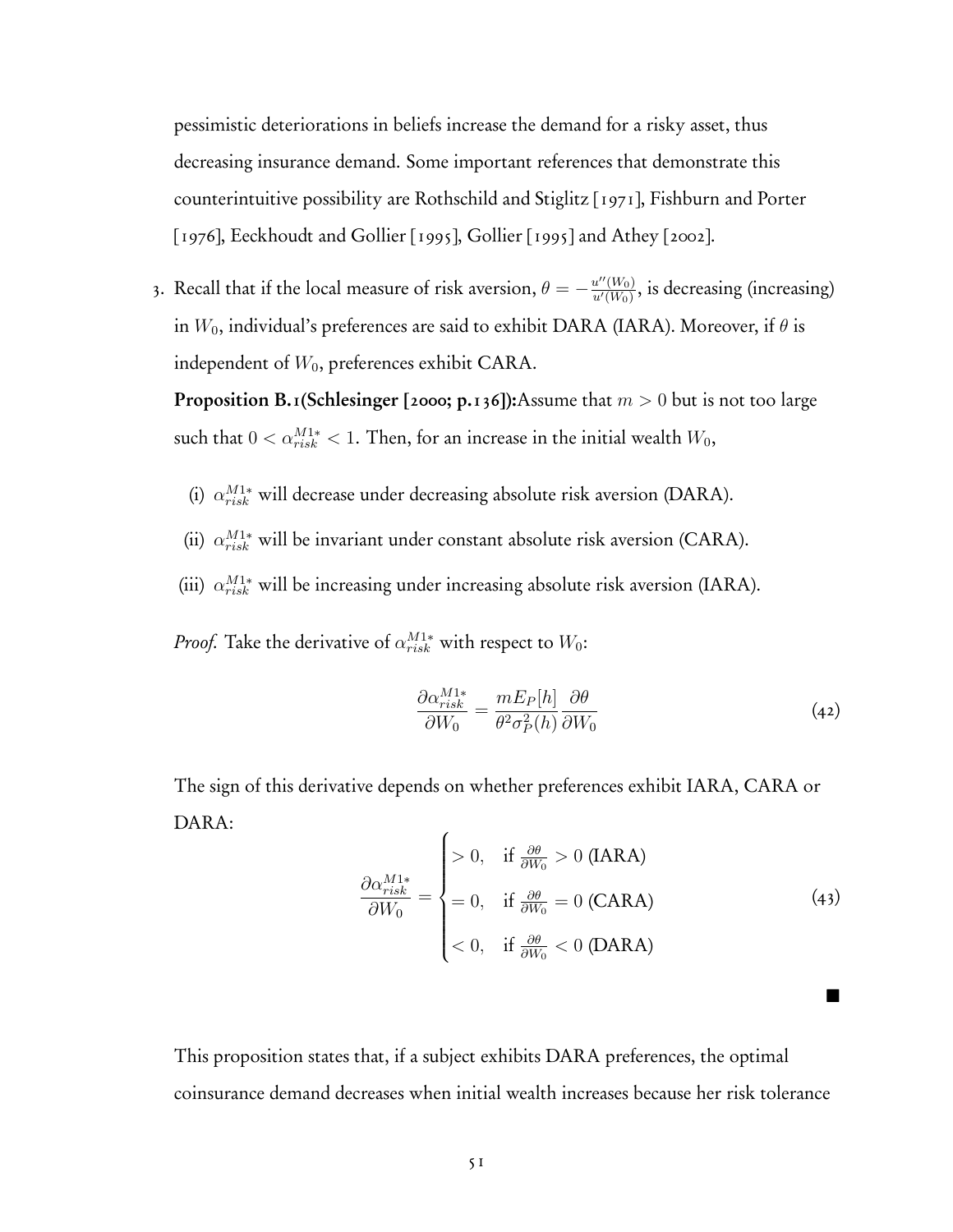increases with it, that is to say, it becomes less risk averse. Similar intuitive arguments can be made about CARA and IARA. However, Schlesinger [2000; p. 136] warns that "each of these conditions [DARA, CARA and IARA] is shown to be sufficient for the comparative-static effects in Proposition [1], though not necessary."

4. Definition B.1:  $\eta = -\frac{u'''(W_0)}{u''(W_0)} > 0$  is the index of absolute prudence. An individual is locally *prudent* at  $W_0$  if  $u'''(W_0) > 0,$  which is equivalent to  $u'(W_0)$  being locally convex ( See Gollier [2001; p. 237]).

Prudent individuals will increase savings if uncertainty affecting future income is introduced. In other words, the degree of prudence captures the sensitivity of savings to changes in risk. This is referred to as the *precautionary motive of saving*. The following proposition, derived by Gollier [2001; p. 238], links absolute risk aversion to the concept of prudence.

Proposition B.2: Prudence is a *necessary* condition for preferences to exhibit DARA. *Proof.*

$$
\frac{\partial \theta}{\partial W_0} = -\left[\frac{u'''(W_0)u'(W_0) - [u''(W_0)]^2}{[u'(W_0)]^2}\right] \n= \left[-\frac{u''(W_0)}{u'(W_0)}\right] \left\{ \left[-\frac{u''(W_0)}{u'(W_0)}\right] - \left[-\frac{u'''(W_0)}{u''(W_0)}\right] \right\} = \theta \left[\theta - \eta\right]
$$
\n(44)

**.** 

Given  $\theta > 0$ ,  $\eta > 0$  is a necessary condition for  $\frac{\partial \theta}{\partial W_0} < 0$ .

Corollary B.1: Strong enough prudence (i.e.,  $\eta > \theta$ ) is a sufficient condition for *∂αM*1<sup>∗</sup> *risk ∂W*<sup>0</sup> *<* 0. *Proof.* See Proposition 1 and 2.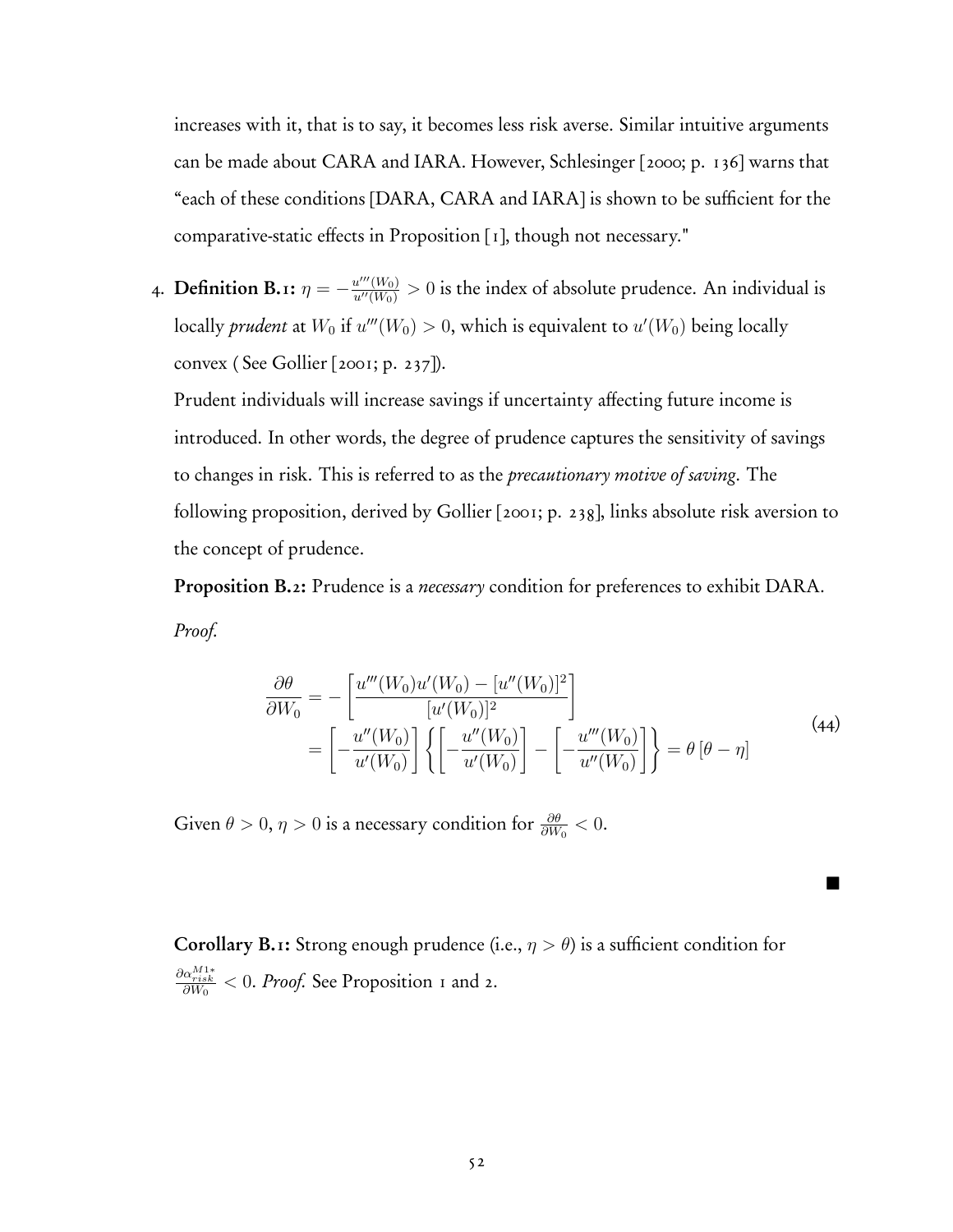#### Appendix C: Insurance Demand in the Presence of a Non-traded Asset under Risk

Suppose that the DM faces the same situation as in the baseline model, except that the individual now has a non-tradable and uninsurable asset (e.g., human capital) with risky return *H* that might be correlated with a risky loss *h*. Thus the risky end-of-period wealth is  $W = W_0 + H - h - \alpha \pi + \alpha h$ . Assume the DM maximizes expected utility defined by utility function  $u(.)$  and  $\overline{Q}$ , the joint distribution of *H* and *h*. Therefore the maximization problem is:

$$
\max_{\alpha} E_{\bar{Q}}[W] - \frac{\theta}{2} \sigma_{\bar{Q}}^2(W) \tag{45}
$$

where

$$
E_{\bar{Q}}[W] = E_{\bar{Q}}[W_0 + H - h - \alpha(1+m)E[h] + \alpha h] = W_0 + E_{\bar{Q}}[H] - (1+\alpha m)E_{\bar{Q}}[h]
$$

$$
\sigma_{\bar{Q}}^2(W) = \sigma_{\bar{Q}}^2(H) + (1-\alpha)^2 \sigma_{\bar{Q}}^2(h) - 2(1-\alpha)cov_{\bar{Q}}(H, h)
$$

The first order condition of the maximization problem is:

$$
[\alpha] : -mE_{\bar{Q}}[h] - \frac{\theta}{2} \left\{ 2(1-\alpha)(-1)\sigma_{\bar{Q}}^2(h) - 2(-1)cov_{\bar{Q}}(H,h) \right\} = 0 \tag{46}
$$

The optimal demand for insurance is:<sup>24</sup>

$$
\alpha_{risk}^{M3*} = 1 - \frac{mE_{\bar{Q}}[h]}{\theta \sigma_{\bar{Q}}^2(h)} - \frac{cov_{\bar{Q}}(H, h)}{\sigma_{\bar{Q}}^2(h)}\tag{47}
$$

The Mossin-Smith theorem only holds if  $cov_{\bar{Q}}(H, h) \leq 0$ . Doherty [1984; p. 209] derived a related result, and Mayers and Smith [1983] were the first to emphasize the interdependency between insurance demand and traded and non-traded assets.

Following the terminology in Mayers and Smith [1983, pp. 308],  $cov_{\bar{Q}}(H, h)$  represents the individual's incentive to "*self-insure*." The sign of this covariance makes the insurance demand lower, equal or higher than in the absence of the non-traded asset (i.e.,  $\alpha_{risk}^{M3*} \leq \alpha_{risk}^{M1*}$ ).

<sup>&</sup>lt;sup>24</sup>The second order condition is satisfied.